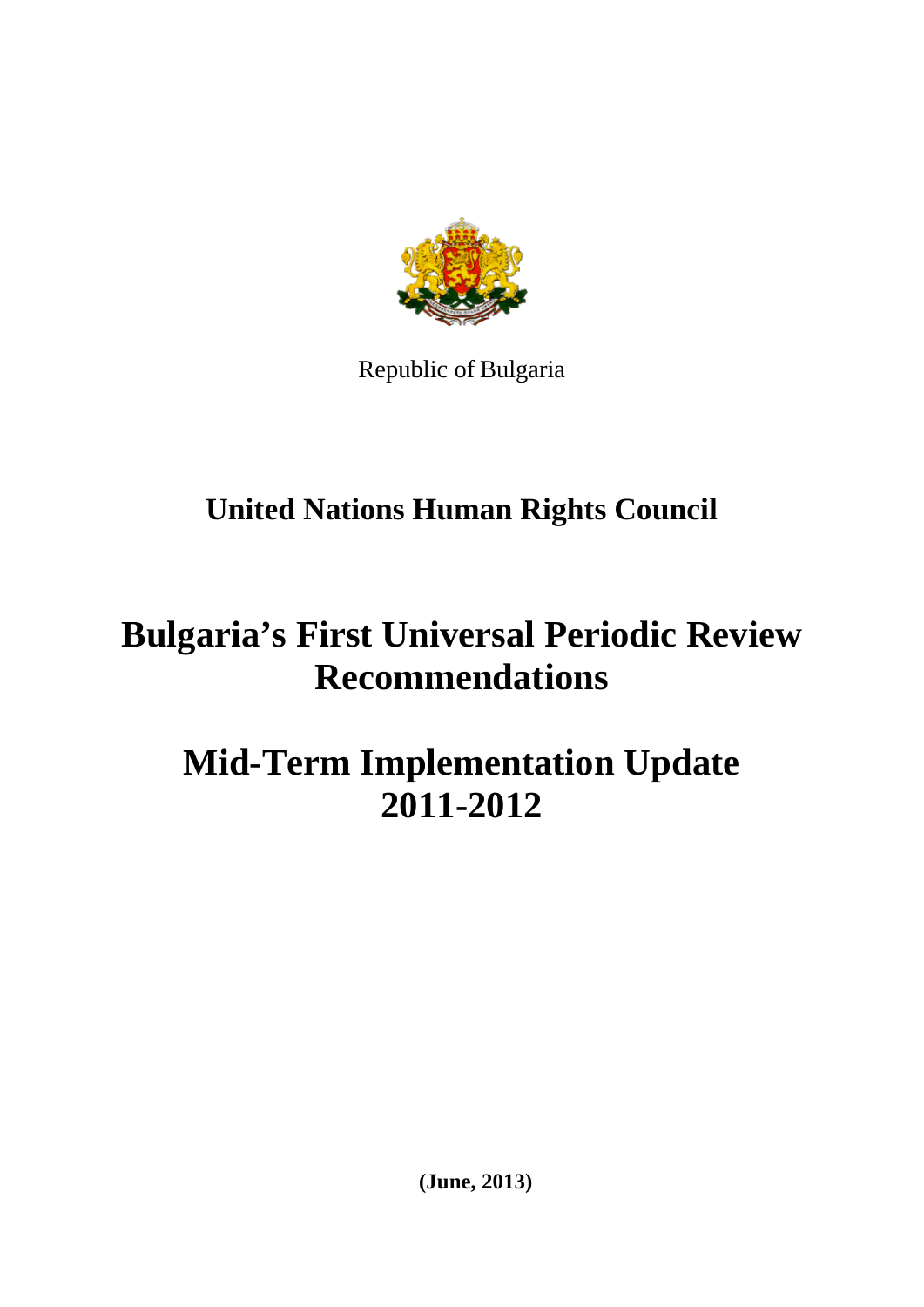## **TABLE OF CONTENTS**

| III. Bulgaria's Mid-Term Implementation Update 2011-2012 p. 4            |
|--------------------------------------------------------------------------|
| 1.                                                                       |
| 2.                                                                       |
| 3.                                                                       |
| Reform of the Judicial System. Fight against Corruption, Organised<br>4. |
|                                                                          |
| 6.                                                                       |
| 7.                                                                       |
| 8.                                                                       |
| 9.                                                                       |
| 10. Rights of Persons belonging to Minority Groups  p. 24                |
| 11. Fight against Racism, Xenophobia, Hate Speech and Hate Crimes p. 30  |
|                                                                          |
|                                                                          |
|                                                                          |
|                                                                          |
|                                                                          |
|                                                                          |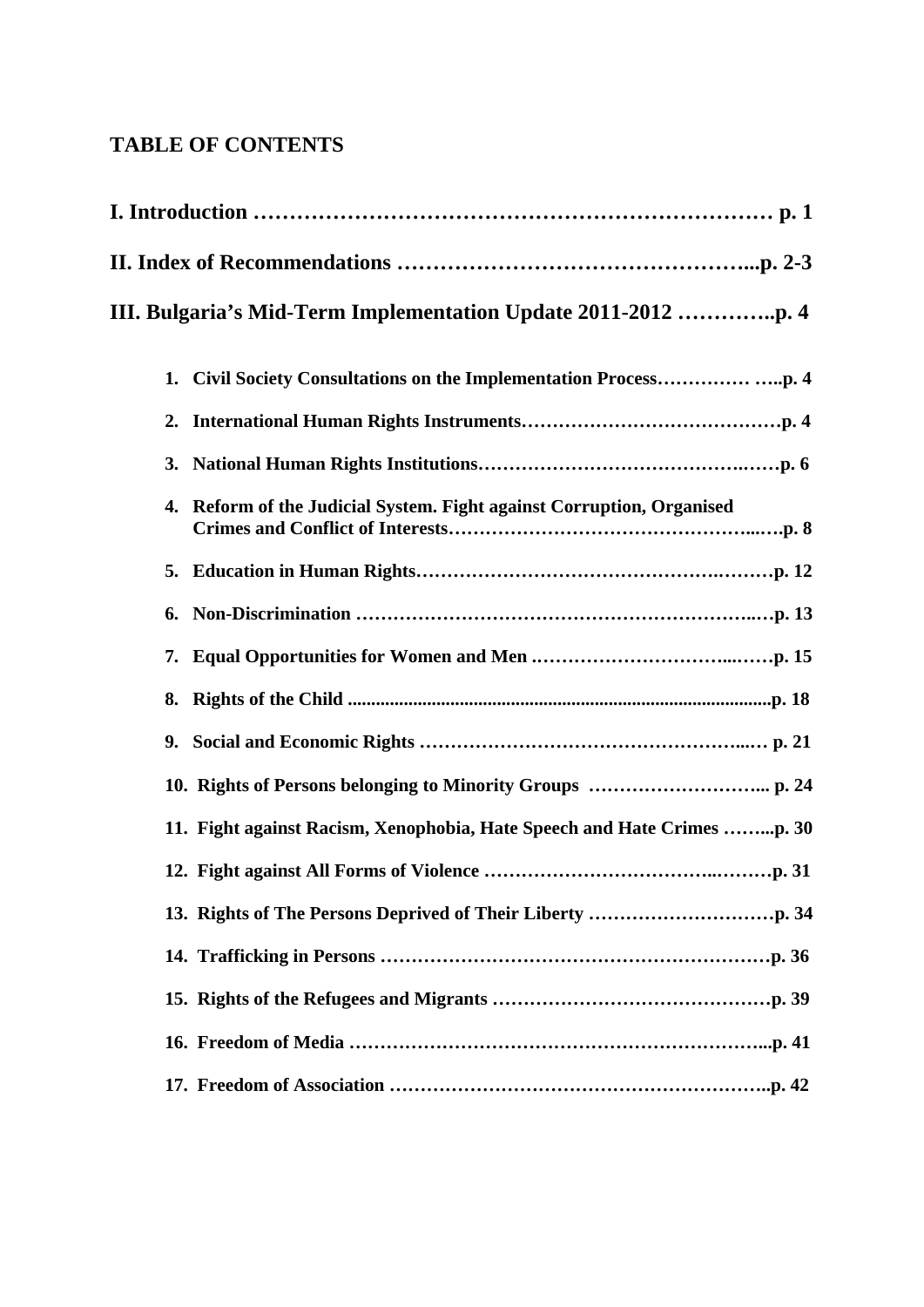## **I. Introduction**

Bulgaria attaches utmost importance to the mandate and the role of the UN Human Rights Council as the primary institutional tool of the international community in the field of protection and promotion of human rights and fundamental freedoms.

Bulgaria regards the membership in the UN Human Rights Council as a clear demonstration of the longstanding commitment of the members of the international community to the fundamental principles and international cooperation in the field of human rights.

Bulgaria considers the UPR to be an important mechanism and an ongoing process, bringing forward the work of the Treaty Bodies and the special procedures. The UPR process contributes to a permanent focus on promoting and protecting human rights at the national level and is an effective tool to review the human rights record of the UN Member States.

During its First Universal Periodic Review in 2010 Bulgaria has received 113 recommendations and after attentive and respectful consideration has accepted 106 of them. Guided by the view that the ultimate goal of the UPR to improve the human rights situation in the UN Member States implies long-term, mid-term and short-term systematic actions at national level, Bulgaria has decided to take the opportunity to present its national Mid-term Implementation Update.

The Mid-term Update covers the period of 2011-2012 and presents the follow-up implementation of the recommendations accepted during the First UPR. It provides the international partners and the Bulgarian Institutions with information on the actions taken in Bulgaria in the area of human rights after 2010 with the horizon 2015.

In the implementation process of the 106 recommendations all relevant ministries and institutions as well as non-governmental representatives have been involved. This collaboration enables the monitoring of the internal human rights situation from governmental and civil society point of view and facilitates the forthcoming inclusive exchange on what remains to be done by 2015. Bulgaria's genuine intention in the implementation process continues to be the enhancing of the national capacity for the promotion and protection of human rights to the benefit of all persons residing in the territory of Bulgaria.

The Mid-term Update is organized in 17 thematic Chapters corresponding to the 17 groups in which the recommendations have been classified on the basis of their subject matter. The numbers of the Recommendations in the present update equate those in the Report of the Working group on the UPR, BG (A/HRC/16/9) and its Addendum (A/HRC/16/9/Add.1).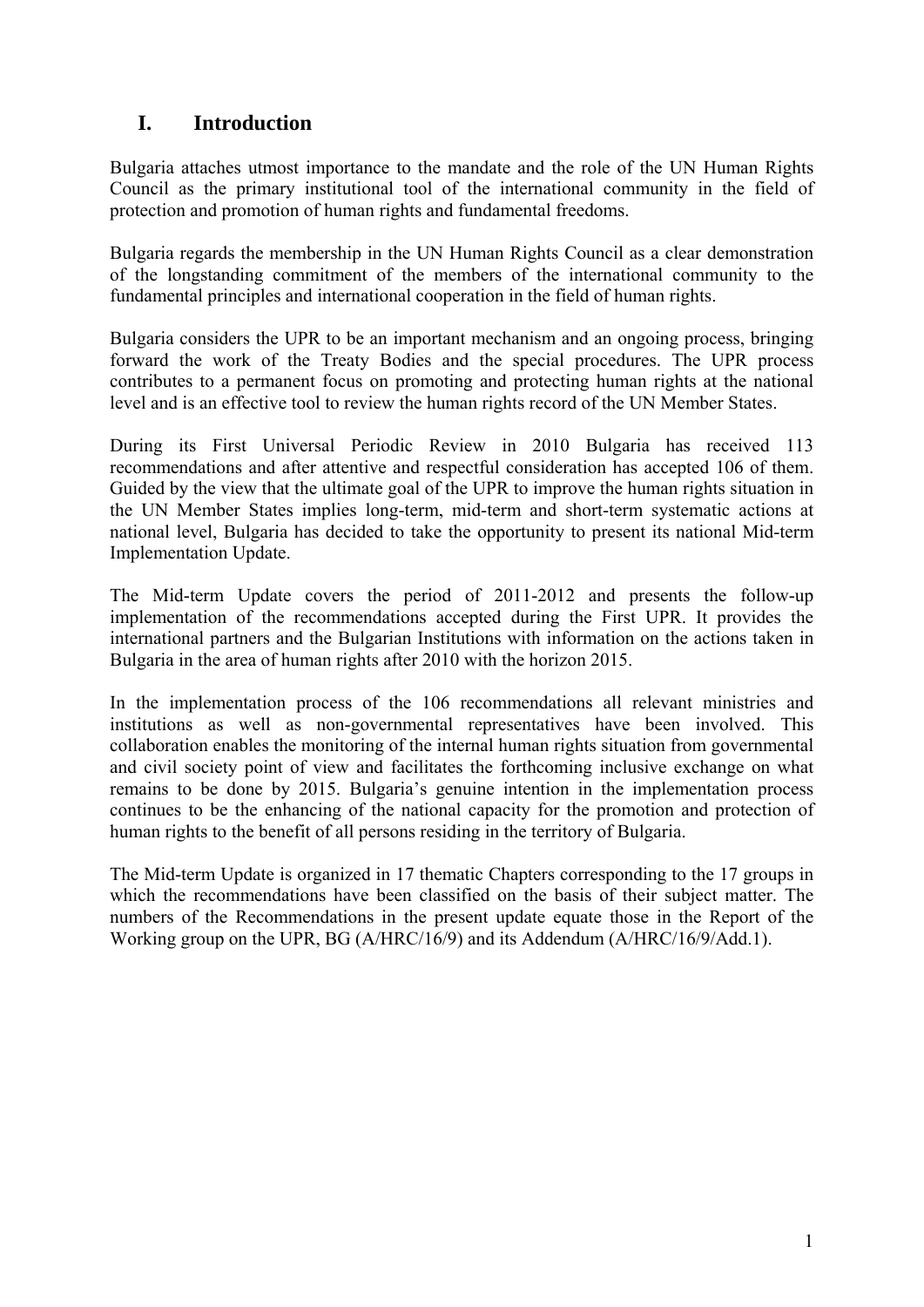# **II. Index of Recommendations**

| Recommendation 80.1. (Argentina, Armenia, Spain, Palestine, Switzerland, Czech Republic)p. 4 |  |
|----------------------------------------------------------------------------------------------|--|
|                                                                                              |  |
|                                                                                              |  |
|                                                                                              |  |
| Recommendation 80.6. (Brazil, Germany, Bosnia and Herzegovina, Azerbaijan, Slovenia)p. 4     |  |
|                                                                                              |  |
|                                                                                              |  |
|                                                                                              |  |
|                                                                                              |  |
|                                                                                              |  |
|                                                                                              |  |
|                                                                                              |  |
|                                                                                              |  |
|                                                                                              |  |
|                                                                                              |  |
|                                                                                              |  |
|                                                                                              |  |
|                                                                                              |  |
|                                                                                              |  |
|                                                                                              |  |
|                                                                                              |  |
|                                                                                              |  |
|                                                                                              |  |
|                                                                                              |  |
|                                                                                              |  |
|                                                                                              |  |
|                                                                                              |  |
|                                                                                              |  |
|                                                                                              |  |
|                                                                                              |  |
|                                                                                              |  |
|                                                                                              |  |
|                                                                                              |  |
|                                                                                              |  |
|                                                                                              |  |
|                                                                                              |  |
|                                                                                              |  |
|                                                                                              |  |
|                                                                                              |  |
|                                                                                              |  |
|                                                                                              |  |
|                                                                                              |  |
|                                                                                              |  |
|                                                                                              |  |
|                                                                                              |  |
|                                                                                              |  |
|                                                                                              |  |
|                                                                                              |  |
|                                                                                              |  |
|                                                                                              |  |
|                                                                                              |  |
|                                                                                              |  |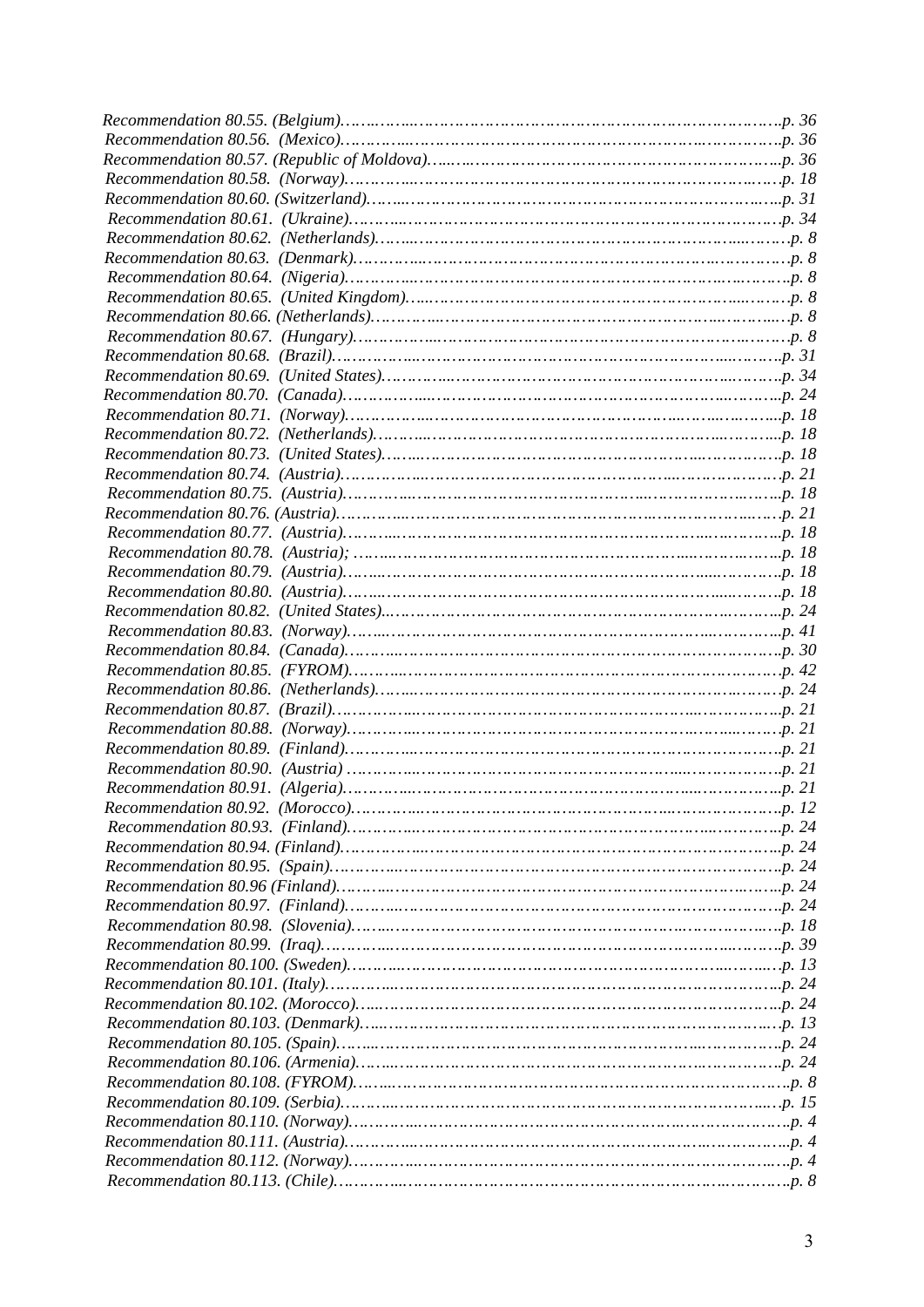## III. **Bulgaria's Mid-Term Implementation Update 2011-2012**

## **1. CIVIL SOCIETY CONSULTATIONS ON THE IMPLEMENTATION PROCESS**

## **Recommendations**

#### **Translation**

**80.112**. Translate, publish and make available to the citizens of the country the assessments and recommendations made by relevant international human rights bodies, including the Human Rights Council's universal periodic review (Norway);

#### **Civil society**

**80.110.** Undertake a transparent and inclusive process with civil society in the implementation of universal periodic review recommendations (Norway);

**80.111.** Continue consultations with civil society in the follow-up to this review (Austria);

Information on the interactive dialogue with Bulgaria as part of the UPR procedure which took place on the  $4<sup>th</sup>$  of November 2010 was published on the web-site of the Ministry of Foreign Affaires of the Republic of Bulgaria together with the exhaustive list of the received recommendations and the response to them by the Government.

Recommendations received during the Considerations of the national reports presented to the UN Human rights treaty bodies are being published on the web-site of the ministry in lead of the implementation of the respective international human rights instrument.

Bulgaria has introduced the practice of establishing Working Groups (WGs) on the follow-up process of the recommendations. The Actions Plans prepared by the WGs on the implementation of the recommendations are adopted by the Government. The National HR Institutions are involved in the follow-up process as members of the WGs and when appropriate, they are assigned as responsible institutions or partner institutions for the recommendations' implementation in the Action Plans. The representatives of the NGOs are invited to participate in the meetings of the WGs and to present their views on the implementation of the recommendations.

The NGOs are permanent members in the following national consultative settings:

1. National Council on Equality between Women and Men with the Council of Ministers (NCEWM);

2. National Council for Child Protection (NCCP);

- 3. National Commission for combating trafficking in human beings (NCCTHB);
- 4. National Commission on Narcotic Drugs (NCND);
- 5. National Committee on Prophylactics of AIDS and STD;
- 6. National Council for Cooperation on Ethnic and Integration Issues (NCCEII).

## **2. INTERNATIONAL HUMAN RIGHTS INSTRUMENTS**

#### Recommendations

80.1. Consider the possibility of expressing its consent to be bound by (Argentina)/ratify (Armenia, Spain, Palestine, Switzerland)/accede to the Optional Protocol to the Convention against Torture and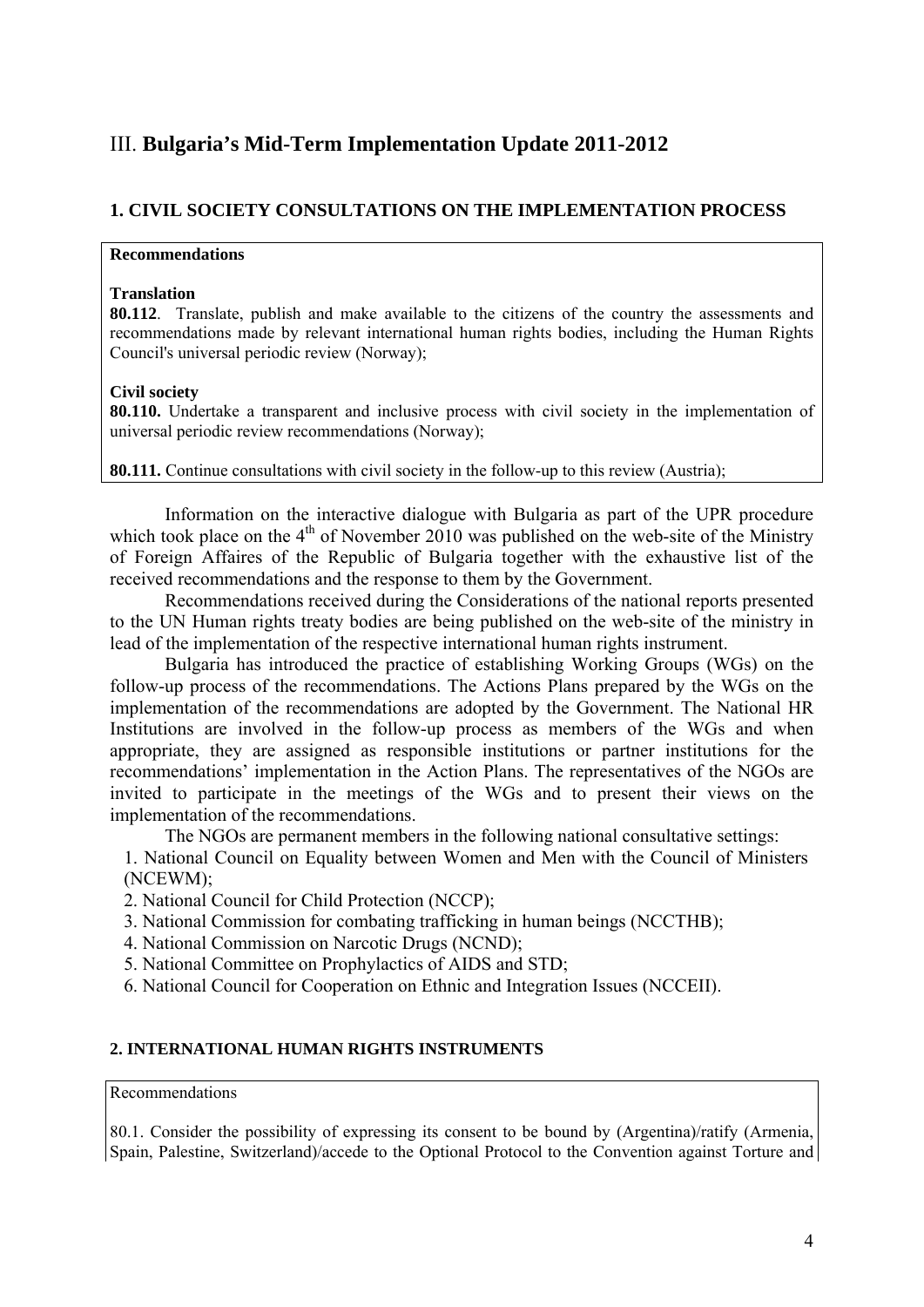Other Cruel, Inhuman or Degrading Treatment or Punishment, to permit the enable an independent monitoring of prisons and detention centers by the Subcommittee (Czech Republic);

80.3. Adhere to the principles of the Convention on the Rights of Persons with Disabilities, with a view to its early ratification (Mexico); ratify CRPD (Spain); consider the possibility of expressing its consent to be bound by (Argentina)/consider ratifying CRPD and the Optional Protocol thereto (Chile), which would result in a higher level of cooperation with international human rights mechanisms, ensuring better safeguards for the rights of people with disabilities (Hungary);

80.4. Consider the possibility of expressing its consent to be bound by the International Convention for the Protection of All Persons from Enforced Disappearance (Argentina)/ratify CED (Spain) and accept the competence of the treaty body as provided for in articles 31 and 32 (France);

80.5. Ratify the Optional Protocol to the International Covenant on Economic, Social and Cultural Rights (Spain, Palestine, Switzerland);

80.6. Consider acceding to (Brazil)/accede to the 1954 Convention relating to the Status of Stateless Persons, and the 1961 Convention on the Reduction of Statelessness (Germany, Bosnia and Herzegovina, Azerbaijan, Slovenia);

80.31. Give positive consideration to the request to carry out a visit to the country by the Special Rapporteur on the question of the trafficking of persons (Belarus);

Bulgaria ratified the *Optional Protocol to the Convention against Torture and Other Cruel, Inhuman or Degrading Treatment or Punishment in 2011* (Official Gazette of the Republic of Bulgaria № 34/2011). Following inter-institutional consultations and consultations with the NGO sector, the Ombudsman was appointed as National preventive mechanism. Pursuant to the necessary legislative amendments to the *Law on the Ombudsman* (State Gazette No. 29 of 10 April 2012) a new Directorate of National Preventive Mechanism and Fundamental Human Rights and Freedoms has been established with the Office of the Ombudsman of the Republic of Bulgaria on 1 June 2012.

Bulgaria ratified the *Convention on the Rights of Persons with Disabilities* in 2012 (Official Gazette of the Republic of Bulgaria № 12/2012) and in 2012 the Council of Ministers has adopted an Action Plan (2013-2014) to bring in conformity the Bulgarian legislation with the provisions of the Convention. Information campaigns on the provisions of the Convention in collaboration with the NGOs have been already started in the numerous Bulgarian cities.

Bulgaria ratified both the *Convention relating to the Status of Refugees and the Convention on the Reduction of Statelessness* in 2012 (Official Gazette of the Republic of Bulgaria № 11/2012).

Bulgaria confirms its commitment to consider ratifying *the Optional Protocol to the ICESCR* and inter-departmental discussions are under preparation.

The commitment of Bulgaria to ratify the International Convention for the Protection of All Persons from Enforced Disappearance has been confirmed at the high-level meeting on the Rule of Law in September 2012 and the preparation of the ratification is dealt with in a inter-institutional working group.

As to Recommendation № 80.31 Bulgaria would like to recall that it has extended a standing invitation to all Special procedures which could avail themselves of this invitation.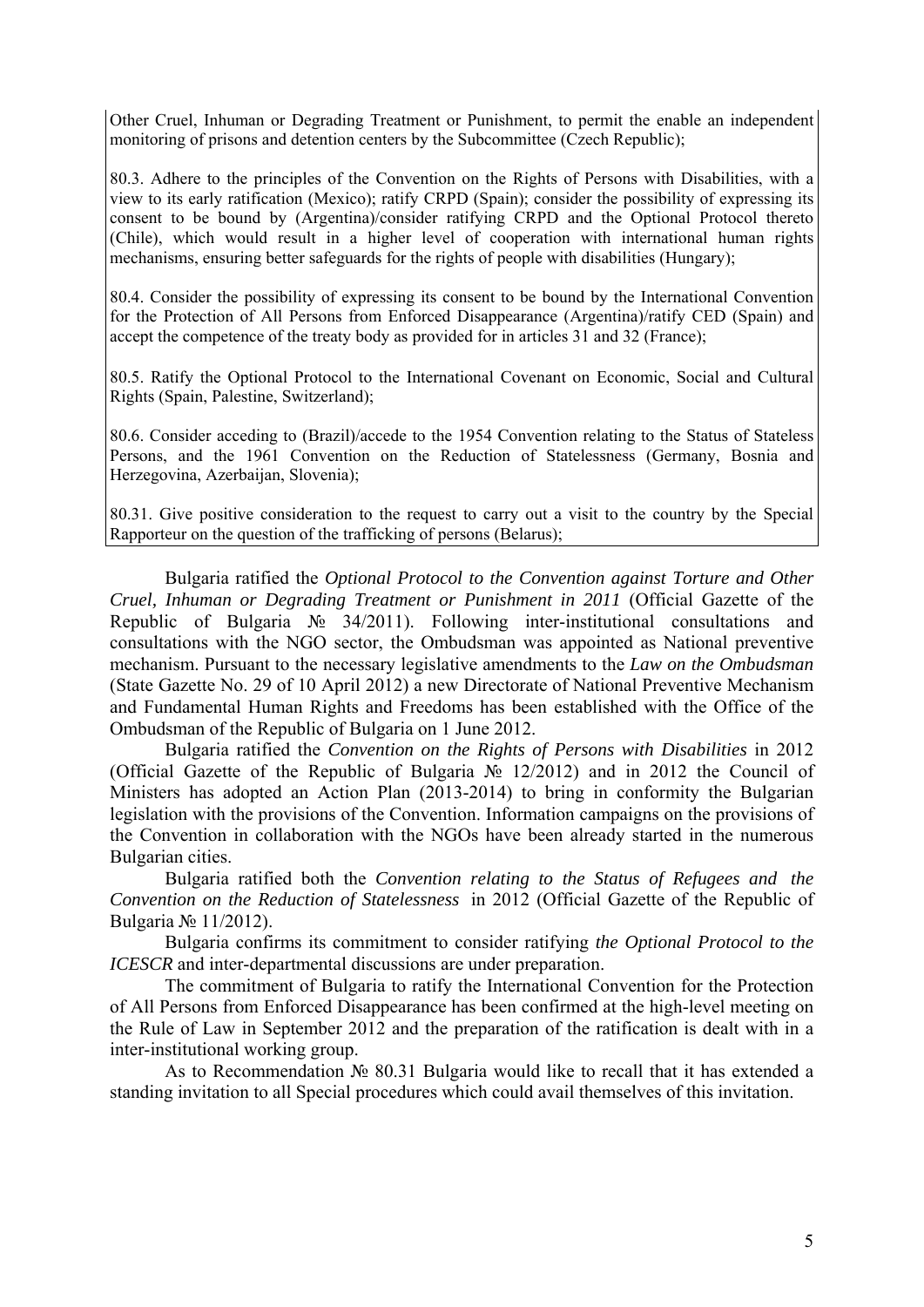## **3. NATIONAL HUMAN RUGHTS INSTITUTIONS**

#### **Recommendations**

1

**80.16.** Continue efforts to further improve the already existing solid institutional framework regarding the protection of human rights and fundamental freedoms, and share best practices in this field (Greece);

**80.11**. Consider establishing (Finland)/establish a national human rights institution accredited by the International Coordinating Committee of National Institutions for the promotion and protection of human rights (Algeria, Turkey) in order to raise public awareness and guide the authorities (Finland);

**80.12**. Establish an independent national human rights institution in accordance with (Indonesia)/in full compliance with the Paris Principles (Azerbaijan);

**80.13.** Explore the possibility of consolidating existing Ombudsman institutions and mechanisms into a single national human rights institution in line with the Paris Principles, through accreditation by the International Coordinating Committee of National Human Rights Institutions (Malaysia);

**80.14.** Strengthen the role of bodies and institutions such as the Ombudsman and the National Council for Cooperation on Ethnic and Demographic Issues, in particular the Commission for Protection against Discrimination, by enhancing their human and logistical capacity (Ghana);

**80.17**. Further strengthen the role of bodies and institutions with competence to combat discrimination, in particular the Commission for Protection against Discrimination (Azerbaijan);

The Information provided on current thematic chapter relates only to the National Human Rights Institutions to which the recommendations have been addressed:

## **National Council for Cooperation on Ethnic and Integration Issues**

Since April 2011, in accordance with Decree № 92/2011 of the Council of Ministers the ethnic issues have been transferred from the Ministry of Labour and Social Policy to the administration of the Council of Ministers where *the National Council for Cooperation on Ethnic and Integration Issues to the Council of Ministers* /NCCEII/ has replaced the former National council on ethnic and demographic issues. The policy related to demographic development has been transferred to the portfolio of the Ministry of Labour and Social Policy.

NCCEII is a coordinating and consultative body, assisting the Government in formulating the policy on the integration of minority groups. In the Council are represented the organizations of Bulgarian citizens belonging to ethnic minorities<sup>[1](#page-7-0)</sup>, State institutions, local authorities and representatives of the Academia. The functions of NCCEII have been extended during the reported period:

-NCCEII coordinates and controls the implementation and carries out constant monitoring over the implementation of the National Action Plan for the "Decade of Roma Inclusion 2005 – 2015"; The National Action Plan was adopted in April 2005. Since then

<span id="page-7-0"></span> $1$  In 2010, in the Council are represented 28 NGOs, in 2011 - 26 NGOs and in 2012 - 44 NGOs, including NGOs of citizens, belonging to the Armenian, Aromanian, Vlach, Jewish, Karakachan, Roma, Turkish communities as well as organizations working on minority issues.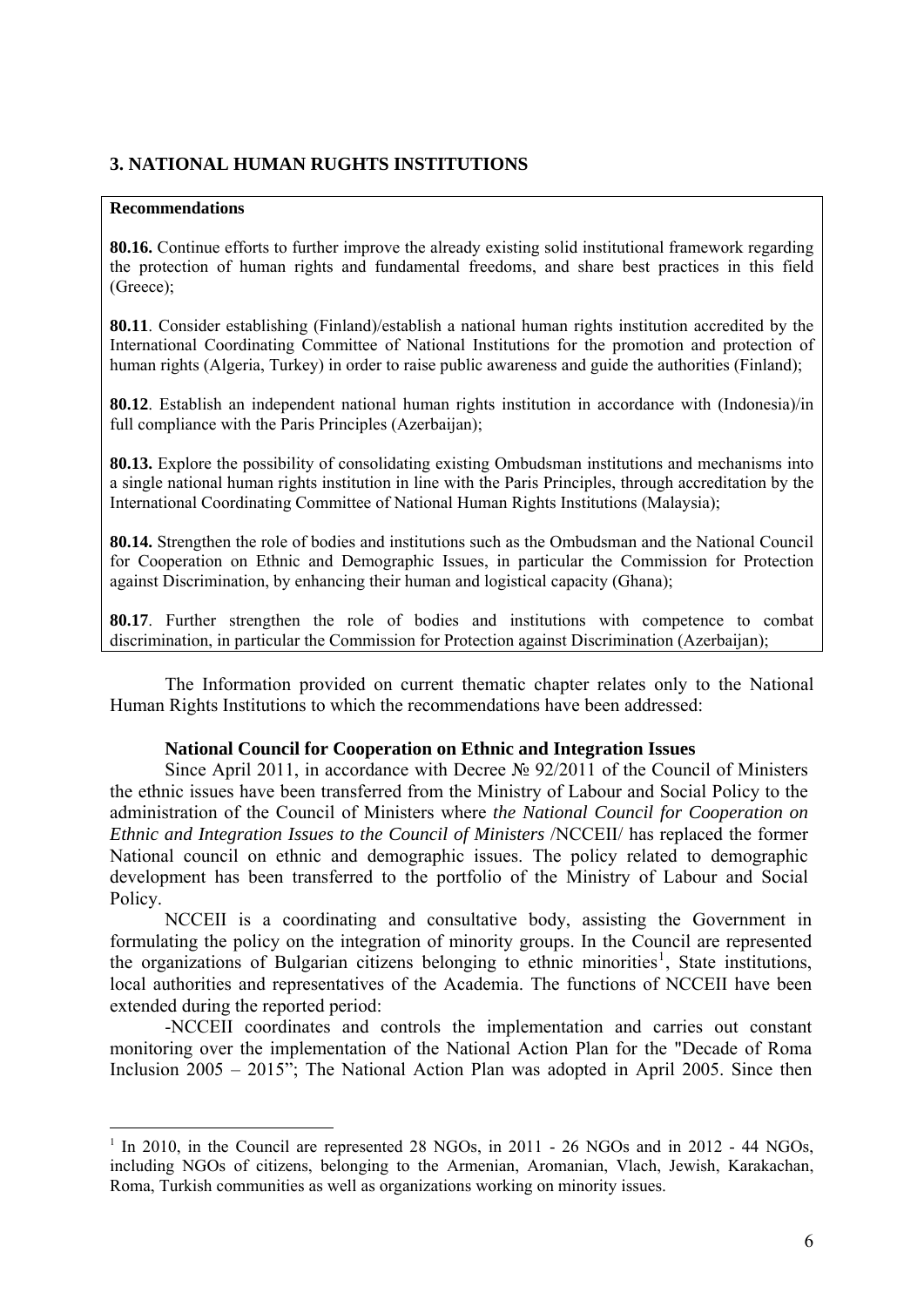Progress Reports are elaborated annually and submitted to the Council of Ministers. The 2011 the Progress Report was also presented to the National Assembly.

*On the National Action Plan and the National Strategy on Roma Integration see Chapter Rights of Persons belonging to Minority Groups* 

-The Chairman of the NCCEII is assigned as National Coordinator for the international initiative "Decade of Roma Inclusion 2005-2015".

## **Commission on Protection against Discrimination /CPD/**

The Commission is the independent specialized national body in the sphere of equality exercising competencies and authority as provided in the Protection against Discrimination Act. The main competences of the CPD are: 1) prevention of discrimination 2) protection against discrimination by consideration of specific complaints and signals lodged before the Commission and constituted as proceedings, and 3) ensuring equal opportunities for participation in public and social life for all citizens.

In the reported period the CPD opened 4 new Regional Representatives Offices respectively in Blagoevgrad, Stara Zagora, Varna and Pernik. At present the number of the operating offices is 15.

Over the past three years there has been an increase in the number of proceedings brought before the CPD which has demonstrated that the trust in the Commission as an independent specialised body for the protection from discrimination and ensuring equal opportunities has been raised. This however results in higher costs paid from the CPD budget, in view of the fact that proceedings brought before the CPD are exempt from State fees and are free to the complainants. The CPD request for an increase of the budgetary allocations for 2013 remained not accommodated due to constrains of the economic and financial crisis. The reduced budget affects negatively the administrative capacity of the CPD.

In 2011, the CPD regional representatives registered 848 complaints and reports, 638 open-day events were held in constituent municipalities; 1,238 citizens were informed and consulted, 3,754 citizens received only consultations at the offices of Regional Representatives; methodological support was provided to 598 citizens.

In 2012, the CPD regional representatives registered 224 complaints and reports, 846 open-day events were held in constituent municipalities; 1,689 citizens were informed and consulted, 4,462 citizens received only consultation at the offices of Regional Representatives; methodological support was provided to 798 citizens.

 In 2011 the Commission for protection against discrimination /CPD/ and the Ombudsman were accredited by the International Coordinating Committee and its Subcommittee on Accreditation at the UN High Commissioner for Human Rights with the status "B" as National Authority on Human Rights.

#### **Ombudsman**

The capacity of the Ombudsman has bee strengthen in three main directions:

- NPM under the OPCAT /*See Chapter International Human Rights Instruments*/;
- Extended powers;
- Accreditation under the Paris Principles.

 A new paragraph 2 to Article 19 of the Law on the Ombudsman has been introduced to stipulate the designation of the Ombudsman of the Republic of Bulgaria as a national preventive mechanism and a new Chapter Four(a) with Articles 28a – 28e of the Law on the Ombudsman provides for the competence of the Ombudsman of the Republic of Bulgaria as a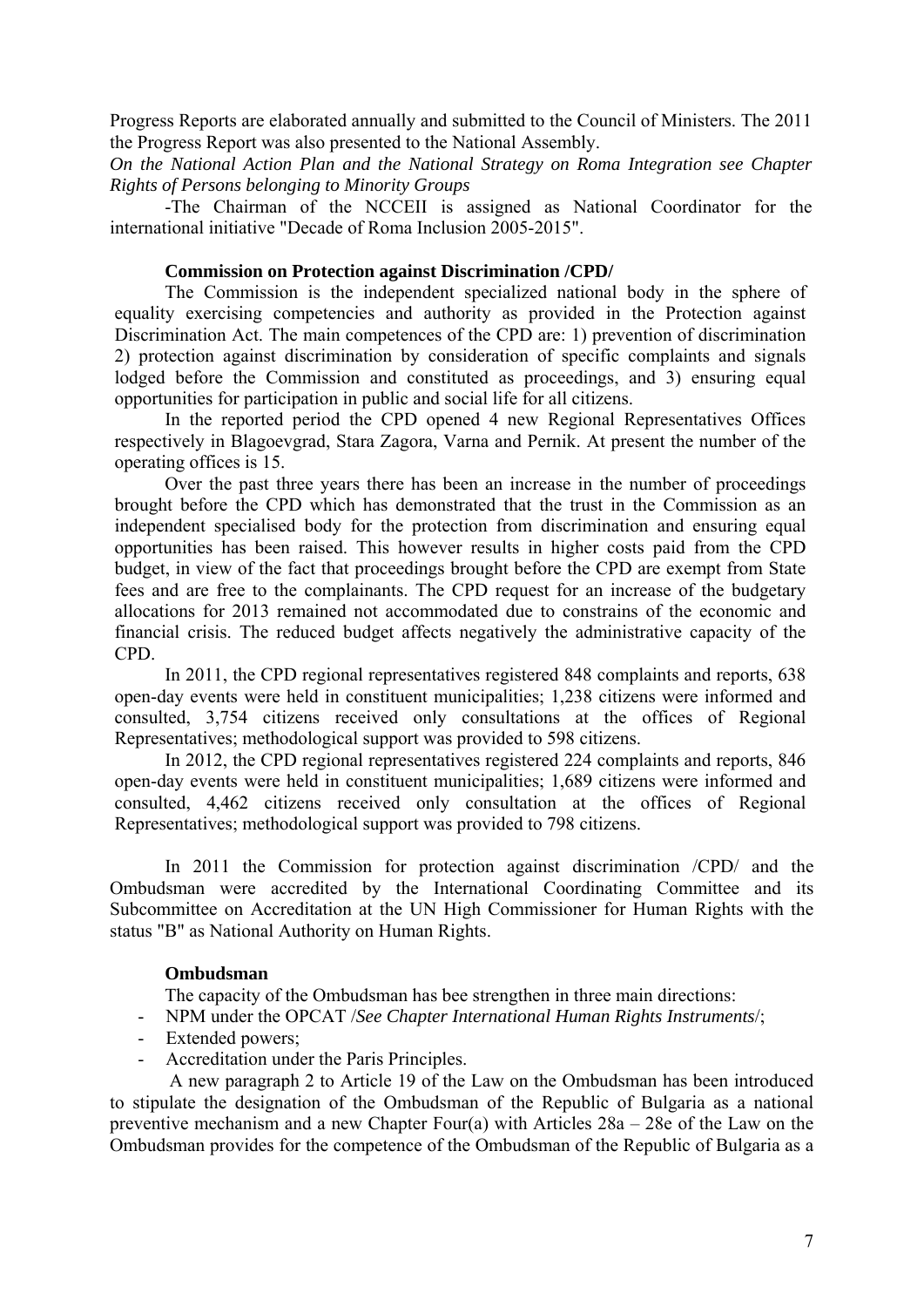National Preventive Mechanism /NPM/. These amendments have been promulgated in State Gazette No.29 of 10 April 2012 and have entered into force on 11 May 2012.

The bill provides for broad powers to the Ombudsman in relation to places for persons deprived of their liberty, or those where persons are detained or placed as a result of an act or in agreement with the public authority (i.e. places that they are not allowed to leave at their own free will). *See also Chapter "Rights of the Persons Deprived of Their Liberty".* 

The budget of the Ombudsman's institution has been increased accordingly to accommodate the new capacity of the Ombudsman as an NPM and legislative amendments granting the Ombudsman the power to encourage ratification of international human rights instruments have been adopted.

The extended powers of the Ombudsman include: presenting opinions to the Council of Ministers and the National Assembly on draft laws concerning human rights protection and on the ratification of International Human Rights Treaties; refferals to the Constitutional Court and protection of the rights of the child.

Following the amendments to the Ombudsman Act not only citizens but also non-forprofit organizations working in the field of human rights protection can lodge complaints with the Ombudsman.

#### **4. REFORM OF THE JUDICIAL SYSTEM. FIGHT AGAINST CORRUPTION, ORGANISED CRIMES AND CONFLICT OF INTERESTS**

#### **Recommendations**

**80.62.** Continue its judicial reforms in the form of amendments to the Judicial Systems Act, the Penal Code and the Penal Procedure Code, the Ministry of Interior Act and the Criminal Assets Forfeiture Act and the like; give attention to more training and professionalism within the judiciary as well as the enhancement of the appraisal and appointment systems, and strengthen the accountability and efficiency of the Supreme Judicial Council (Netherlands);

**80.63.** Continue to focus political attention and commitment, as well as the necessary administrative resources in Bulgaria, on the crucial issue of promoting efficiency and consistency throughout the justice system, and not least the accountability of the judiciary (Denmark);

**80.65.** Promote awareness of the National Legal Office and its services to improve confidence in the justice system and to ensure that Bulgarians have adequate legal standing before the courts (United Kingdom);

**80.66.** Strictly apply all legal and disciplinary means to sanction corruption, conflict of interest and organized crime, and accelerate the implementation of the action plan to implement the National Anti-Corruption Strategy (Netherlands);

**80.64.** Enshrine in its Constitution the protection of rights of national and ethnic minorities, create an effective juvenile system, and continue to reform its justice system (Nigeria); NOTE: the recommendation was accepted in its second part.

**80.67.** Create an effective juvenile justice system in order to defend children's rights (Hungary);

**80.113.** Assess the recommendation made by the Committee on the Rights of the Child with regard to seeking technical assistance from the United Nations, in order to implement the recommendations of the study on violence against children and the establishment of a juvenile justice system (Chile).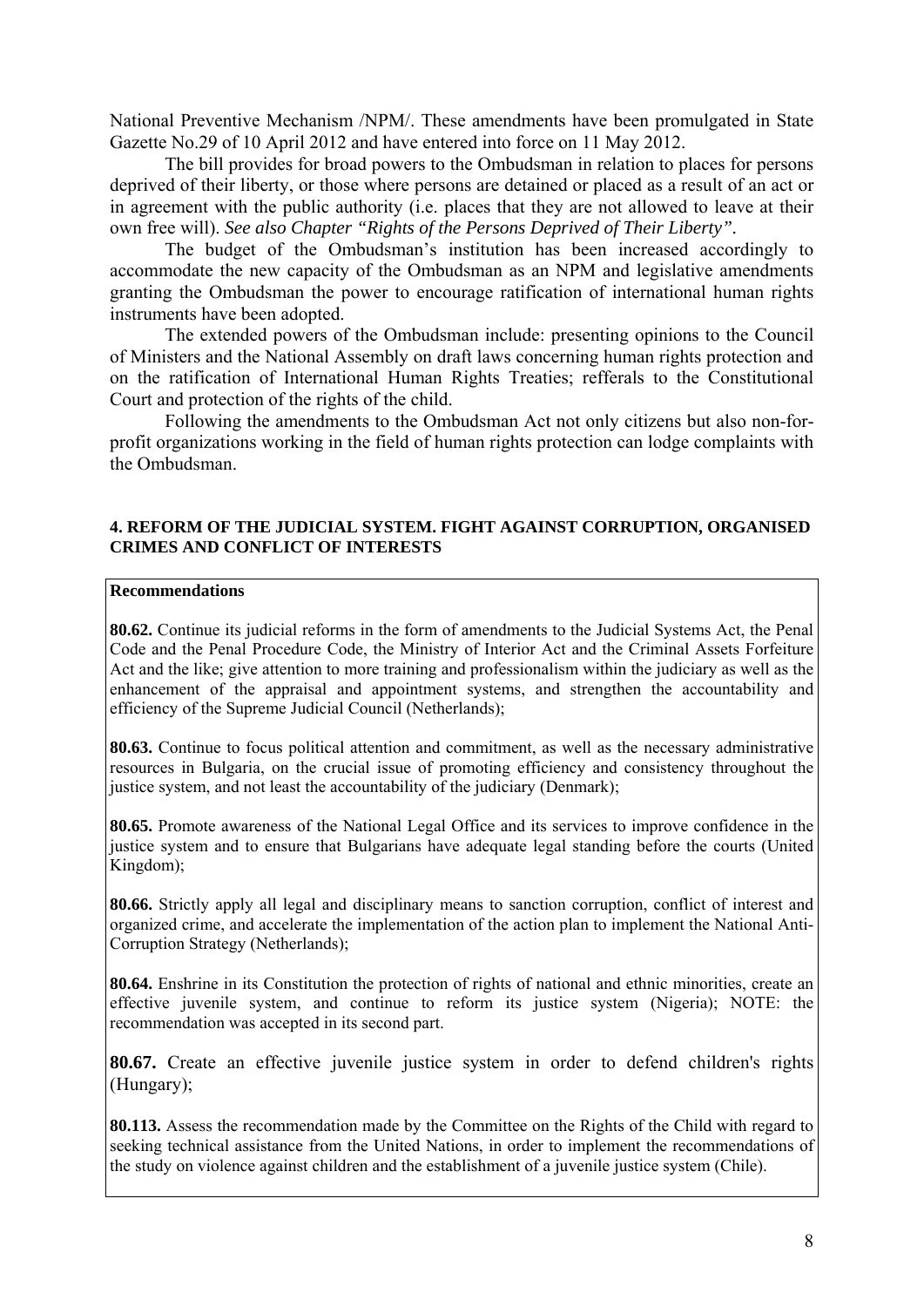**80.108.** Fully respect all international obligations by accepting the legally binding United Nations documents and by its membership in the United Nations, especially articles 1, 3, 6 and 15 of the International Covenant on Civil and Political Rights, and by respecting the decisions of the other United Nations bodies and other organizations at the national level, especially, the decisions of the Human Rights Court in Strasbourg, in regard to minority rights (former Yugoslav Republic of Macedonia);

#### **Reform of the Judiciary**

In the reported period the reform of the Bulgarian judicial system has continued.

The most important amendments to *the Judicial System Act* (JSA) introduced in 2011 (State Gazette no. 1/2011) have strengthened further the institutional capacity of the Supreme Judicial Council (SJC), the Inspectorate of the Council and the National Institute of Justice.

The successive amendments of the JSA in 2012 (State Gazette  $N\simeq$  50/2012) address the iss ues of publicity and transparency in the election of members of the SJC and the establishment of a procedure for assessment of complaints by the SJC Inspectorate against violation of the right to have the case assessed and decided in a reasonable time. All phases of the process for both nomination of elected SJC members and their election are provided for and developed in detail in the law. The process includes public announcement of nominees, public hearing and discussion of the nominations. As to the Judiciary quota, the law offers a mechanism which ensures real participation by magistrates (through a transparent selection of delegates) in the election of SJC members of high professional and moral merits.

Furthermore, the JSA amendments provide for the establishment of a legal tool within the *Inspectorate* for compensation of the damages resulting from the delay of the process (compensatory tool). That specialized unit shall assess and decide the complaints against violations relating to unreasonable delays of completed civil, administrative and criminal procedures, and of discontinued pre-trial procedures. Another important prerequisite for the procedure to be arranged in this way is the constitutional duty of the Inspectorate to undertake inquiries into alerts raised by citizens and legal entities (Art. 132a (7) of the Constitution). The right to lodge complaints is available to all categories of persons which could potentially be affected by delays of the procedure. The envisaged procedure provides a facilitative way of obtaining compensation that would result in a maximum amount of the compensation aligned with the levels of compensation awarded by the ECHR.

Further amendments of the JSA, yet to be adopted by the Parliament aim at maximum transpa rency of the judicial system are in two directions; guaranteeing normal workload of the magistrates and introducing the electronic judicial services as an additional opportunity.

In 2012 the *The Responsibility of the State and Municipalities for Damages Act was amende d* (State Gazzet № 98/2012). The amendments ensure the creation of national legislation which would allow the affected persons to receive compensation for the damages caused through violation of a right conferred by the Convention for the Protection of Human Rights and Fundamental Freedoms (ECHR) committed by the State or its authorities or officials.

In 2012 the work on the new draft of the Penal Code has conducted and is further intensif ied in the first half of 2013.

#### *National Legal Asssistance Bureau*

In 2012 the staff of the Bureau was increased with three additional posts. Thus resultin g in a more balanced workload scheme and allowing the timely and successful finalization of the file cases.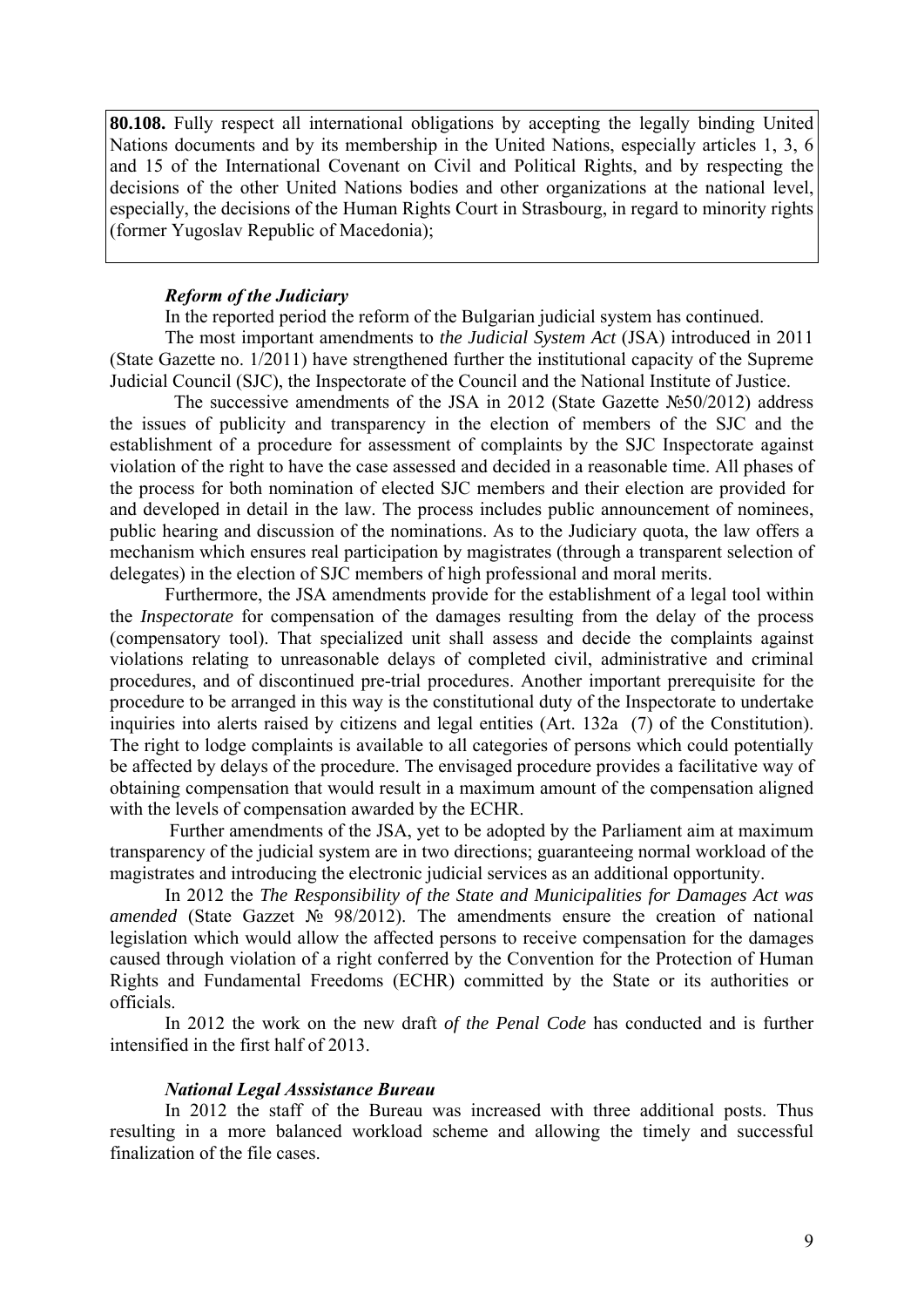The budget for legal assistance for the year 2013 is increased by BGN 2 million thus providing a total amount of BGN 9 million for the purposes of administering legal assistance services. This comes to substantiate the commitment of the State to ensure access to legal assistance for every Bulgarian citizen.

In 2013 the Legal Assistance Act has been amended to widen the scope of socially disadvantaged groups having effective access to justice. (children in risk, victims of domestic and sexual violence, victims of human trafficking and persons looking for international protection)

## *Fight against Corruption*

Anti-corruption efforts within the public administration are co-ordinated by the Commission for the Prevention and Countering of Corruption (CPCC) established in 2006 within the Council of Ministers. The organisation of the Commission's work and the administrative and technical services are carried out by the Directorate "General Inspectorate" (GI) responsible to the Prime Minister. A concept was elaborated to improve the analytical capacity of the inspectorates as units of internal control which was endorsed by the Prime Minister and submitted to the Council of Administrative Reform in 2012. At regional level, all 28 regions in Bulgaria have anti-corruption Councils, which have been strengthened in recent years to include representatives from local government, territorial structures, the judiciary, various ministries, civil society and the business community.

The newest element in the anti-corruption framework is the BORKOR project implemented by the Centre for prevention and countering of the corruption and organised crime.

According to the information provided by the Supreme Prosecutor's Office of Cassation, a total of 291 prosecutorial statements have been filed at court for 2011 and 240 – for 2012 with comparison with 228 for 2010, 147 were the sentenced persons in 2011, respectively-159 in 2012, compared to 166 in 2010. The analysis of the statistical data leads to the conclusion that there is a decrease for the period 2011-2012 in the number of the cases of corruption and increase in the number of the sentenced persons.

#### *Fight against Organized Crime*

The fight against organised crime has been advanced by a number of procedural and institutional reforms.

 The institutional reforms included the re-establishment of Chief Directorate "Countering Organised Crime" as an independent police structure, specialised in combating serious and organised crime. As a result in 2011 there was a substantial reduction of cases referred back from the prosecution to the police, the length of investigations has been reduced and overall the quality of collected evidence has improved. In addition, the number of the cases overdue has been substantially reduced.

In the context of the process of specialisation in 2011-2012 specialised prosecutor offices and courts to deal with organised crime have been established.

The resources for police investigations have been increased. The number of the police officers engaged in the investigation has increased from 2000 in 2010 to 6000 in 2011. At present it is 8 000.

In order to improve the fight against organized crimes, trainings for the magistrates have been provided with special focus on organized groups acting in the fields of narcotics dissemination, money laundering, physical injuries, human trafficking and high technology crimes. Some of the trainings were organized in partnership with international (Interpol, Eurojust) and bilateral partners (Spain, Germany, Italy, France, USA) in order good practices to be exchanged.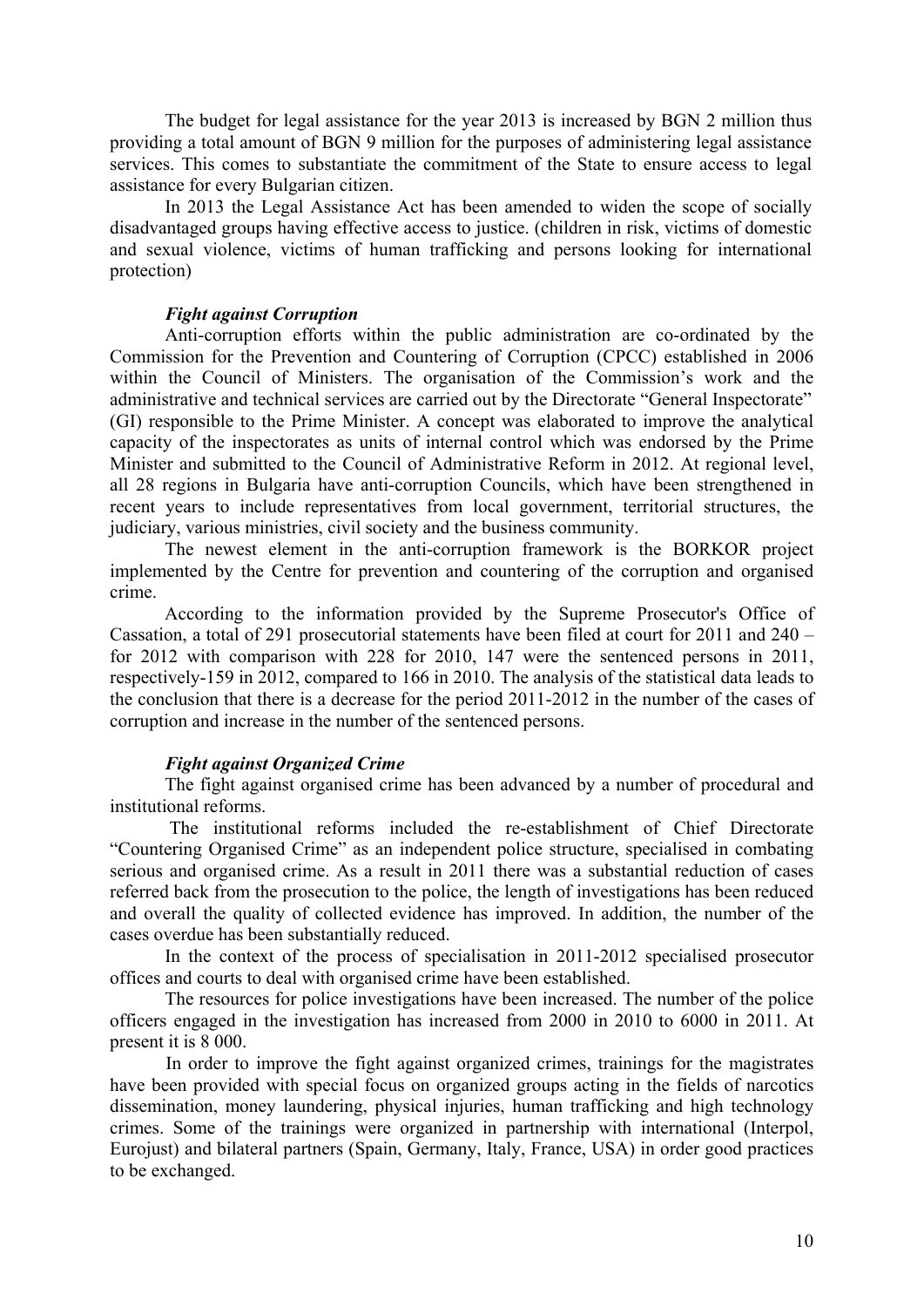The changes to the Penal Code have been undertaken to allow a more effective penal response to serious and organised crime.

In May 2012 a new *Act on Forfeiture on the Exchequer of Unlawfully Acquired Assets*  has been adopted (State Gazette № 38/2012). This Act provides for confiscation of illegal assets through a procedure in civil courts which can be launched upon the initiation of judicial investigations for a number of serious crimes and upon certain administrative infringements. The Act provides for the establishment of the *Commission for Forfeiture of Unlawfully Acquired Assets-* a specialised body which identifies unlawfully acquired assets with the assistance of local units and local authorities. The Commission has been established in early 2013**.**

#### *Conflict of interest*

Bulgaria has adopted a law on conflicts of interest in 2009 and set up the *Commission for Prevention and Ascertainment of Conflict of Interest* (CPACI) to establish and sanction conflicts of interest. The CPACI is an independent body with five years term of office that consists of five members. Three of them are elected by the National Assembly, including the chairperson, one member is appointed by the President of the Republic and one- by the Council of Ministers.

#### *Juvenile justice system*

In 2011 the Government of the Republic of Bulgaria has adopted a Concept for State policy in the field of juvenile justice, which envisages specialization of the judicial system for juvenile justice without creating specialized courts.

At the beginning of 2013 an Action Plan has been developed for the period 2013-2020 in implementation of the Concept. The Action Plan is consistent with the main strategic documents in the field, such as the Vision for Deinstitutionalization of Children in the Republic of Bulgaria and the Strategy for Crime Prevention (2012-2020). The Action Plan includes a clear roadmap of institutions and deadlines for the accomplishment of the measures envisaged in the Concept.

On 17 October 2012 the Minister of Justice signed an agreement with the Swiss Government under the programme "Strengthening the legal and institutional capacity of the judiciary with regard to juvenile justice". The project implies the training of 130 Bulgarian magistrates, as well as policemen, social workers and psychologists.

Since February 2012, a specialized Department "Combating crimes committed by minors and offenses against minors" operates within the Supreme Prosecutor's Office of Cassation. The Department is supported by a National network of prosecutors for countering crimes committed by minors.

## *Implementation of the obligations under Art. 1, 3, 6 and 15 of the International Covenant on Civil and Political Rights*

As a State Party to the International Covenant on Civil and Political Rights, Bulgaria fully implements all provisions of the Covenant. Likewise, as a State Party to the Convention of Human Rights and Fundamental Freedoms, Bulgaria abides by its provisions and strictly implements the decisions of the European Court of Human Rights vis-à-vis Bulgaria. Referring to the Convention on Human Rights and Fundamental Freedoms, it should be recalled that there is no provision related to "minority rights".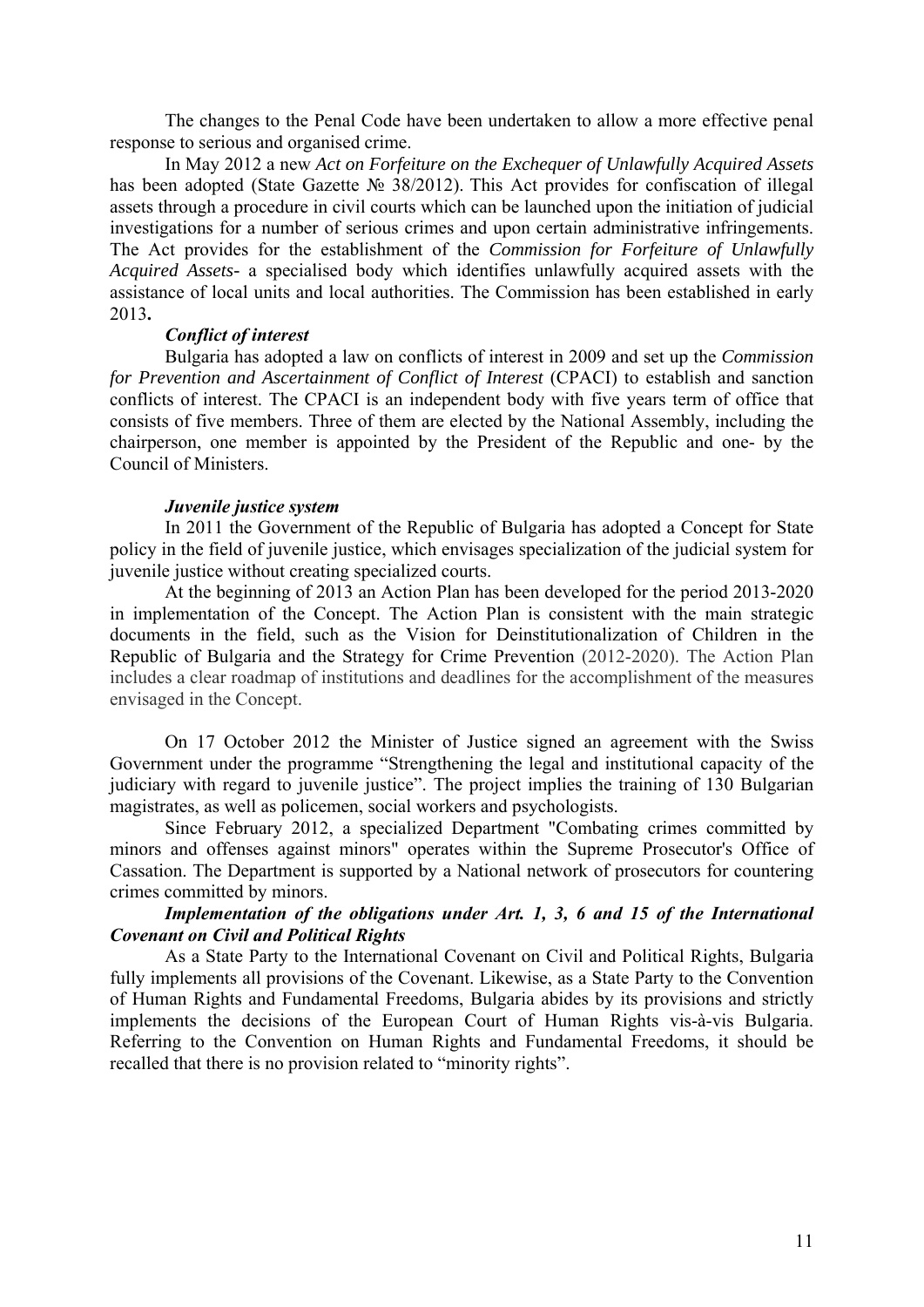#### **5. EDUCATION IN HUMAN RIGHTS**

#### **Recommendations**

**80.92.** Persist in its national efforts aimed at the systematic inclusion of human rights education in its educational and vocational systems and at all school levels (Morocco); Also Rec. 80.28, 80.44, 80.62

## *Education in HR – general school system*

Formal civic education in Bulgarian schools is based on the Universal Declaration of Human Rights, the Convention of the Rights of the Child, the European Convention for the Protection of Human Rights and Fundamental Freedoms, the European Reference Framework for Key Competences, etc.

According to the State Education Requirements for civic education the human rights are regarded as a basis for the overall personal development of youth, in view of their social realization.

Non-formal education contributes largely to enriching students' practical experience of the functioning of human rights principles, including the National Programme "The School – Students' Territory".

The importance of forming positive attitudes towards fellow-citizens belonging to any ethnic group, and of addressing any prejudices in this regard, is well recognized in Bulgarian society. Issues pertaining to prevention of racial discrimination are included in senior high school curricula as part of general educational subjects.

## *Education in HR for the Judiciary and Law Enforcement Officers*

Appropriate education and training in HR continued to be provided by the Academy of the Ministry of Interior /MoI/ and the National Institute of Justice (NIJ).

The police officers are acquainted with the decisions of the European Court on Human Rights in the framework of the discipline "Human Rights Protection".

The subject of human rights have been present in all full-time curricula of the National Institute of Justice (NIJ) for initial and continuing training of magistrates since 2003.

The rights of victims of violence and the implementation of the Law for protection from domestic violence have been identified, as problematic fields requiring particular attention.

With regard to pilot rulings of the European Court of Human Rights */ECtHR*/ against Bulgaria in 2011 NIJ held two training sessions on ECHR in cooperation with the Council of Europe and with the participation of judges from the Court. These training sessions were designed for the benefit of 55 judges from the Supreme Court of Cassation, the Supreme Administrative Court and the prosecutors of the Supreme Prosecutor's Office of Cassation and the Supreme Administrative Prosecutor's Office. In addition in 2011 another 6 training sessions were organized with Bulgarian magistrates as trainers. In 2012 the collaboration with CoE has been extended to other core provisions of the ECHR.

Training has also been provided to 2138 prosecutors and 253 investigators. In 2012 the prosecutor's office organized a seminar on ECtHR's decisions in the field of criminal law.

In March 2013 the implementation of the Project "Increasing the capacity of the judiciary and training on the ECHR at the NIJ" has been launched. The project is funded in the framework of the Norwegian financial mechanism 2009-2014.

#### *Education and training in non-discrimination*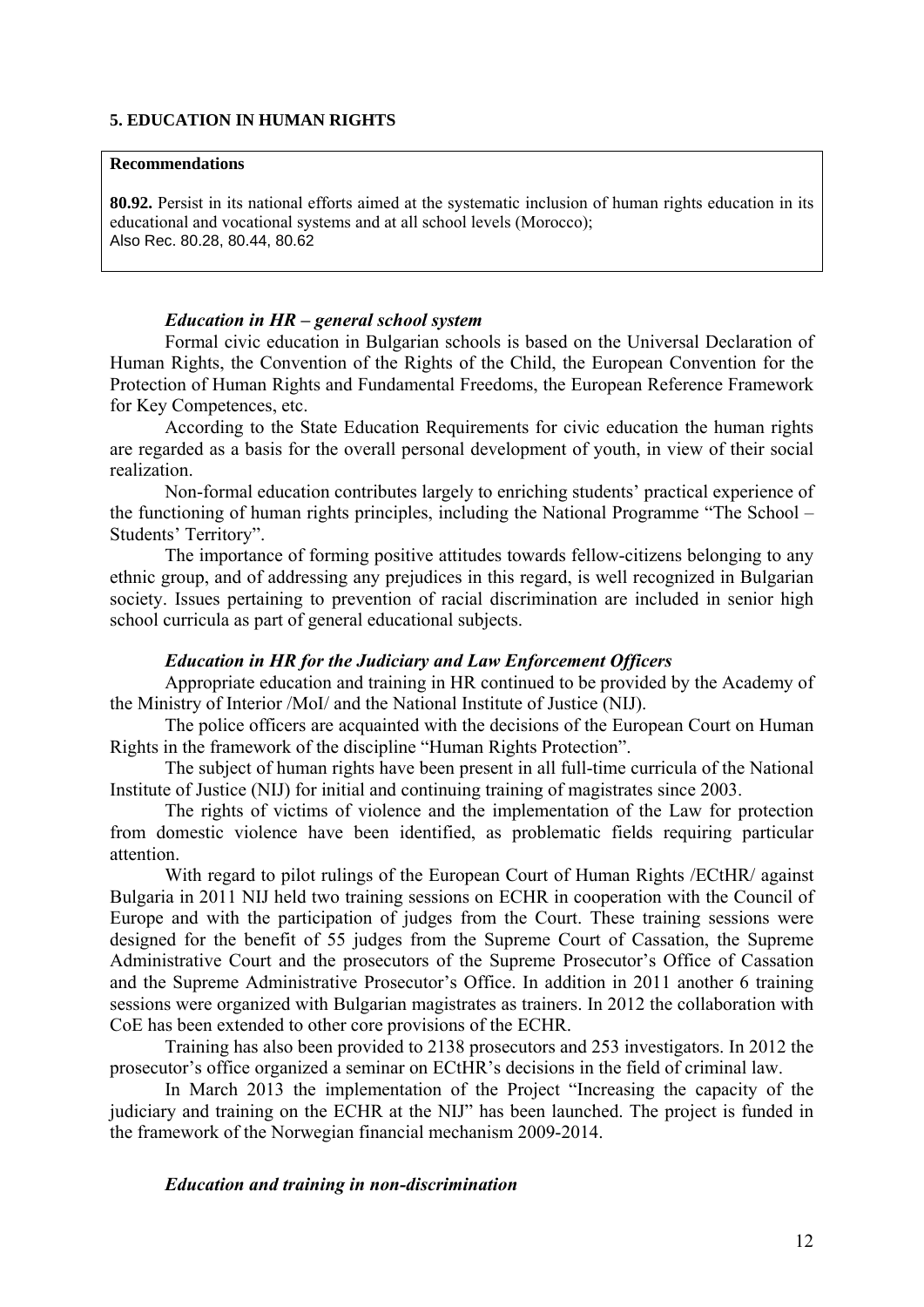The education in human rights provided by the NIJ includes a training module on Article 14 of the ECHR (prohibition of discrimination) and the relevant Bulgarian legislation and case law. In addition, the NIJ took part in the compilation of a collection of "Case Law Regarding the Application of the Protection against Discrimination Act," prepared on the initiative of the CPD including for distribution among all magistrates.

The topic of hate crimes prevention is integrated in the curriculum of the MoI Academy. A new discipline "Protection from Discrimination" has been introduced, for educational and qualification degree "master of arts".

A manual has been drafted on the topic of hate crimes to be used by the trainers for onthe-job vocational training of officers within the MoI structures.

In accordance with the *National Strategy of the Republic of Bulgaria for Roma Integration (2012-2020)* training of police officers in minority-related issues has been provided. An annual 10-week theoretical and practical training course at national and local level on "Police Work with Ethnic Minorities" is also envisaged. During the reporting period trainings were held for working in a multiethnic environment. In 2011 the number of trainings was 567 and in 2012 it was 949. The total number of trained officers is 50 337.

In March 2011 a Memorandum of Understanding was signed between MoI and the Office for the Democratic Institutions and Human Rights of ОССЕ, which envisages the organization of training in the field of combating hate crimes.

Under the EU programme "Prevention of and Fight against Crime", the Ministry of Interior developed a specific project on "Police training in the European standards of human rights protection". The project - "European Police and Respect for Human Rights" under the Programme was launched in partnership with the Belgian Federal Police, the Criminal Police of the German Federal Province of Baden-Württemberg, the Warsaw Police, as well as national partners - the CPD, the Bulgarian Helsinki Committee and the Centre for the Study of Democracy. The project has been executed in the period 2011-2013 and covered 135 police officers.

In 2011, at the request of the Chief Directorate "Criminal Police", CPD organized two training workshops for 250 specialists from the Juvenile Offenders Directorates. A national workshop for the benefit of 130 magistrates, civil servants and NGO sector was held on the topic "Preventing and combating discrimination through the methods of criminal law", whose aim is to enrich and build on the progress made in previous workshops on this topic.

## **6. NON-DISCRIMINATION**

#### **Recommendations**

**80.8.** Adopt legislation to prevent discrimination on the grounds of sexual orientation in the same manner as existing legislation to protect against discrimination on the grounds of ethnicity, gender and religion (United Kingdom);

**80.44.** Develop effective measures to overcome continuing discriminatory patterns against ethnic minorities and lesbian, gay, bisexual, and transgender persons through education and training (Spain);

**80.43**. Support more actively the implementation of the rights of sexual minorities as a means to fight social isolation and discrimination (Norway);

**80.100.** Take all necessary measures to fully ensure the enjoyment of human rights by persons belonging to the Romani minority, including with regard to combating discrimination and violence against such persons (Sweden);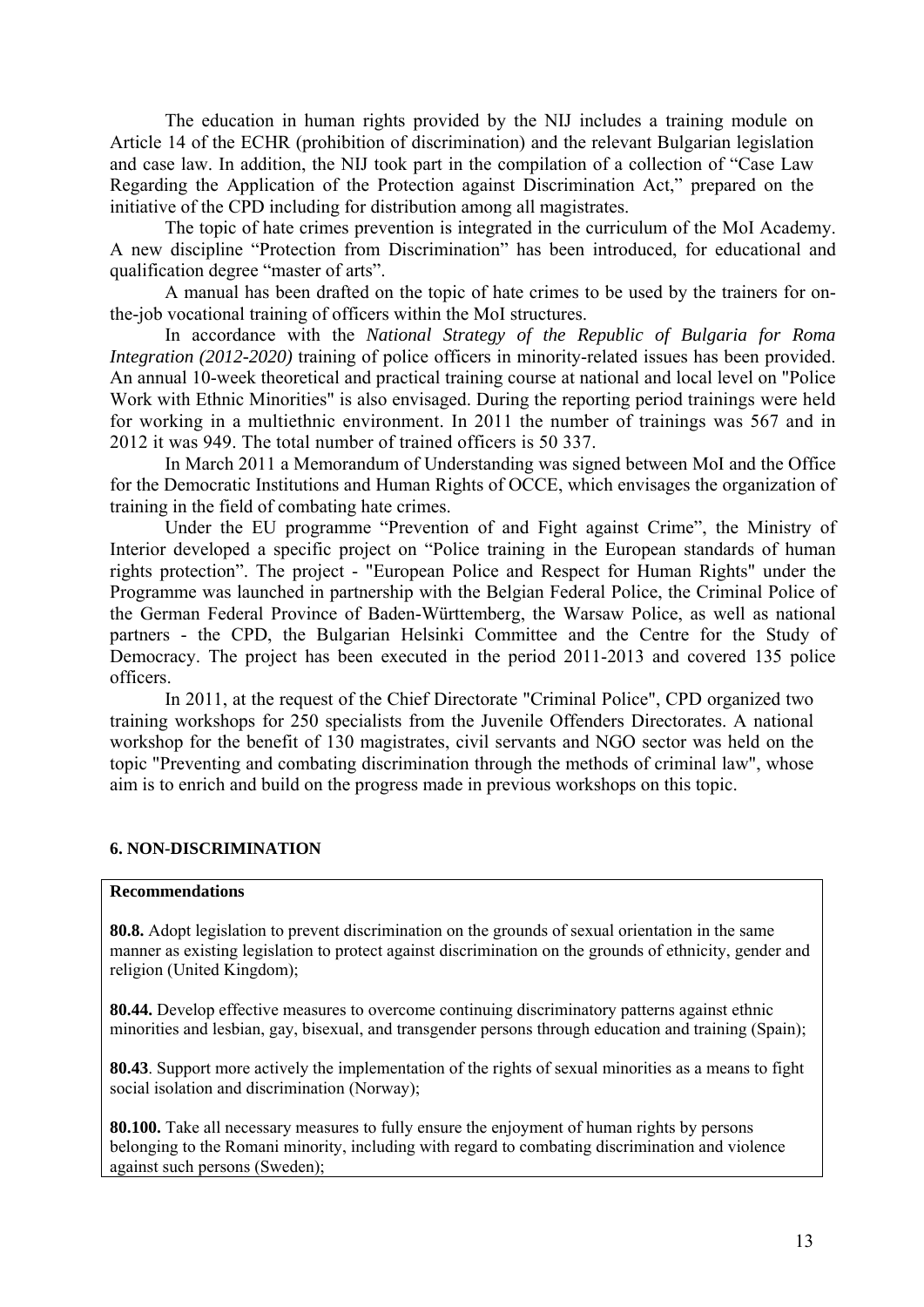**80.103.** Continue to give political attention, commitment and concrete action on the issue of combating any discriminatory practices against the Roma minority (Denmark);

**80.40.** Redouble efforts for the effective implementation of criminal provisions relating to acts of ethnic discrimination so as to prevent discrimination and human rights violations committed against persons belonging to minority groups (Mexico);

The Bulgarian authorities have continued its consistent policies aimed at preventing and eliminating any forms of discrimination and creating understanding and tolerance among persons belonging to different ethnic, religious or linguistic groups of the population as well as the LGBT persons.

We consider that implementing in practice the principle that the sexual orientation and gender identity are a matter of free personal choice for any individual all Bulgarian citizens are given the opportunity to freely state their sexual orientation and gender identity. The protection of their rights and freedoms is guaranteed by the Bulgarian Constitution, the national legislation and Bulgaria's international legal obligations in the field of human rights, in strict conformity with the principles of equality and non-discrimination.

We would like to recall that the *Protection against Discrimination Act* (PaDA), provides for a sound legal basis for the protection against discrimination, including in the field of employment and ensures effective protection for the victims of discrimination. The Act protects *inter alia* against discrimination in the exercise of labour rights, the exercise of the right to education and training and provided for balanced participation of men and women, and of persons belonging to ethnic, religious and linguistic minorities in governance and decision-making processes within the State authorities, public bodies and local selfgovernment.

Art. 4 of the PaDA expressly prohibits all direct or indirect discrimination on grounds of sex, race, ethnicity, nationality, origin, religion or faith, education, beliefs, political affiliation, personal or public status, disability, age, sexual orientation, family status, property status, or any other grounds provided for by law or international treaties, ratified by the Republic of Bulgaria. It should be added that "harassment" (Para. 1, point 1 of the Additional Provisions to PaDA), "incitement to discrimination" (Para. 1, point 5 of APs to PaDA) and victimisation (Para. 1, point 3 of APs to PaDA) are considered as discrimination under Art. 5 of the PaDA.

The PaDA also provides for protection in exercising the right to work and in exercising the right to education and training, as well as in applying the consumers and commercial rules. Similar guarantees are also provided by the Codes on Labour, on Social Insurance as well as the laws on health, radio and television, social assistance and on sports.

The Commission for Protection against Discrimination has established a network of regional representatives to carry out at the local level activities to raise awareness among vulnerable groups and the region's community as a whole on human rights, the methods of their protection, and dissemination of training materials, including to persons belonging to the LGBT group. In all these areas CPD works close with NGOs partners.

In 2011 the CPD has considered 48 claims for discrimination on ethnic ground and 9 claims for discrimination on the ground of sexual orientation, compared to 49 claims on 2012 on ethnic ground and 2 claims on ground of sexual orientation.

Projects for the creation of locally based Prevention Centres in Sofia, Bourgas and Targovishte were developed in collaboration with the Ministry of Interior of the Federal Republic of Germany. The main goals are awareness raising and the promotion of tolerance and respect for diversity in society in areas with predominantly Roma population.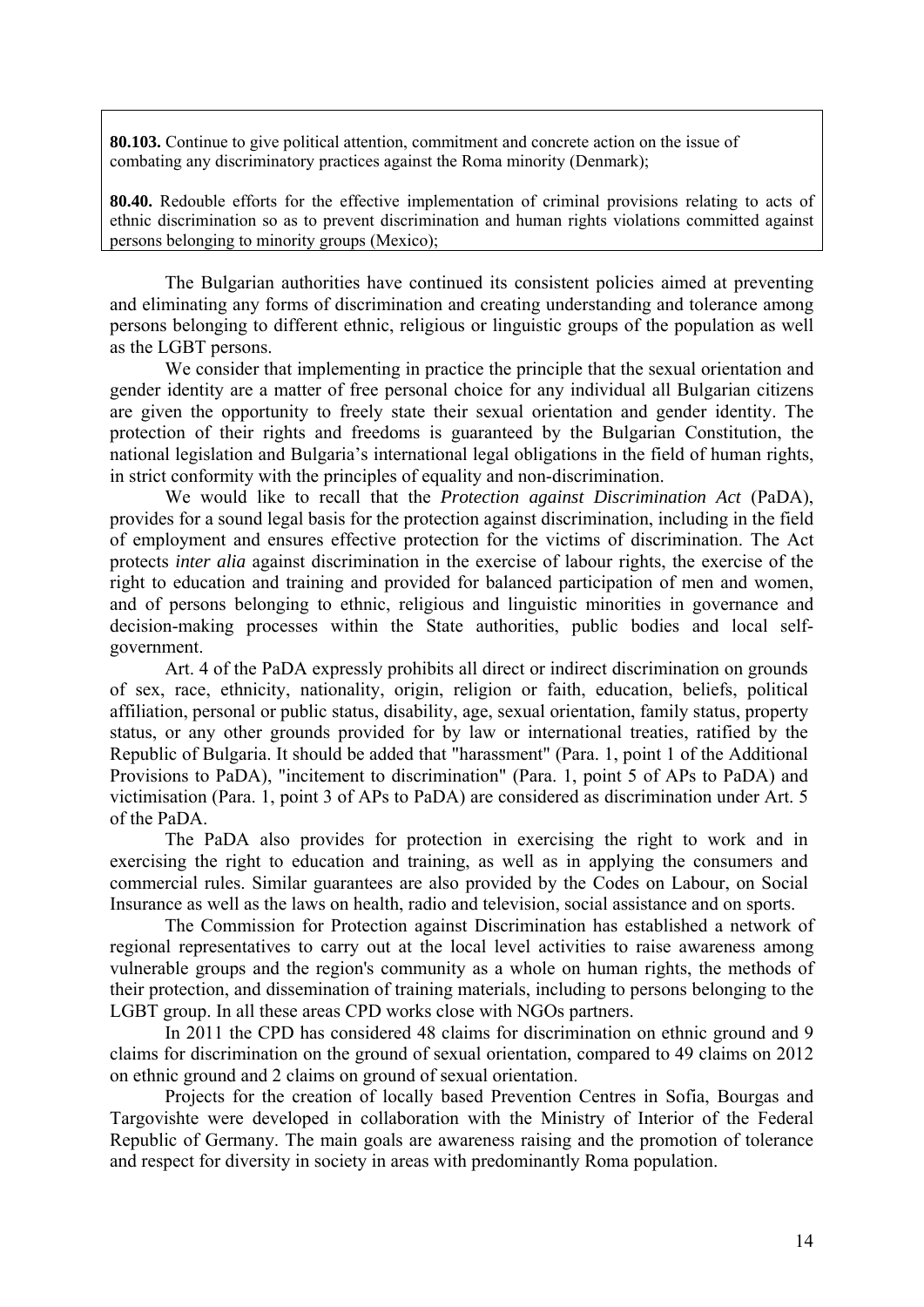The Bulgarian Ombudsman has extended in 2011 a recommendation to the Legislative and Executive brunches to criminalize offences incited by homophobia.

In 2011 the Ombudsman received a number of complaints by citizens related to an event in preparation called "Protest March in defence of the Bulgarian culture and against the gypsy terror". The complaints were related to the clear discriminatory and anti-ethnic element in message of the event. The Ombudsman sent a signal to the Chief Prosecutor and recommended to the Mayor of Sofia Municipality to ban the event as it violated the rights and freedoms of citizens. As a result of the steps taken, the anti-Roma protest did not take place.

In 2012 the Ombudsman reviewed a complaint alleging ethnic (Roma minority) discrimination. The inspection did not establish any violations. The case concerned a lady, owner of a kiosk for flowers which was removed by the municipality following an urban space project of the municipality. The lady was invited to remove the kiosk in a specific time limit which she refused to do. It was established that all owners of kiosks in the area were treated identically.

## **7. EQUAL OPPORTUNITIES FOR WOMEN AND MEN**

## **Recommendations**

**80.7.** Adopt a law guaranteeing equal opportunities for women and men (Canada);

**80.109.** in its first part "Further address the human rights challenges and continue its efforts in strengthening national mechanisms, particularly in the field of gender equality (…) (Serbia);

**80.32.** Continue to take the necessary measures in order to better promote women's rights in all spheres of society (Greece);

**80.33.** Continue to take concrete measures in accordance with obligations under the relevant international treaties to protect women's rights and raise their social status (China);

**80.34.** Consider further affirmative action to accelerate equality for women in practice: in working life and in political decision-making (Norway);

**80.36.** Take steps to address the gender segregation in the economy and the gender wage gap in the public sector (Ghana);

**80.37.** Strengthen the concept of equality between the sexes and non-discrimination, and open up possibilities for women to participate in public life and have access to high-level positions in leadership and administrative posts (Iraq);

**80.38.** Continue its efforts to overcome stereotypical attitudes regarding the roles of men and women and existing gender inequality (Ukraine);

## *Legal framework*

Equality before the law is a constitutional principle in Bulgaria. The principle is further developed in the *Labour Code*, the *Employment Promotion Act*, the *Social Assistance Act*, the *Higher Education Act*, the *Defence and Armed Forces of the Republic of Bulgaria Act* and others, the *Family Code*, the *Social Insurance Code.* In accordance with the Directive 2010/41/EU on the implementation of the principle of the equal treatment of the self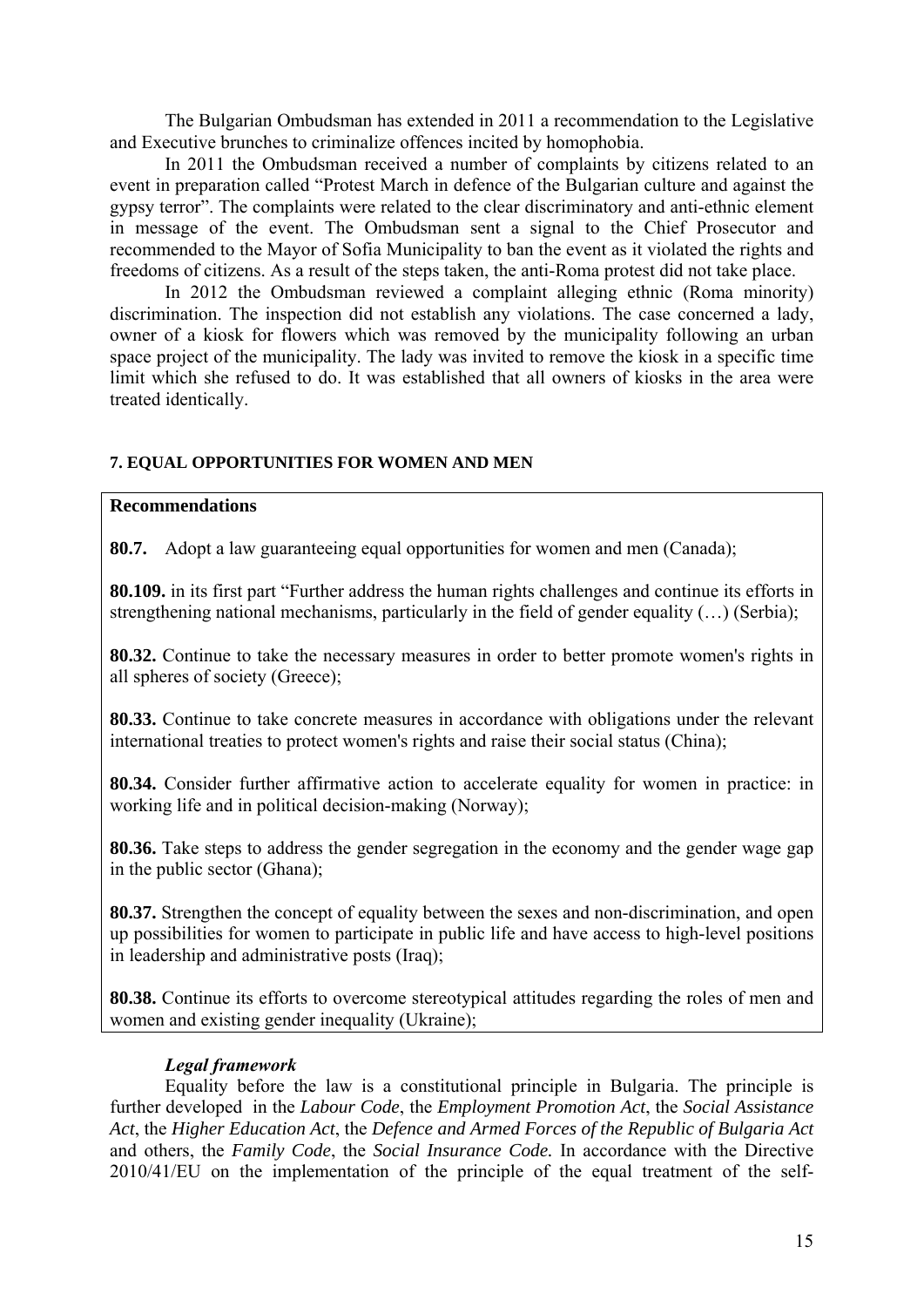employed persons amendments were introduced to the Social Insurance Code. They guarantee the implementation of the equal treatment principle as regards the performance of economic activity by self-employed persons and introduce measures of positive discrimination to encourage women to undertake economic initiatives in sectors in which women are underrepresented. At the end of 2012 amendments to the Insurance Code have been submitted by the Government to the National Assembly in order to guarantee the implementation of the equal treatment principle as regards the access to insurance services.

These legal acts are in compliance with the international legal obligations of the State in the field of the equality and non-discrimination, particularly with the objectives and the provisions of the Convention on the Elimination of All Forms of Discrimination against Women.

Various projects for a specific law in this field have been developed, and in 2008 a draft was submitted to the Parliament. The competent parliamentary bodies established, however, that the draft was redundant as it contained numerous repetitions of the Law on Protection against Discrimination. Currently, the Government focuses on the stricter implementation of the existing Bulgarian legislation in the field of gender equality.

## *Institutional Mechanism*

The Ministry of Labor and Social Policy /MLSP/ is the main institution within the Executive in charge of the overall coordination of the national policy in the field of gender equality. A National Council for Equality of Women and Men is functioning at the Council of Ministers. The implementation of the equality legislation is overseen by the Commission for Protection against Discrimination /CPD/.

## *For additional information see also Chapters National Human Rights Institutions and Non-Discrimination*

Since 14 November 2011, the relevant Sector at the MLSP has been upgraded to Equal Opportunities, Antidiscrimination and Social Assistance Department*.* The Department is staffed with 8 experts, 6 of whom are women.

These institutional structures are directly responsible for the formulation and the implementation of the uniform national policy on gender equality. They have developed and they coordinate the implementation of the National Strategy for Promotion of Gender Equality 2009-2015 and of the annual National Action Plans /NAP/ for the Promotion of Equality between Women and Men. The Strategy and the NAPs are adopted by the Government and they correspond to the European Strategy for Equality between women and men, 2010-2015. The National Strategy explicitly states that in the Republic of Bulgaria gender equality is a fundamental human rights principle, a matter of social justice and a fundamental value.

#### *Fight against stereotypes on traditional division of roles between women and men*

The Government in the NAPs is actively promoting the elimination of stereotypes on traditional division of roles between women and men in family relations and upbringing of children.

In 2011 the Ministry of Education has introduced in the school programmes special blocks on the gender equality and the social dimensions of both genders over the globe as part of the programs on gender education and human rights education.

The MSLP carries out various awareness raising programmes on issues related to gender equality, including on combating negative stereotypes about women and their societal roles.

The *Council for Electronic Media (CEM)* carries out regular supervision of the programs of media service providers and considers with priority possible sexist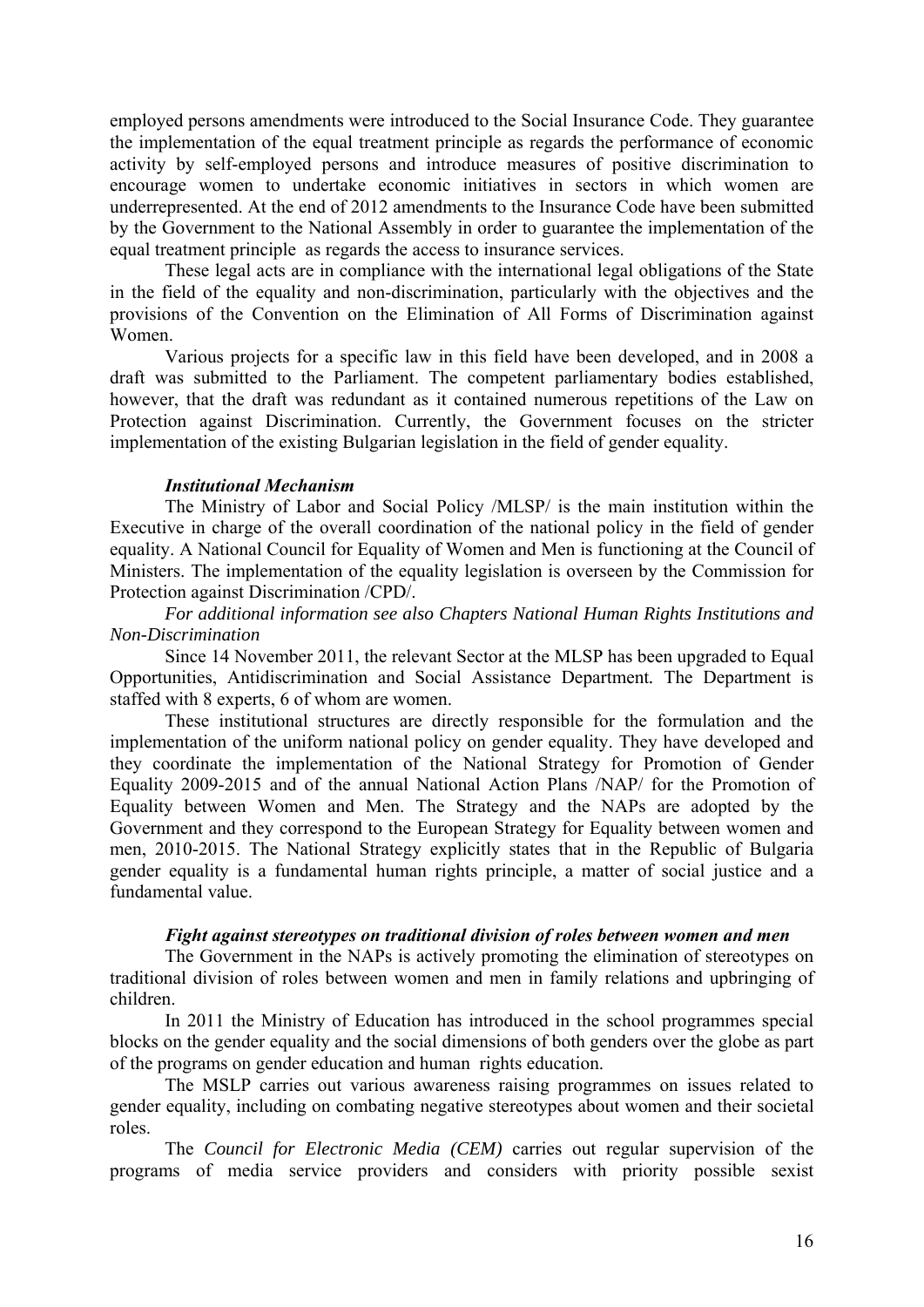advertisements. Where cases of gender inequality and discriminatory treatment are detected, CEM works in close cooperation with the *Commission for Protection against Discrimination* (CPD). ). In line with the recommendations of the UN Committee CEDAW in 2013 a focused monitoring was held of the activities of certain media service providers but no evidence was found of any inequality or discriminative attitude to women in the monitored programmes.

 During 2010-2011, the CPD has conducted a representative survey on "Stereotypes and Prejudices in textbooks, and programs and curricula in primary and preparatory education." As a result of the survey the CPD recommended to the Ministry of Education textbooks and teaching materials to be refined in accordance with the Protection against Discrimination Act.

#### *Participation of the women in the political, economic and social life*

The Bulgarian Government has been strongly committed to the promotion of gender balance and is mainstreaming the gender-perspective in all its programs and policies at central and local level. Women themselves have also adopted politically and publicly active attitude.

 After the last elections for Members of the European Parliament 50% of the Bulgarian Members in the European Parliament are women, while two Bulgarian women serve consecutively as EU commissioners. The Mayor of the capital city of Bulgaria, Sofia, is a woman as well.

 Positive changes have occurred in the business sector in areas traditionally perceived to be male-dominated, such as management of trade companies, agriculture, public transportation and telecommunications.

As a result of consistent policies adopted in Bulgaria for promoting gender equality, women currently working in 51 state-managed trade companies account for 43% of the members of their governing bodies.

Unemployed women are offered the opportunity to start their own business by receiving a BGN 20 000 Grant under a scheme of European funding.

#### *Equal Level of Economic Independence*

The principle of equal pay for equal work or work of equal value is enshrined in our labour legislation and its observance is strictly monitored by the competent institutions. The existing differences in remuneration between men and women is for the private sector 19.9% and 11.1% for the public sector according to the actual Eurostat data**.** They are not a result of remuneration discrimination but are rather consequence of other reasons such as the structure of staff. An agreement was signed in 2008 between the Ministry of Labor and Social Policy and the Commission for Protection against Discrimination on joint actions to create conditions for reducing and eliminating the differences in remuneration of women and men.

#### *Better opportunities to develop professional, personal and family life*

In 2011-2012 the MLSP has implemented a project aimed at accelerating the process of professional reintegration of mothers of 1-3 years old children and encouraging fathers to take further responsibilities as regards family care. The Project is called "Babysitting-Shortcut from Education to Employment". It offers free of charge babysitting which allows parents to return soon to work and offers a chance to students to receive additional income. By the end of 2012 2 499 families benefitted form the project.

In 2011-2012 amendments were introduced to the Employment Act according to which the employer receives additional funds for remuneration and social security if they have employed mothers of children bellow the age of 3 years and mothers of children between 3 and 5 years old or if they have employed lonely parents or parents who have adopted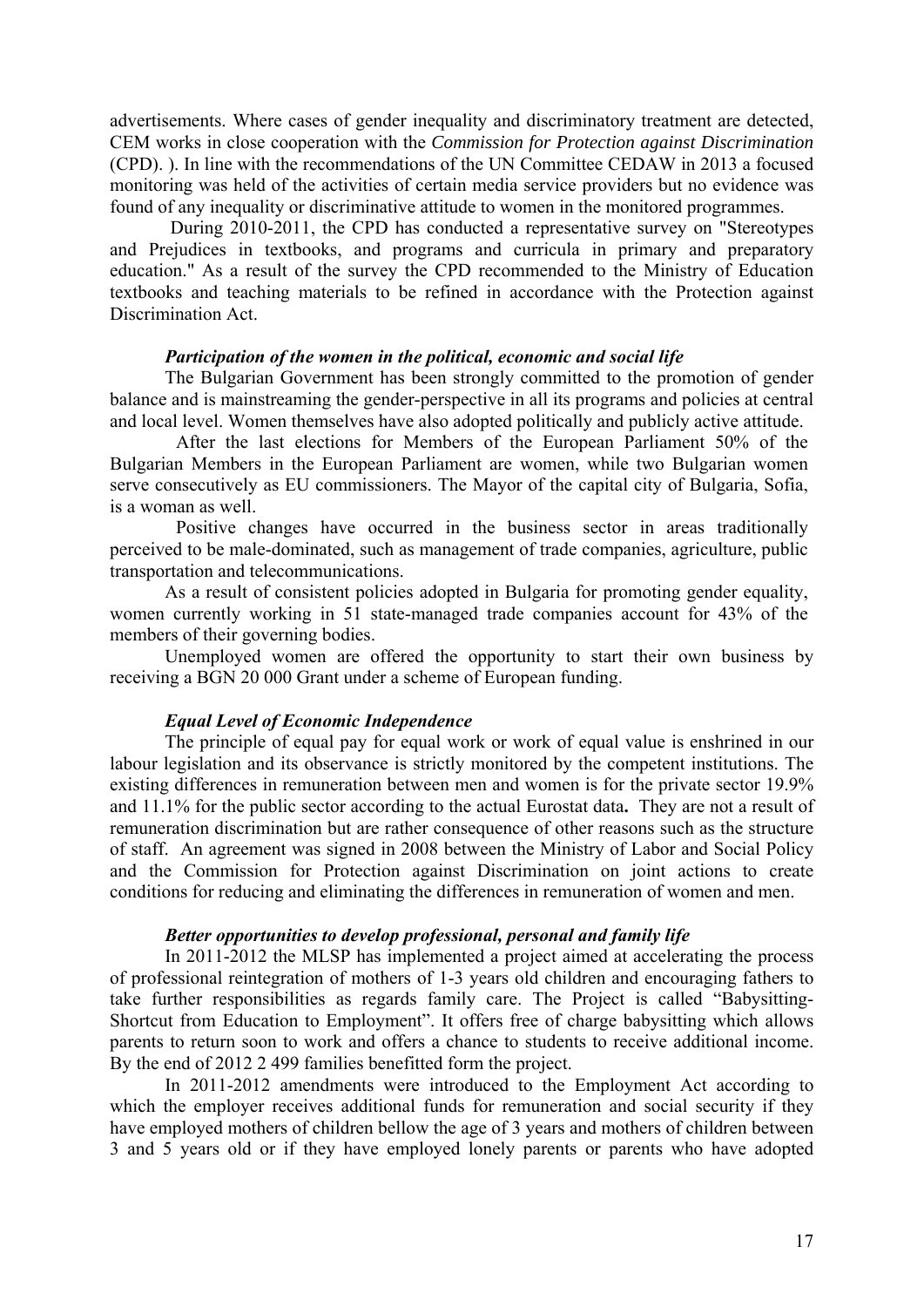children bellow the age of 3 years respectively between 3 and 5 years old. These legislative measures have ensured employment of 1791 mothers for the period 2011-2012.

In 2012 under the National programme "Assistants for persons with disabilities" 2849 women have been employed which amounts to 67 % of the total number of the employed persons under this national programme.

## **8. RIGHTS OF THE CHILD**

#### **Recommendations**

## **Deinstitutionalization process**

80.78. Strengthen efforts to implement the "Vision for Deinstitutionalization", specifically in the light of the United Nations Guidelines for the Alternative Care of Children (Austria);

80.20. Adopt a national strategy to continue and intensify the deinstitutionalization process aimed at replacing current shelters with alternative housing and means of care better suited to meeting the needs of orphans and/or persons with mental disabilities (Belgium);

80.71. Rapidly close social institutions for children and find appropriate solutions for children who cannot live with their families (Norway);

80.77. Take urgent steps to end the continuing practice of placing babies and young children under the age of 3 in institutionalized care, and ensure the availability of family-based alternatives (Austria);

80.15. Establish urgently procedures/mechanisms at the central and local levels to ensure the health and safety of all children in institutions, including a child ombudsman at the national or regional level (Norway);

80.58. Bring to justice the persons and social institutions for children responsible for 238 reported unaccounted deaths in the period 2000-2010 (Norway);

## **Staff trainning**

80.27. Establish training programmes addressed to staff members of shelters for orphans and persons with mental disabilities in order to enable them to respond at best to the specific needs of the residents (Belgium);

80.75. Provide sufficient resources for the effective functioning of the child protection system, including through training of social workers, standards to limit the case load per social worker and their adequate remuneration (Austria);

80.72. Allocate sufficient and, if necessary, additional resources for the recruitment and training of personnel in children's institutions, and intensify efforts to raise the number of foster families and provide them with adequate training for foster care (Netherlands);

80.73. Increase the training and staffing levels of institutions for children, improve oversight, and implement incentives to attract higher-quality candidates to fill positions at these institutions (United States):

## **Children with disabilities**

80.19**.** Continue pursuing appropriate policies and programmes to accommodate the needs of mentally disabled children (Slovakia);

80.98. Continue its efforts on the issue of inclusion of children with disabilities in the general school system and reducing the number of schools for children with special educational needs (Slovenia);

## **Adoption**

80.79. Introduce legislation prohibiting secrecy in adoption and guaranteeing the right of the child to know his or her origins (Austria);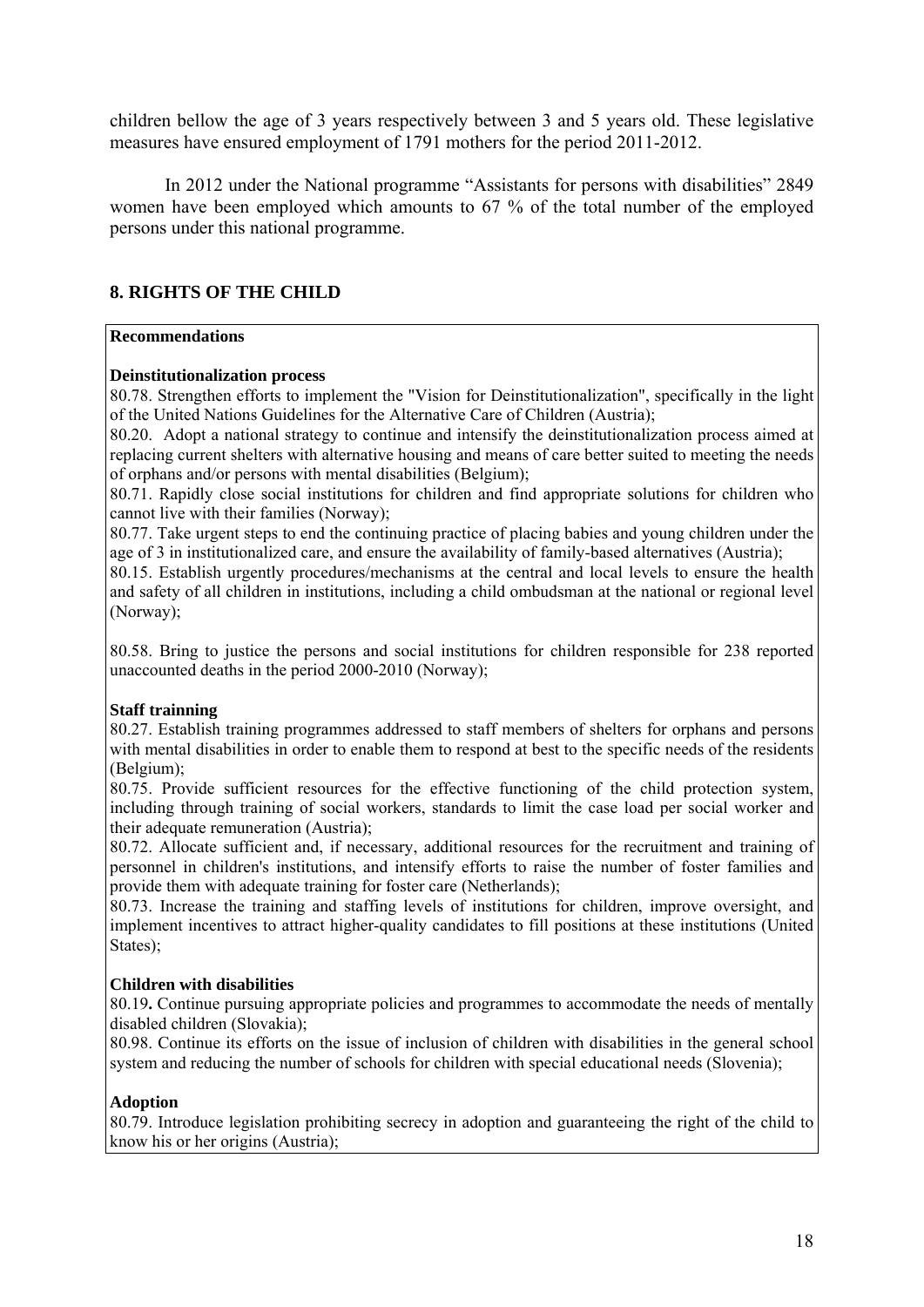**80.80.** Take steps to end the practice of international adoptions where the adoptive applicants are matched with children without having been introduced or had any opportunity to build any relationship with a child prior to the adoption decision (Austria);

## *Update on the deinstitutionalization process*

The Government has set forth its clear policy views on the rights of the vulnerable children in the National Strategy "*Vision for Children Deinstitutionalization in the Republic of Bulgaria*" (National Strategy) adopted in February 2010. In November 2010 an Action Plan for the Strategy implementation has been approved. The Action Plan was elaborated in collaboration with UNICEF, NGO National Network for Children and the National Association of Municipalities in the Republic of Bulgaria and was submitted for comments to the Commission of the European Union.

The National Strategy and the Action Plan entail implementation of 6 projects, financed by the European Structural Funds:

'Childhood for All' Project targets around 1800 children with disabilities, aging from over 3 years old to youngsters placed in 24 homes for mentally retarded children (HMRC) and 31 medical and social care homes for children (MSCHC).

 Better child care quality and living conditions have been provided to the Project target group; 153 children have been adopted; 34 children have been placed in foster care; 36- have been reintegrated; 15- have been placed in protected homes; 7-have been accommodated in their previous homes, and 31- have been accommodated in Family Type Accommodation Centers (FTAC).

The 'Direction: Family' Project in 8 MSCHC focuses on setting up prevention services aimed at restraining the placement of children in specialized institutions.

The Project 'I have a Family' runs for the period 30 September 2011-31 October 2013 and covers actions to decentralize and widen the scope of foster care and develops services in support of foster parents. As of January 2013 250 foster family candidates have been approved by the Foster Care Commission and 107 children have been accommodated.

The Project 'Strengthening Social Assistance Agency /SAA/ capacity to improve social work quality and efficiency' aims at enhancing professional and administrative capacity and motivation. 400 social workers have been hired in the Social Assistance Directorates under the project.

The Project 'Development of a social services planning and delivery system at regional level' aims at improving sustainability of social services planning, management, delivery and quality control processes.

The Project 'Support' /May 2012 -15 Jan 2015/ offers a clear mechanism for communication and coordination of all stakeholders, additional expertise on process management, and guarantees participation of all stakeholders in the deinstitutionalization process according to stakeholders' commitment.

The data from 2009 to 2012 proves a stable tendency to reduction of the number of children in specialized institutions (SI). For comparison, the number of institutionalized children in 2009 was 6730 (137 SI), in 2010 – 5695, in 2011 – 4755, while the total number of children placed in specialized institutions for [2](#page-20-0)012 was reduced to  $4122$  children<sup>2</sup> (122 SI).

In relation to the 238 reported death cases of children in specialized institutions 22 inspections were conducted. In the course of these inspections, inhumane treatment of children by the personnel of the SI was not established. Some inspections concluded that in some of the death cases, children were buried without conducting an autopsy, the latter being

<span id="page-20-0"></span><sup>&</sup>lt;sup>2</sup> The National Information System of the State Agency for Child Protection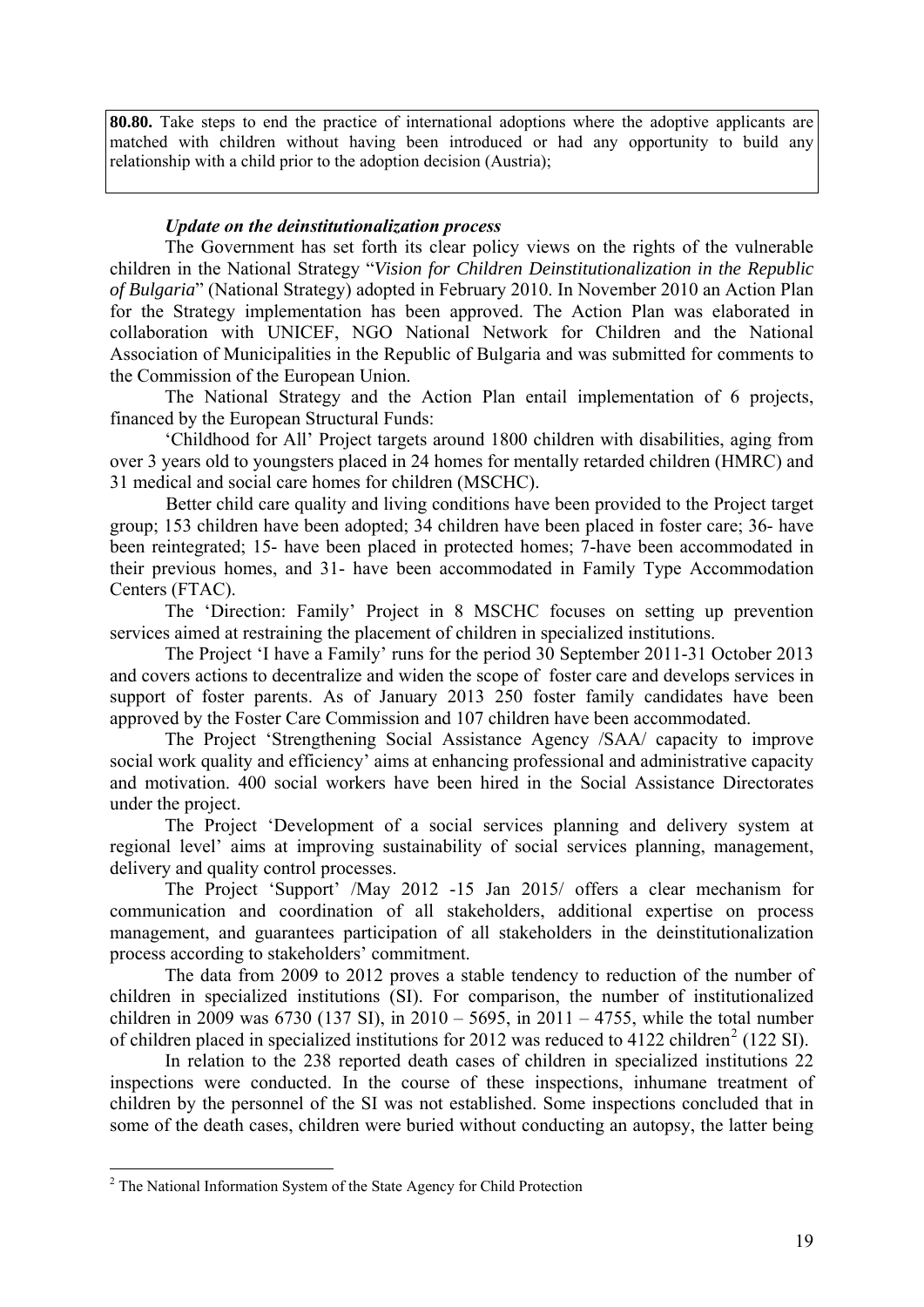attributed to loopholes in current legal regulations. Consequently, amendments to the Ordinance on criteria and standards for social services for children have been introduced and a new standard for resident services and services in specialized institutions has been adopted. Under the new standard any specialized institution or resident service shall develop procedure for registration of death cases and shall follow a notification sequence to the competent authorities, to parents/guardians or trustees, and to respective Social Assistance Directorate.

## *Staff training*

In the framework of the "Childhood for everyone" project training for therapists was organized with British ergo therapists as trainers. This increased the capacity of the specialized institutions employees included in the project and positive changes in the development of the children were registered.

## *Children with disabilities*

In the reported period the National Programme on Guaranteeing the Rights of Children with Disabilities (2010-2013) is in implementation. Its objectives are focused on: ensuring equal access of children with special educational needs to high-quality education and training with a view of their adequate social inclusion; early prevention and diagnosis, provision of integrated medical and social rehabilitation; developing social services for children with disabilities and their families and constructing accessible architectural environment; preventing abandonment; changing the attitude of the general public to children with disabilities; developing and maintaining an information system on children with disabilities.

The effective Bulgarian legislation explicitly regulates the right to equal access to quality education, and the obligation of kindergartens and of schools to enroll children and pupils with special educational needs, including children aged under 16 residing in homes for mentally disabled children. The tendency is to mainstream most of the children with disabilities in the general schools, to reduce the number of special schools and to assign new functions to those special schools which will continue to exist focused on children with severe and multiple disabilities.

In 2012 a total of 84 pilot comprehensive schools were approved for inclusion in project "Inclusive Education" and 84 psychologists were trained to use the methodology for assessment of the educational needs of children and students; 84 resource cabinets were furnished and equipped; 140 resource teachers were appointed. Under the National Programme "Creation of Accessible Architectural Environment" 39 schools were reconstructed.

The State provides annually free textbooks for the different subjects and Braille textbooks for students with special educational needs.

## *Adoption*

After the accession of Bulgaria to the *Hague Convention on Protection of Children and Co-operation in Respect of Intercountry Adoption (Hague Adoption Convention),* an amendment in the Family Code introduced the compulsory registration of the child to e adopted and the prospective adoptive parents as an additional condition for permission of full adoption in the Family Code in 2003. The selection of the suitable adoptive parent for a registered child is made by the Adoption Council with the respective regional social assistance directorate and by the Intercountry Adoption Council. No other ways of connecting the child and the prospective adoptive parent is allowed regardless of whether the adoption will take place in the country or abroad. The prospective adoptive parent is obliged to establish a personal contact of no less than 5 days with the child he or she was identified as proper for.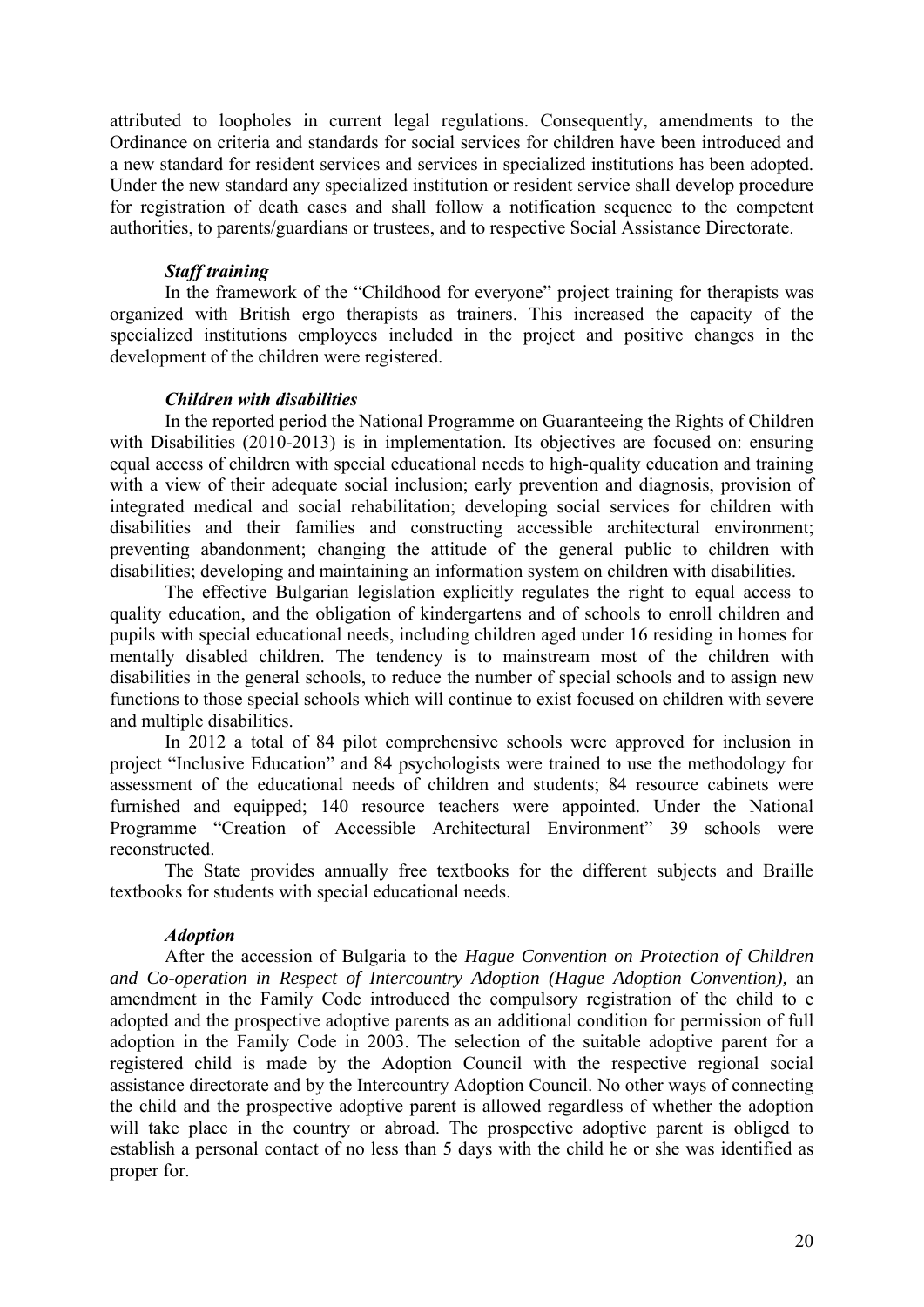The prior accommodation with a family for the purposes of future adoption provided for in Article 28 of the Hague Convention, is not envisaged in the Bulgarian legislation, respectively the Republic of Bulgaria issued a declaration of non-acceptance.

Regarding Recommendation 80.79, the abrogation of the secrecy of adoption is under consideration in the inter-institutional Working group on the Draft Penal Code.

*See also Section Social and Economic rights* 

## **9. SOCIAL AND ECONOMIC RIGHTS**

### **Recommendations**

80.89. Guarantee to all citizens, without exemptions, equal access to public services and to an adequate standard of living (Finland);

80.90. Identify a set of "universal social services" accessible to all children and families to provide an adequate standard of living (Austria);

80.74. Undertake a comprehensive review of the child protection system, social assistance and family policies to ensure coordinated and efficient services (Austria);

80.25. Ensure continued emphasis on children's rights and welfare in Bulgaria's budget policy and consider increasing budget allocations for the implementation of the CRC, including in the areas of health, education and family support (Malaysia);

80.76. Take steps to ensure the provision of appropriate support for parents and families at risk to prevent the abandonment of children (Austria);

80.88. Take further measures to combat poverty of elderly women, single mothers with children and women with disabilities (Norway);

80.91. Take effective measures to enhance the health-care sector (Algeria);

80.30. Initiate public programmes to increase knowledge and awareness about sexually transferred diseases (STDs) and contraception (Germany);

80.87. Consider adopting cash grant policies to alleviate poverty of vulnerable groups and to link it with health care, such as vaccination and prenatal care (Brazil);

## *Framework Documents*

The *National Programme for Reforms* contains the general goal of reducing the number of people living in poverty by 260 000 persons.

In February 2013 the Council of Ministers has adopted a *National Strategy for Poverty Reduction and Promotion of Social Inclusion. The National Development Programme of the Republic of Bulgaria: Bulgaria 2020* also includes the strategic priority "Reducing poverty and promoting social inclusion".

National Action Plan on Employment provides for programmes and specific measures to enhance employment and upgrade qualification among the vulnerable groups.

In 2012 the Government has adopted a National Concept for support of active life for aged people. The document provides for a long term prospective for solidarity among generations and is focused on appropriate employment, healthcare access and social care services for senior citizens.

## *Active employment promotion policy*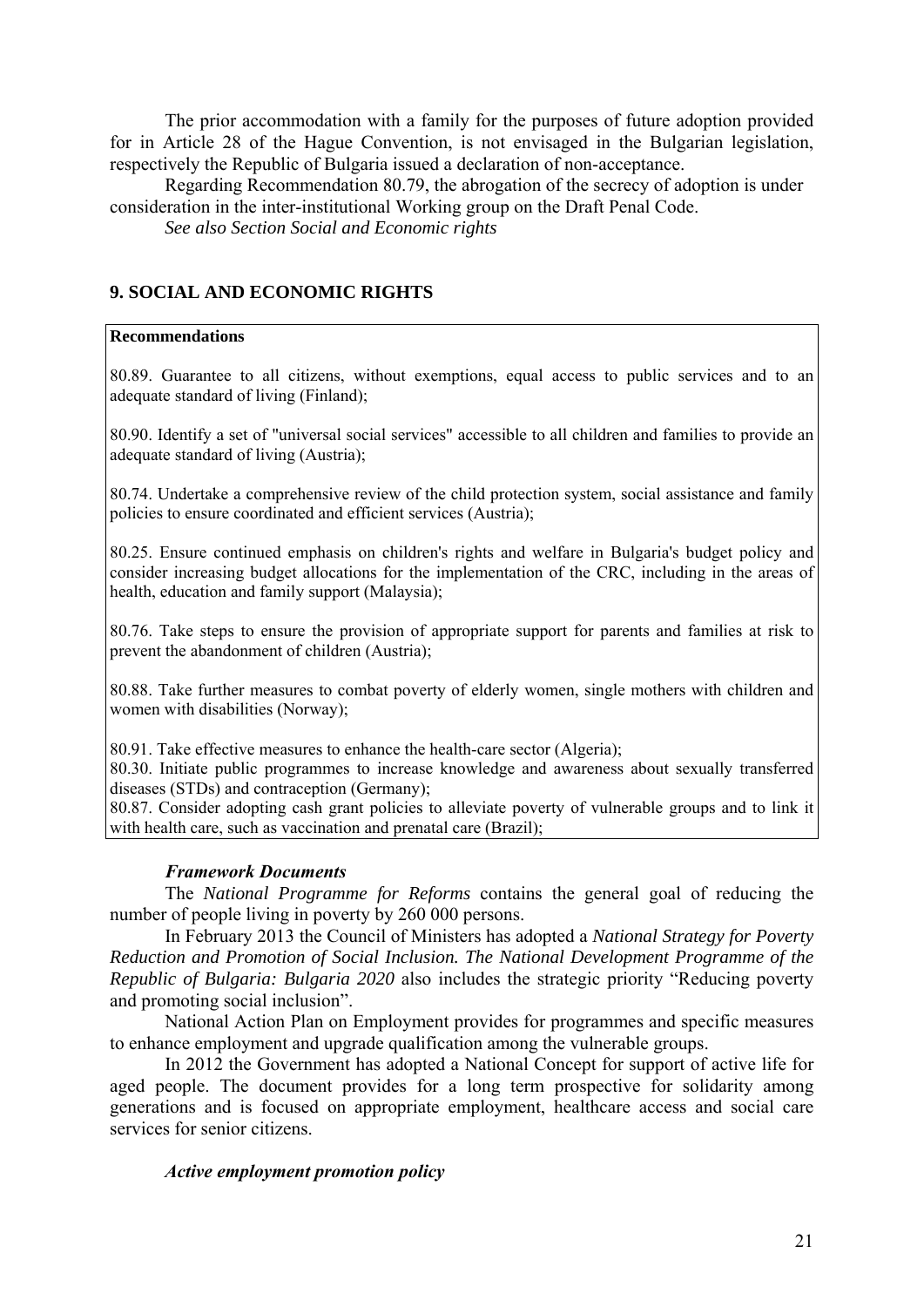The employment policy targets the following groups: unemployed youth up to 29 years, unemployed over 50 years, long-term unemployed, unemployed with disabilities, unemployed Roma, inactive persons etc.

In 2011 the implementation of the following national programmes continued: *"From* social assistance to employment<sup>"[3](#page-23-0)</sup>; "The start of your career", which provides opportunities for internships to unemployed youth with higher education<sup>[4](#page-23-1)</sup>; "Assistants for people with *disabilities" and National programme for employment and training of people with durable disabilities,* which has provided jobs for more than 5 500 persons.

In 2011 the programs and the measures under the National Action Plan on Employment covered 50 105 persons, 57 % of which remained permanently employed.

In 2012 new youth employment promotion initiatives were launched, *such as the National Initiative "Jobs for Young People in Bulgaria" 2012-2013 and "Creating institutional capacity of the labour market, social inclusion and healthcare".* 

Specific regional needs and resources for development are a guiding element in the employment policy in recent years. In 2013 196 regional programmes are implemented, compared to 168- in 2012 and 154- in 2011.

#### *Securing adequate and sustained social assistance*

In 2011 in various forms of family assistance *BGN 498 542 000* was provided*,* which offered support to more than 897 000 children, for 2012 more than 884 000 children received BGN 500 418 000. The funds for energy allowances from the State budget amount to BGN 60 589 000 for 2011 and to BGN 87 414 000 for 2012.

The data on the monitoring of income and living conditions (EU-SILC) show that the social protection system generally has a considerable contribution for poverty reduction in the country. According to 2010 data the relative share of poor people after the social transfers has been reduced by 4,8%. The survey concludes that the share of people at risk of poverty under 18 years after the social transfers is 28,9 % (compared to 34.9 % before the social transfers), the share of people at risk of poverty over 65years is 30,9% (compared to 34,8% before the social transfers and 78,6 % before the payment of the pensions).

In 2012 the scope of persons entitled to social assistance was extended by the inclusion of foreigners possessing a long-term residence permit.

## *Provision of accessible, good quality and effective services*

A sustained trend has been registered of increasing number of community-based social services, namely:

At the end of 2011 the number of social services was 893, of which 632 were community-based social services. As of March 2013 the number of community-based social services increased and reached 738 (349 services for children and 389 services for senior citizens), and the number of specialized institutions was 247 (86 for children and 161 for senior citizens) with capacity for 15 283 persons.

In 2012 the capacity of 16 specialised institutions for the elderly and for people with disabilities was reduced by 235 beds and 18 new community-based residential-type social services were launched. In 2012, 3 institutions for elderly people with disabilities with a total capacity of 65 beds were closed.

In 2012 the scheme "Home Assistance" was implemented under OPHRD for the purpose of enlarging the scope of the existing social home patronage. The overall envisaged size of the scheme is BGN 30 000 000.

1

<span id="page-23-0"></span><sup>&</sup>lt;sup>3</sup> In 2011, 28 943 persons joined the programme and the utilized funds were BGN 19.8 million;

<span id="page-23-1"></span><sup>&</sup>lt;sup>4</sup> In 2011, 1 040 persons joined the programme and the utilized funds were 2.6 million.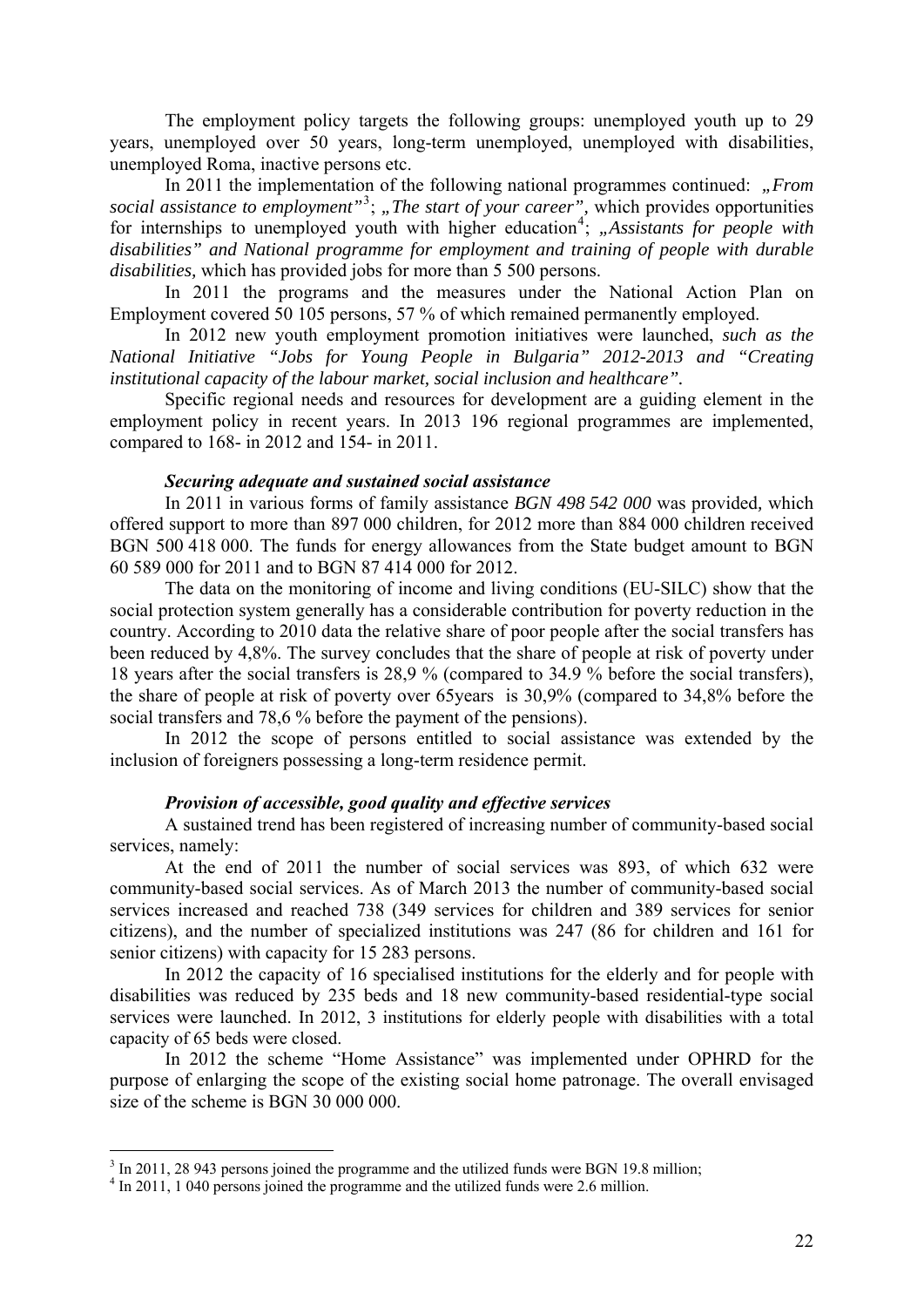#### *Early childhood development and equal access to education for all*

In 2011 a project for early social inclusion of children started in 60 municipalities, which is financed with a World Bank loan in the amount of EUR 40 million. In 2012 funding agreements were signed with another 10 municipalities.

As a result of the successful execution of measures for equal access to education for all children in the school year 2011/2012, 53% of the children who are 5 years old and 88% of those who are 6 years old were covered by the pre-school training and around 72% of all students at grades І and ІІ were included in the full-day training scheme.

In 2012 a *Strategy on preventing early drop outs from school (2012- 2020.)* has been elaborated, which together with the Acts of Law on Youth and pre-school education create the framework of competitive education towards employment and social inclusion.

## *Equal opportunities for people with disabilities and social assistance Legal Framework*

*The Act on the integration of Persons with Disabilities* has been adopted in 2004 and entered into force in 2005.

The *Strategy for provision of equal opportunities to persons with disabilities 2008 – 2015* envisages measures in education and vocational training, employment, accessible living and architectural environment, social services, medical and social rehabilitation of persons with disabilities.

In 2011 a *Long-term strategy for employment of persons with disabilities 2011 – 2020*  was elaborated*.* 

For 2012 under National Programme "Assistants to People with Disabilities" funding of 3000 personal assistants was secured in the amount of BGN 9 304 604.

## *Support to representatives of vulnerable ethnic groups with a focus on the Roma*

During the reporting period specific measures were implemented to create conditions for increased employment of unemployed Roma and promoting entrepreneurship, such as the traditional specialized jobs fairs, inclusion in trainings for professional qualification, how to start and manage own business and employment programmes. With the Employment agency work 12 employees of Roma origin in order to facilitate the provision of services for unemployed Roma.

A contribution to the reduction of the high-level unemployment among the Roma population was made by the *"Activating the non-active persons*" where mediators of Roma origin persuade non-active persons to get registered in the labour bureaus.

In 2012 jobs were provided to 11 478 unemployed persons of Roma origin.

In order to improve the access to healthcare of vulnerable groups specific services were developed: the health mediator's profession has been institutionalized and currently there are 130 health mediators in 80 municipalities; 23 mobile cabinets for medical check-ups and consultations are operating in Roma neighbourhoods with focus on sexual and reproductive health, child immunization and health education.

*Awareness raising and prevention of HIV and Sexually Transmitted Infections (STIs)* 

The Ministry of Health and its 28 regional structures in close cooperation with more then 50 NGOs implements a National Programme for Prevention and Control of HIV and STIs (2008 – 2015 г.) and a Program "Prevention and Control of HIV/AIDS", financed by the Global Fund to Fight AIDS, Tuberculosis and Malaria*.* 

With Ministry of Health funding modern diagnostic kits are supplied for HIV, virus hepatitis B and C, syphilis and other sexually transmitted infections testing. Youth-tailored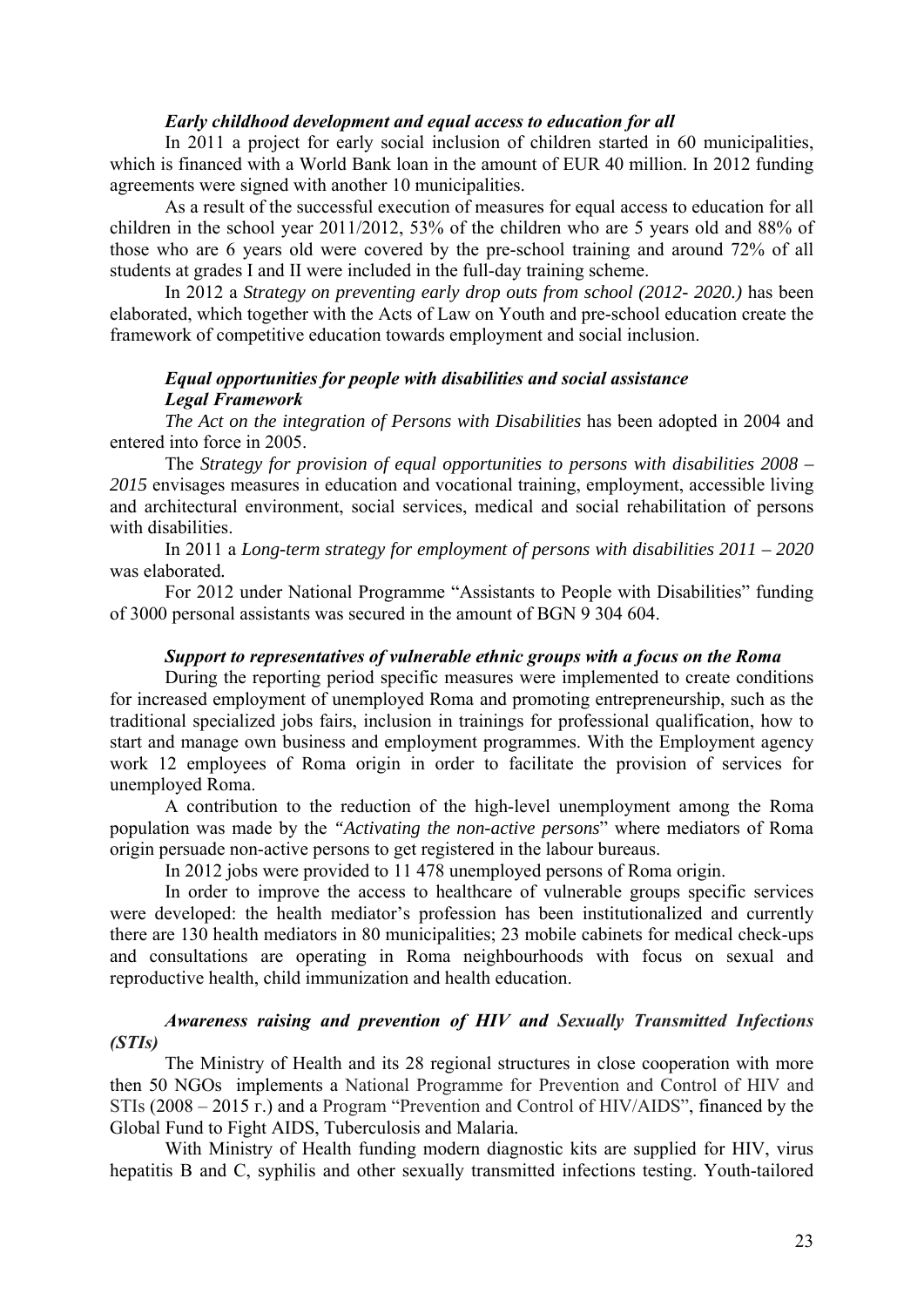services are provided, free of charge and anonymous, for HIV and STI testing and consultation. A network of 19 easily accessible Voluntary Counseling and Testing /VCT/ Centers is established for providing medical consultations for HIV and STI are available in the 15 cities with the largest population, where there is a concentration of young people at risk, unemployed, people of low socio-economic status. The geographical scope of provision of such services was expended with additional 17 mobile medical cabinets. A network of 18 youth non-governmental organizations and more than 1000 trainers has been built on the principle "peer-to-peer training" for provision of free services through outreach activities among the young people in the largest municipalities in the country.

## **10. RIGHTS OF PERSONS BELONGING TO MINORITIES GROUPS**

#### **Recommendations**

#### **Roma**

80.18. Continue and strengthen, when necessary, the implementation of policies and programmes focused on the inclusion of its Roma community (Slovakia);

80.102. Strengthen agreed efforts and the consolidation of existing acquis on the integration of Roma People, particularly relating to budget and coordination of the various programmes established by the authorities (Morocco);

80.22. Adopt and implement firmly all necessary measures to improve and ensure respect of the rights of people belonging to minorities (Switzerland);

80.26. Ensure necessary resources to facilitate the implementation of programs aimed at improving the situation of Roma people (Canada);

80.29. Pay special emphasis on informing members of especially the Roma community, the elderly, women and the disadvantaged of their constitutional rights as citizens (Finland); 80.86. Use more actively existing or new platforms for involving the Roma community in policy formulation and implementation at both the local and central levels, and actively pursue an increase in the number of Rorna in all public institutions (Netherlands);

80.104. Promote the economic and social integration of Roma individuals and respect for their rights by ensuring that due consideration is given in all policy-making processes to the impact on Roma of proposed legislation (United Kingdom);

*See also 80.100, 80.103* 

80.101. Continue to improve the living conditions of Roma people (Italy);

80.105. Pursue its integration policy for the Roma population, guaranteeing access to basic health and social services, education, housing and employment (Spain);

#### **Roma Children**

80.70. Set up a policy specifically aimed at reducing the number of Roma children placed without valid reasons in establishments for children with disabilities or in rehabilitation centres (Canada);

80.93. Ensure that Roma children are not sent to special schools for the disabled, but instead are schooled together with other Bulgarian children (Finland);

80.94. Evaluate the need for tuition in a special school on the basis of the child's personal characteristics, not on his or her ethnicity (Finland);

80.95. Avoid the practice of the school segregation of Roma children, for example with primary school teachers, who are speaking their mother tongue, with the objective of achieving an effective learning of the Bulgarian language and other subjects taught (Spain);

80.96. Communicate more efficiently to Roma parents the importance of literacy and the positive effect of education on the children's future, and, in this task, use the help of school assistants with a Romani background (Finland);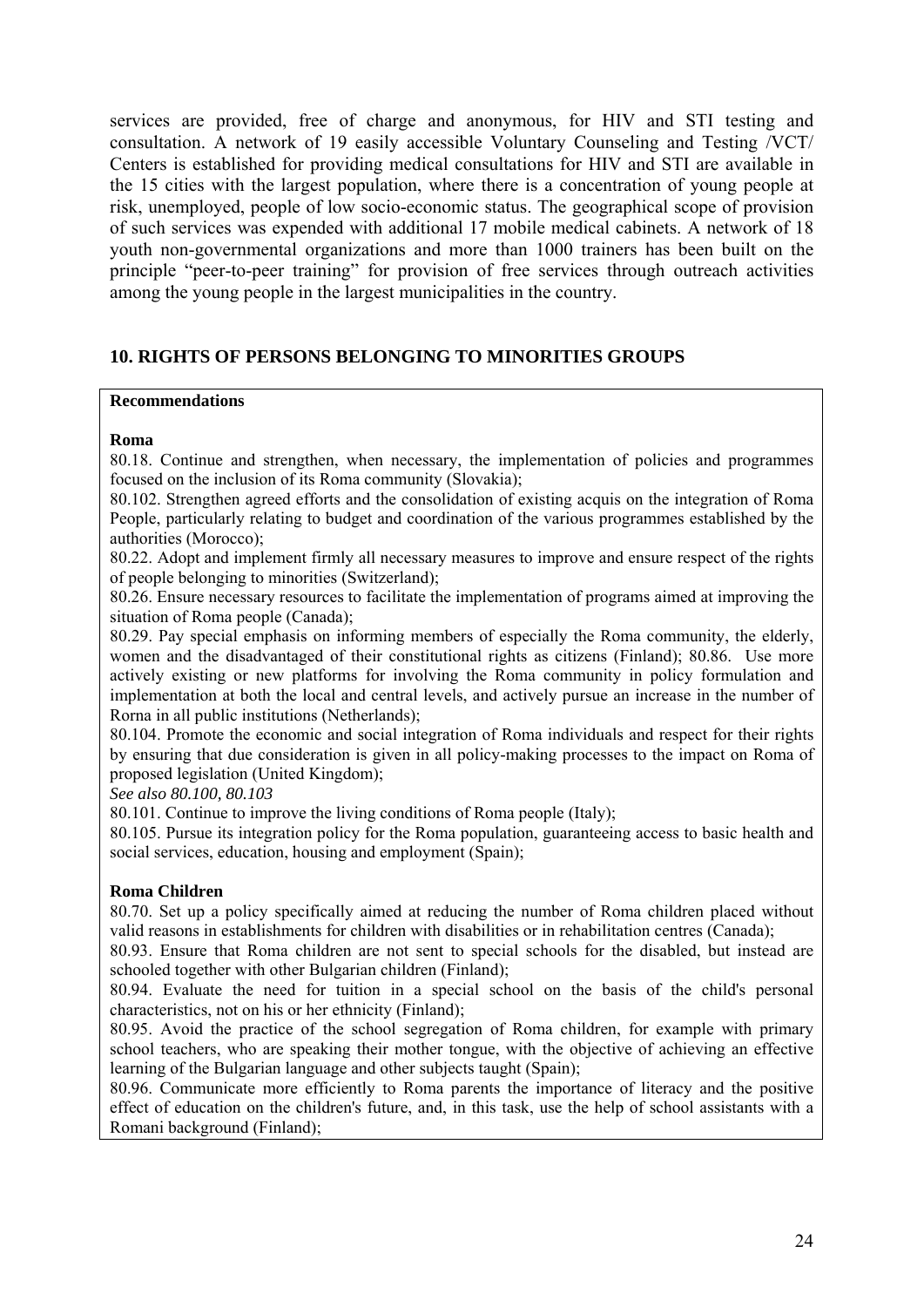80.97. Guarantee that the implementation of the law on compulsory pre-school education for all children, adopted by Parliament on 23 September, covers the Roma as well as other minorities (Finland);

80.106. Promote the identity of the Armenian minority by further addressing its educational, religious and cultural needs (Armenia);

80.82. Take necessary measures to ensure that local authorities respect the religious freedom of minority religious groups and treat all religious groups equally (United States);

## *Policies and programmes*

The Bulgarian authorities are firmly committed to the improvement of the situation of the Roma with the understanding that achievement of satisfactory results could only be a product of shared efforts and proportional responsibilities between the Government, the Roma communities and their leaders, and with the assistance of NGOs involved in Roma integration. The Bulgarian authorities recognize fully the European dimension of the issue of Roma inclusion and consider its efforts as part of the common European efforts in this regard.

In 2011 in accordance with the European Commission's Communication of 5 April 2011 concerning the "*EU Framework for National Strategies for Roma Inclusion until 2020"*, the process of actualization of the Framework Programme for Roma Integration in the Bulgarian Society (2010-2020) has been taken up by an inter-institutional working group of experts from the relevant governmental institutions and civil society organizations under the coordination of the National Council for Cooperation on Ethnic and Integration Issues (NCCEII). The NCCEII is the main State Institution for the coordination of the Roma integration policies supported by Regional Councils for Ethnic and Integration Issues operating within the regional administrations.

*See also Chapter Human Rights Institutions on NCCEII.*

As a result, the *National Roma Integration Strategy of the Republic of Bulgaria (2012- 2020)* has been developed. The Strategy corresponds to the *National Reform Programme of the Republic of Bulgaria (2011-2015), the National Plan of Action to the "Decade of Roma Inclusion 2005-2015" Initiative and on the basis of the Framework Programme for Integration of Roma into the Bulgarian Society (2012-2020)* adopted in 2010. The Strategy incorporates the objectives and principles of the *Strategy for Educational Integration of Children and Students from Ethnic Minorities; the Health Strategy for Disadvantaged Persons belonging to Ethnic Minorities, 2005-2015 and the National Programme for Improvement of the Housing Conditions of Roma in the Republic of Bulgaria for the period 2005-2015*.

The Strategy covers six priority areas of the integration policy, namely: education, health, housing, employment, rule of law and non-discrimination, culture and Media. The priorities of rule of law and non-discrimination, culture and Media are specific for Bulgaria.

The Strategy's Action Plan is structured to be implemented in two phases: 2012 - 2014 and 2014 - 2020 The first period is fully covered by the National Action Plan for the initiative "Decade of Roma Inclusion 2005-2015".

The Action Plan has been developed as an open document subject to updating based on periodic statutory reviews. Two working groups has been established – an interinstitutional working group which has been tasked to submit proposals for changes in the legal and methodological framework in the priority sectors of the National Strategy of the Republic of Bulgaria for Roma integration 2012-2020, and a second inter-institutional working group for resource support of Roma integration by Structural Funds.

A Communication plan with the aim of changing the negative attitudes towards members of the Roma community has also been developed.

Several forums with national and international participation contributed to the preparatory process and the work, as follows: workshop for consultations on the national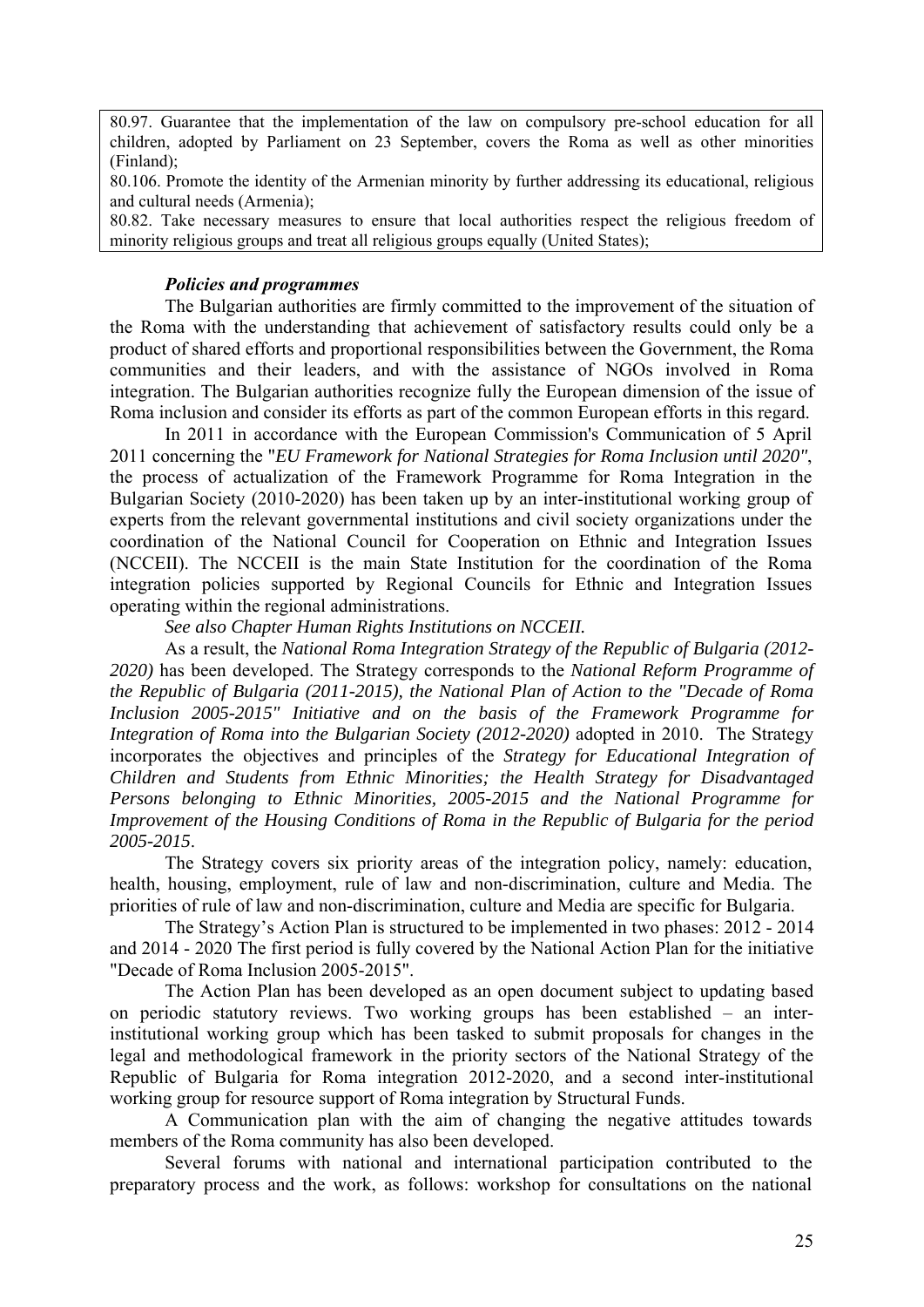operating framework for Roma integration, the preparation for and the actual conduct of a high-level event of the European Commission, dedicated to Roma, held in June 2011, an event, organized jointly by the NCCEII and the World Bank in May 2011 in Sofia on the topic of "Successful increase in the scope of the activities for Roma Inclusion: Challenges and Good Practices".

The draft Strategy and Action Plan were also consulted with the regional Councils for Cooperation on Ethnic and Integration Issues - consultative and coordinative structures to the regional administrations. In this context, in 2012 regional and local strategies for the integration of Roma and Plans of Actions to them were also elaborated.

The National Roma Integration Strategy of the Republic of Bulgaria (2012-2020) and the Action Plan were adopted by the Council of Ministers on 5 January 2012 and approved by the National Assembly on 1 March 2012<sup>[5](#page-27-0)</sup>- Bulgaria is the only EU Member State in which the strategic document for Roma integration has been adopted by the Legislative not only by the Executive.

The resource coverage for the National Strategy for Roma Integration through European funds and the planning of the integration policy at municipal and regional level has been discussed at the Conference "National Strategy of the Republic of Bulgaria for Roma integration (2012-2020)- a look at the next program period". By the end of 2012 and early 2013 each district has prepared a district strategy and almost all municipalities - municipal plans for 2013-2014.

#### *Health*

The Health Strategy for Disadvantaged Persons Belonging to Ethnic Minorities (2005- 2015) as part of the National Health Strategy is a key document that guides policy in this area. Its main objectives are: overcoming negative trends in the health status of disadvantaged ethnic minority groups; ensuring equal access to health care services; increasing the number of the population from ethnic communities included in compulsory health insurance system; reducing infant and maternal mortality.

Health and social centers have been established with the support of the Global Found to Fight AIDS, Tuberculosis and Malaria since 2004 under the Programme "Prevention and Control of HIV/AIDS". They have been managed by local Roma organizations working with the Roma communities and have been developed in the Roma residential areas in Plovdiv, Sliven, Sofia, Bourgas, Varna, Vidin, Pazardjik and Stara Zagora. Health and social services are offered by specially trained Roma teams- health mediators and mobile medical cabinets. The important role of the health mediators for increasing the health culture and awareness within vulnerable groups has to be particularly underlined. The profession of the health mediators is institutionalized and is included in the National Register of Professions.

*For further information on the health mediators and mobile medical cabinets please see the Chapter on Social and Economic rights.* 

The work of the health mediators is concentrated in fields as maternity and child health care, drug prevention, inclusion of parents in the process of adaptation of children to the requirements of the educational system, services for career guidance. In 2011 the health mediators contributed to the provision of 10 000 vaccinations and 12 706 prophylactic examinations and participated in the resolving of 7 874 individual situations related to the social care system. In 2012 the health mediators conducted 23 preventive and awareness raising campaigns and together with the mobile medical cabinets provided vaccinations to 2964 persons.

<u>.</u>

<span id="page-27-0"></span><sup>5</sup> State Gazette No. 21 of 13 March 2012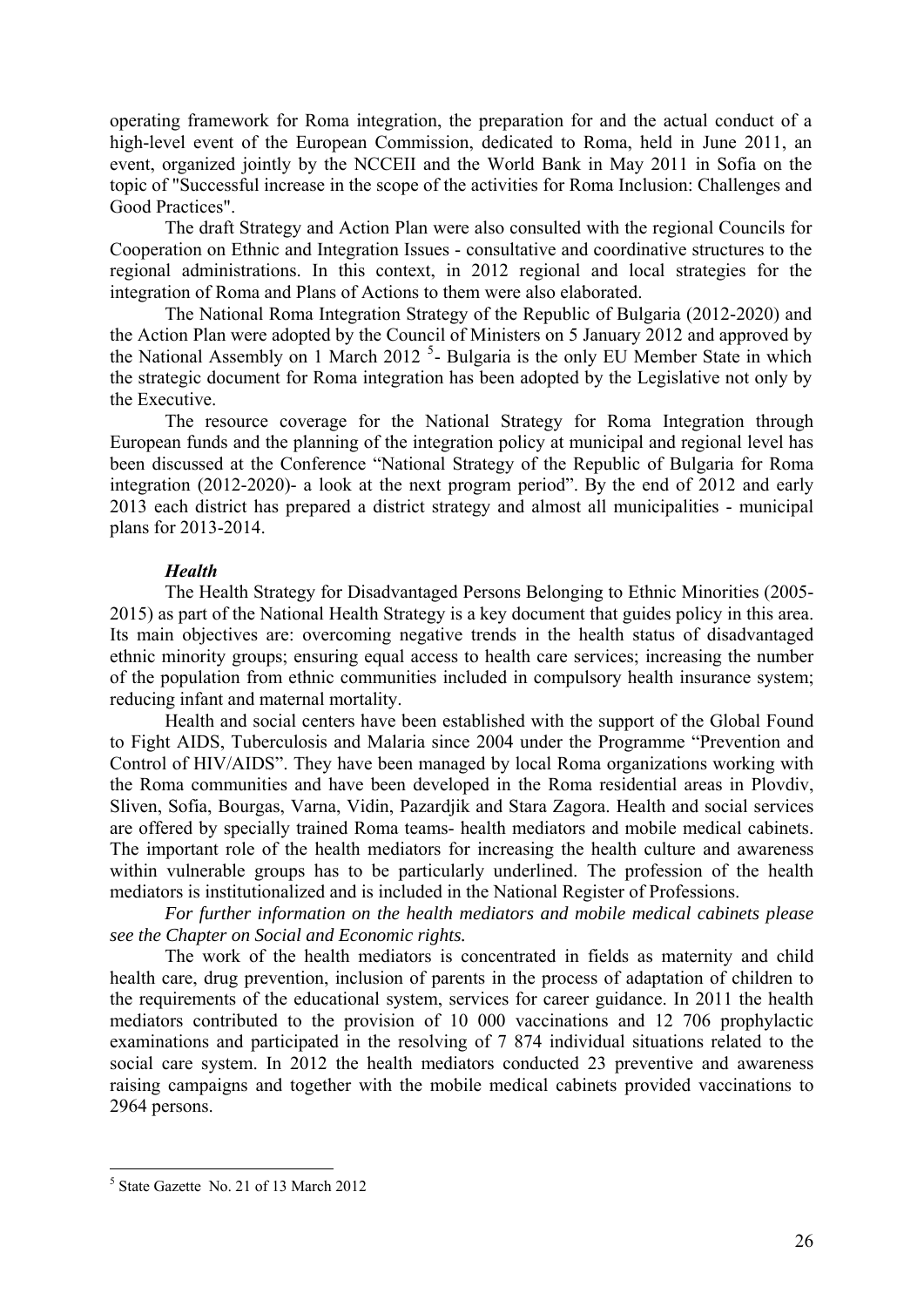#### *Employment*

*Please see the information provided under Chapter Social and Economic rights.* 

#### *Еducation*

The *Constitution* of Bulgaria and *the Public Education Act* guarantee the right of every child to education. Education is secular, tuition is free of charge at the State and municipal schools, and school attendance is compulsory until the age of 16. Enrolment in kindergartens is at the discretion of parents or guardians. In grades I to IV, transport, textbooks and meals are provided free of charge. Infants have access to pre-school education.

The free choice of a school is explicitly provided for by the Law on Public Education. In this framework the educational authorities undertake consistent efforts to prevent the formation of classes on "ethnic" grounds, and not to allow enrolment in "special schools" for roma pupils with no special needs.

The Ministry of Education, and Science (MES) is the leading institution responsible for the implementation of the objectives within the "Education" priority of *the National Strategy for Integration of Roma in Bulgaria (2012-2020*) and all measures in this direction are discussed in close cooperation with the NGOs. Measures for supporting the integration process through the organization and realization of sport and youth activities are also supported under the program "Youth in Action 2007-2013".

A Centre for Educational Integration of Children and Pupils from Ethnic Minorities was established by a Decree of the Council of Ministers in 2005, supporting the implementation of the Educational Integration Strategy. The Center develops finances<sup> $6$ </sup> and supports projects, focusing on equal access to quality education for children and pupils from ethnic minority groups. Since 2011 under the programme "Educational Integration of Children and Pupils from Ethnic Minorities" 118 projects have been adopted with the aim by the end of 2013 to cover 6700 children and pupils and 1600 parents.

In recent years, more than 4,000 Roma children of compulsory school age have been moved from schools in separate all-Roma neighborhoods within some regional and municipal centres and have been successfully integrated into mainstream schools and classes outside such areas. The process of integration of Roma pupils into mainstream schools and classes is supported by special assistant teachers. Over 4 500 teachers have passed short training courses and acquired the skills to work in a culturally diverse educational environment. The Law on Protection against Discrimination stipulates that the prevention of all forms of discrimination is an obligation for each teacher.

During 2012/2013 school year the "Amalipe" Center for inter-ethnical dialogue and tolerance together with more then 240 schools offered to over 5 400 pupils the opportunity to study Roma folklore.

For children who are not fluent in Bulgarian, an additional teaching to advance in the language is provided in addition to the mandatory training. Curriculum includes a mandatory module for the preparatory group for training children whose family language is other than Bulgarian. Individual plans to study their mother tongue are also envisaged.

#### *Measures to prevent drop-outs from school*

1

In the National Reform Programme for implementation of the "Europe 2020" Strategy, among the National Objectives is the objective for the "relative share of early leavers of the educational system to drop to 11% by 2020 and the relative share of persons in the age group 30-34 with higher level of education to rise to 36% by 2020" (Objective 4).

<span id="page-28-0"></span><sup>&</sup>lt;sup>6</sup> During the 2012/2013 school year the Center has supported 23 projects for educational integration of pupils from ethnic minority groups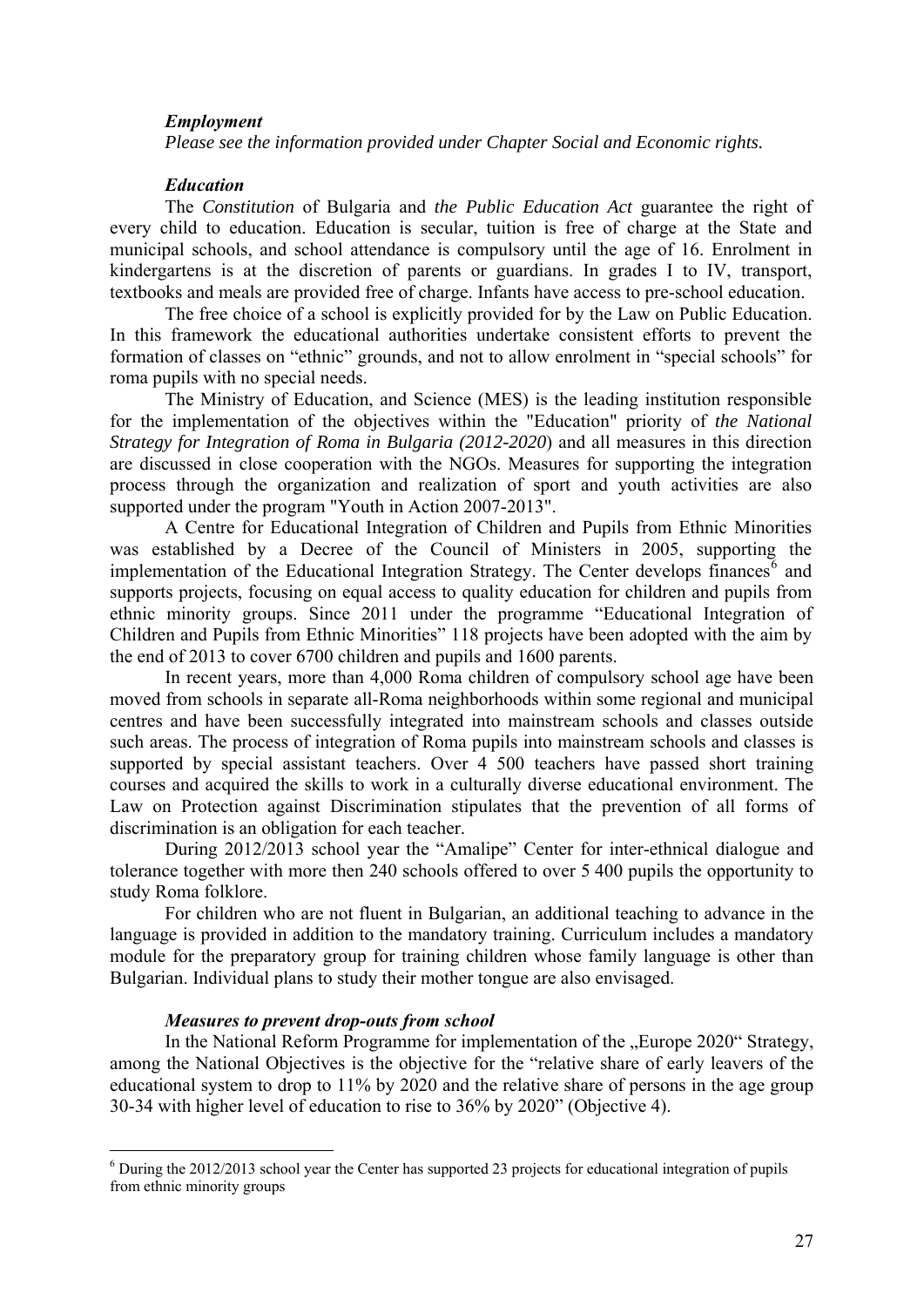Due to the measures taken to prevent children from dropping out and leaving early the education system the number of drop-outs from school decreased from 6 680 in the 2009/2010 school year to 5 615 in 2010/2011.

Regarding access to kindergartens for all Roma children and the guarantees that "the curriculum in such kindergartens corresponds to the diverse needs and multi-lingual composition of the groups", it should be pointed out that children of Roma origin usually do not enroll *en masse* in kindergartens, and this problem affects negatively their learning abilities in the first and following school grades. The Draft Law on Pre-school and School education provides for compulsory attendance of kindergartens also for 4-year old children. It is expected that by 2020 at least 95% of the children of age group of 4 years and over shall be included in education in their early childhood. For the last year the school coverage of 5-yearolds has been increased to 20% (66% of municipalities were covered by the measure). For the 6-year olds the coverage is already over 97%. The number of Roma children covered by the mandatory two-year school-preparation training has also increased. The percentage of children enrolled in kindergartens in the school year 2011/2012 is 81.5%.

In 2011 two new schemes were launched, envisaged to finance projects of municipalities, schools, kindergartens, universities and non-profit organizations, namely: 1. "Educational Integration of Children and Students from Ethnic Minorities" and 2. "Reintegration of dropped-out students in the educational system".

#### *Housing*

The Government has adopted a *National Programme for Improving the Housing Conditions of Roma (2005 – 2015*) complemented by Action plans.

In the period 2009 – 2012, the activities within the National Programme were focused on the compilation of cadastre maps and registers as a basis for urban development plans. Opportunities for legalizing – where possible – of illegally built houses are also being seriously considered. Funds from the State budget are used for improving the existing and developing new technical infrastructure in Roma residential areas.

In 2011 16 759 Roma benefitted from the implemented projects amounting to BGN 740 million and enjoy currently better educational, social, cultural and physical infrastructure.

In 2012 the number of the Roma covered by 50 infrastructural projects is 30 930 with BGN 89 288 871 funding.

In 2012, the cadastral map and the cadastral registers (CMCR) for the land of the village of Bratsigovo, Bratsigovo Municipality, Pazardzhik District were approved for an area of 2,909 ha, including 224 ha of urbanized areas to the total amount of 59,999 BGN.

The *"*Support of modern social housing for vulnerable, minority and socially disadvantaged groups as well as other disadvantaged population groups" project under Priority "Sustainable and Integrated Urban Development" (Housing Policy) within Operational Programme "Regional Development 2007 - 2013" aims at addressing social inclusion of disadvantaged and vulnerable groups in the municipalities. The project is implemented with the financial assistance of the European Union through the European Regional Development Fund.

#### *Armenian minority*

Promoting the identity of the minority groups, including the Armenian community, by addressing their educational, religious and cultural needs is a standing commitment of the Bulgarian authorities.

The authorities provide financial assistance for various events organized by representatives of ethnic minority groups such as cultural events, educational projects, extracurricular education programmes.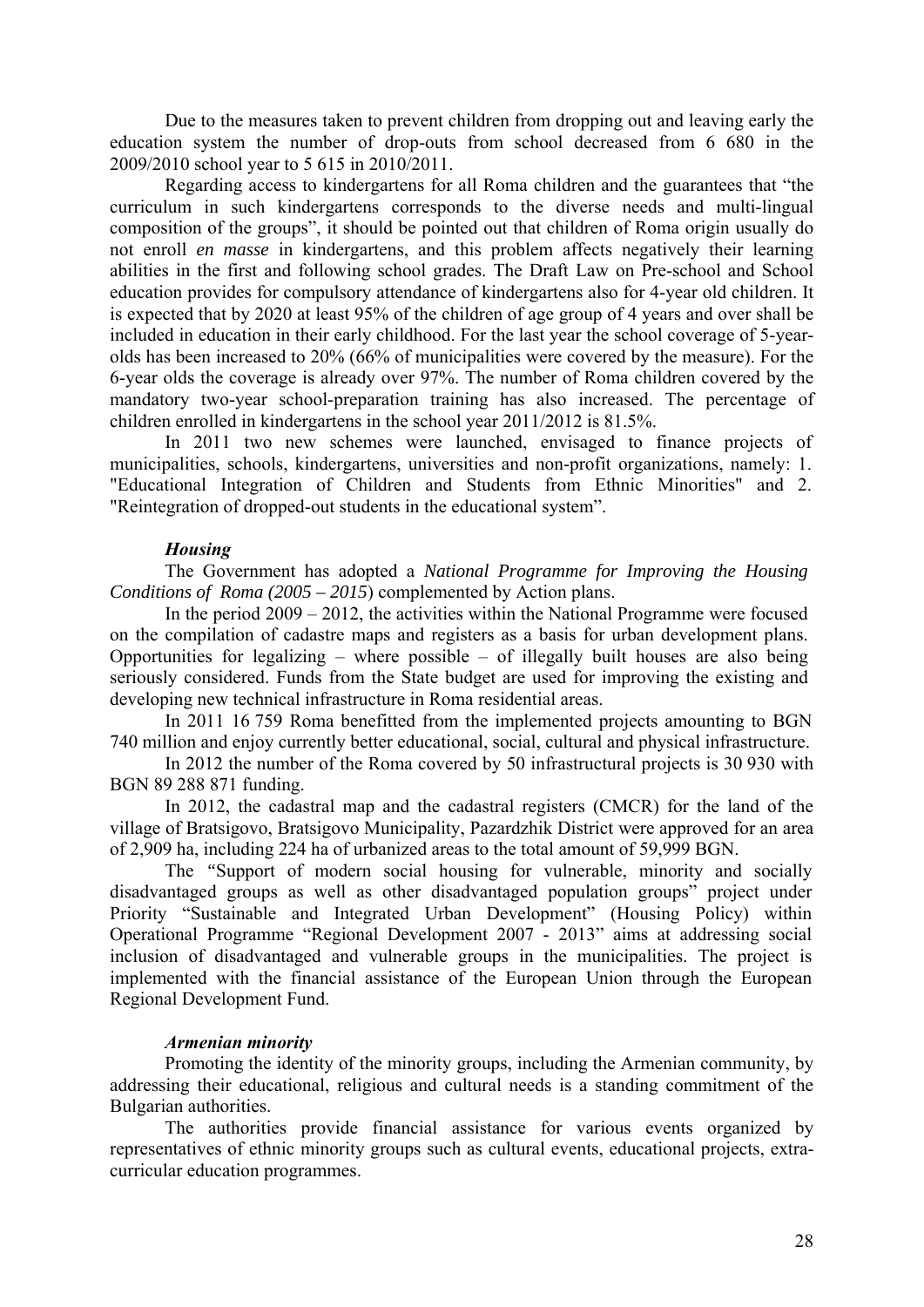Community cultural clubs maintained by the Armenian, Roma, Turkish and Hebrew communities received State subsidies.

The temples of the Armenian Apostolic Church in Plovdiv, Varna, Ruse and Silistra have the status of cultural heritage and are financially supported by the local authorities.

In the period 31 August - 5 September 2012 Days of Armenian Culture were held in Bulgaria, featuring concerts, films and an exhibition at the National Library St. St. Cyril and Methodius titled "500 Years of Armenian Book Publishing" dedicated to Yerevan as the World Book Capital 2012 nominated by UNESCO.

Armenian is studied as mother tongue in Bulgarian schools in Sofia, Plovdiv, Burgas. There are two municipal schools in Sofia where about 750 pupils of Armenian origin study Armenian four hours per week. In Plovdiv, there are about 350 pupils of Armenian origin studying Armenian. Armenian is also taught in other cities to groups of pupils attending Saturday and Sunday schools.

*The Armenian School Association (ASA) "Stepanos Hovagimyan" of Sofia, member of the NCCEII*, is the organizer of many events dedicated to the preservation of the mother tongue, culture and traditions of the Armenian community. In 2011 the association chaired the Coordination Council of Armenian Organisations in Sofia. Its activities are well known to the Armenian community across the country from the association website on the Internet, from the pages of the "Yerevan" newspaper, and from other information sources. Armenian language training courses are taught in the format of "Saturday School" for 16 years now. Traditional and interactive teaching methods are being combined. In 2011 the project of a "Saturday kindergarten" was also started. The Association works closely with school No.76 "William Saroyan" conducting open lessons for school children studying the Armenian language. ASA also organizes celebrations of historic and calendar holidays of Armenians. One of the most popular community events organized by the Association is the masked ball, held on Shrove Sunday (the day for forgiveness), which is also a charity event.

#### *Religious Freedoms*

Freedom of religion is enshrined in the *Bulgarian Constitution* (Article 13, Para 1). There shall be no privileges or restriction of rights on the grounds of religion (Art 6, Para.2). The State shall ensure the necessary conditions for free and unhindered exercise of the right to freedom of religion, including through press and speech (Art.40, Art.39), establishment of religious communities and associations (Art. 12, Art. 44) and participation in public activities.

The *Penal Code* criminalizes acts against freedom of religion and beliefs (Art. 164 and 165). Regarding hate speech, the amendments introduced to the Penal Code (promulgated in the State Gazette No. 33 of 26 April 2011, in force since 27 May 2011) have expanded the scope of Art. 162 of the Penal Code by criminalizing public incitement to violence or hate on religious grounds.

According to the *Religious Denominations Act* adopted in 2002 the competence for registering religious communities is conferred on a judicial body, the Sofia City Court. The Religious Denominations Act is in conformity with UN core instruments on Human Rights: the Universal Declaration of Human Rights (art. 18), the International Convent on Civil and Political Rights (ICCPR, Art. 18), the European Convention on Human Rights, the Declaration on the Elimination of All Forms of Intolerance and of Discrimination based on Religion or Belief etc.

There is no discriminatory treatment in connection with the construction of places of worship of religious denominations in the Republic of Bulgaria. Places of worship are constructed according to the standard procedure, provided for in the Spatial Development Act, and are not subject to any special requirements.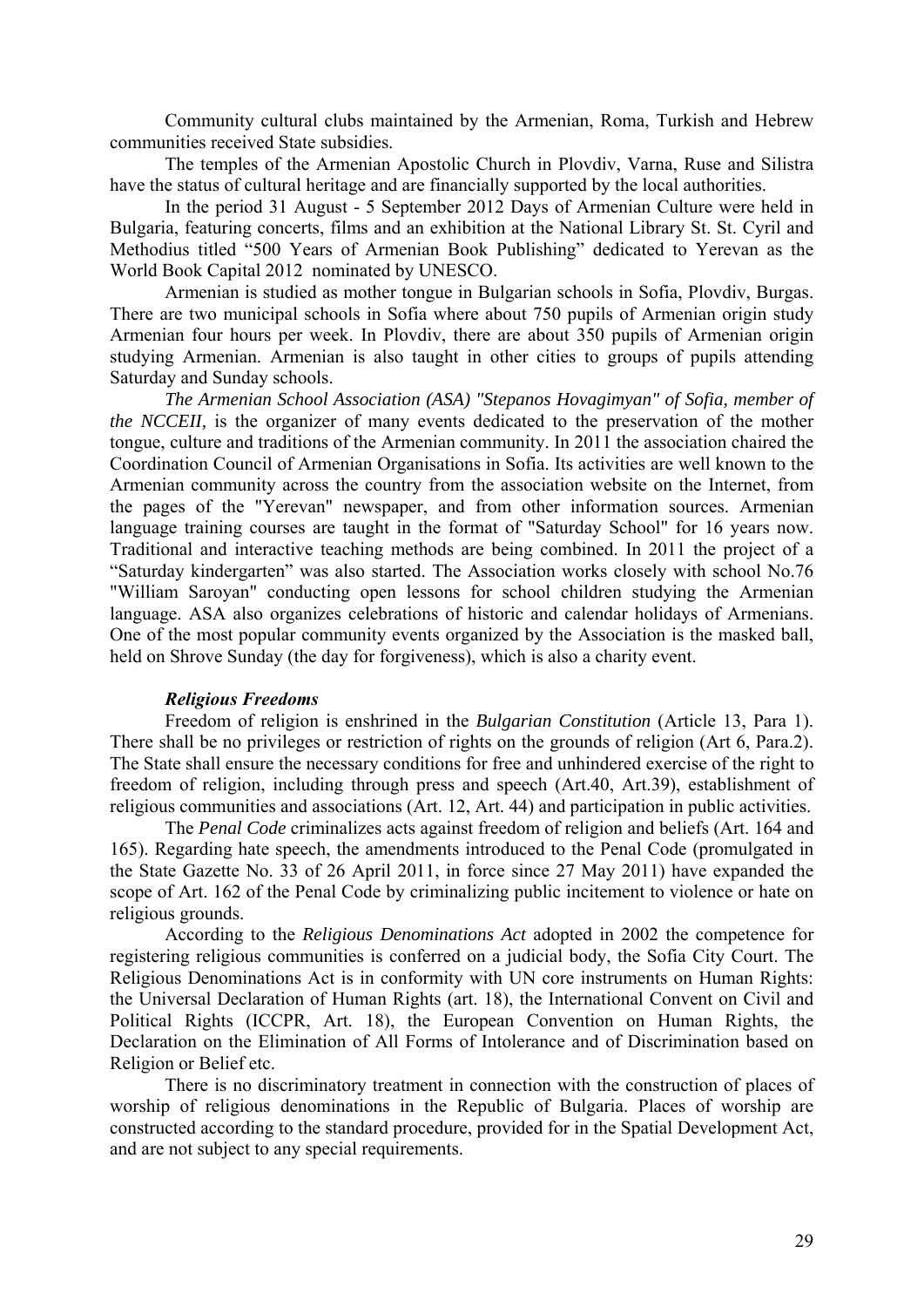## **11. FIGHT AGAINST RACISM, XENOPHOBIA, HATE SPEECH AND HATE CRIMES**

#### **Recommendations**

80.39. Continue, as a main priority of the Bulgarian legislative and administrative policies, the fight against all forms of religious hatred, discrimination, racism, extremism and xenophobia (Algeria);

80.42. Continue in its efforts to tackle manifestation of racism and xenophobia including a review of the respective law to ensure that full and equal rights are guaranteed to all (Czech Republic);

80.9. Study the possibility of introducing a criminal aggravating factor for racial and religious hatred or hatred against persons with a minority sexual orientation (Spain);

80.84. Strengthen public awareness-raising campaigns relating to racism and intolerance, and adopt measures aimed at fighting racism in the media (Canada);

The importance of forming positive attitudes towards citizens belonging to any ethnic group, and of addressing any prejudices in this regard, is well recognized in Bulgarian society. In this context, important measures have been taken to encourage the promotion of tolerance and cultural pluralism. The Bulgarian authorities consistently combat stereotypes and prejudices, if and when such are manifested against persons belonging to any ethnic, religious, linguistic or sexual minority group. The Bulgarian authorities closely monitor all alleged manifestations of racism and intolerance against any person on the territory of the State, and, where necessary, resolutely take steps to punish such acts.

#### *Legal framework*

Offences against national and racial equality are expressly criminalised under Chapter Three, Section I of the Special Part of the *Penal Code*. The principal characteristic of these offences, which are regulated in Article 162 and Article 163 of the Penal Code, is the racist or nationalistic motivation of the perpetrators. The penal sanctions provided for offences against national and racial equality demonstrate that the legislator treats these offences as presenting a high degree of social danger. They are all punished by different terms of deprivation of liberty and public reproach. Only in one case the law envisages probation as an alternative to the deprivation of liberty.

In 2011 amendments have been introduced to the Penal Code of the Republic of Bulgaria (State Gazette No. 33/ 2011) expanding the scope of Art. 162 of the Penal Code by adding new grounds of discrimination and specifically criminalizing public incitement to violence or hate on ethnic grounds. The incitement to hostilities and hatred on the grounds of sexual orientation is considered by the Working Group on the Draft Penal Code.

The provisions of the General Part of the Penal Code expressly state that in determining the penal sanction, the court takes into consideration, *inter alia*, the motives for the commitment of the act (Article 54, para1), including possible sexual orientation/gender identity motives. If it is established that the motivation for the commitment of a particular offence is sexual orientation/gender identity, this in all cases is considered as an aggravating circumstance.

In 2012 a total of 7 new file cases and pre-trial proceeding have been reported for offences under atr. 162 and art. 163 of the Penal Code, in comparison with 25 new file cases reported for 2011 and 4 for 2010. A total of 2 prosecutorial statements have been filed at court for 2012 and  $2 -$  for 2011 compared to 1- for 2010. The sentenced persons in 2012 are 3 in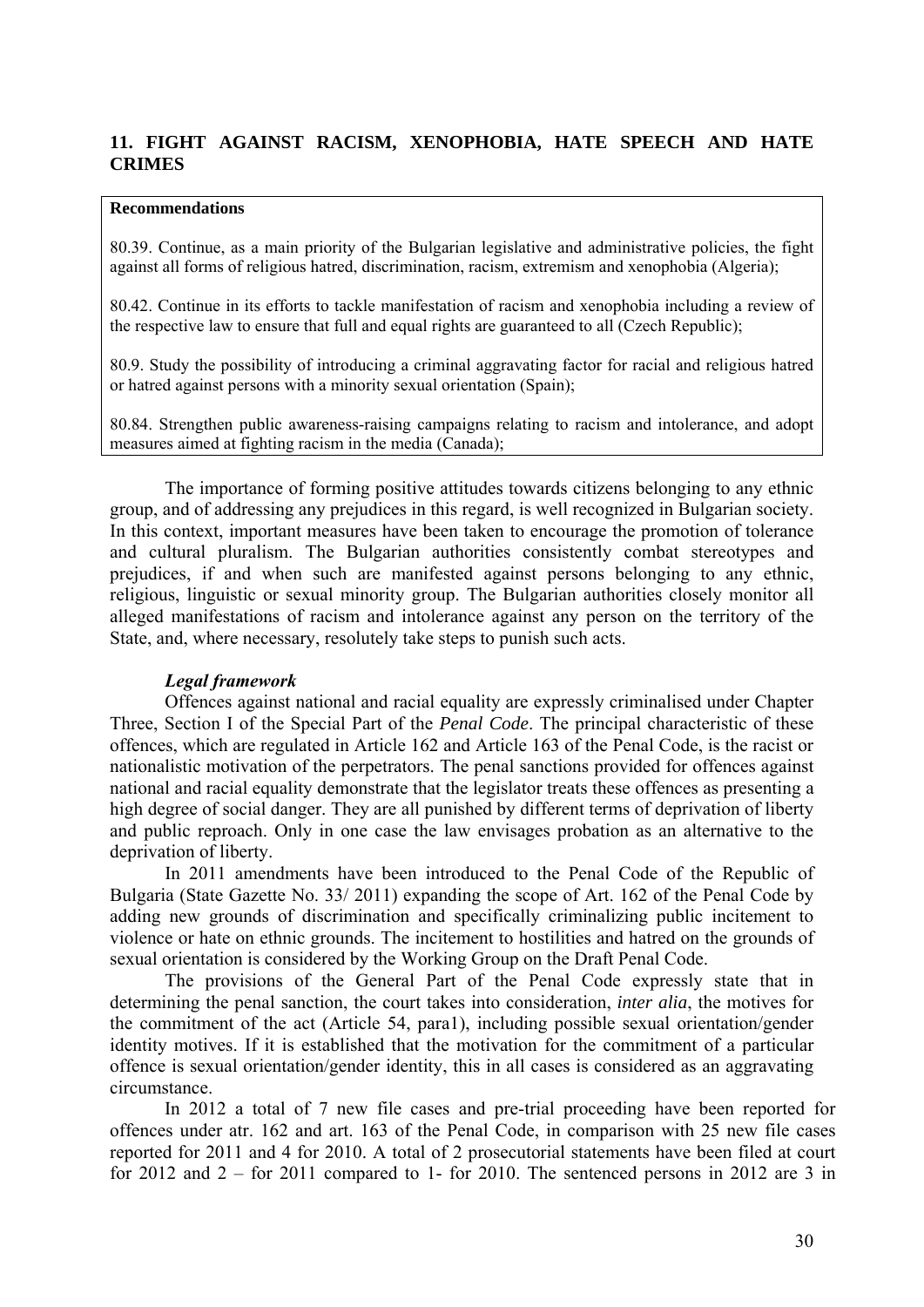number compared to 1- in 2011 and in 2010. The analysis of the statistical data clearly proves that there is a decrease in the number of the cases of hate speech in 2012 compared to the two previous years and increase in the number of the sentenced persons.

## *Hate speech in media*

The *Radio and Television Act* (RTA) of 2002 stipulates the "inadmissibility of broadcasts which incite to hatred on grounds of race, sex, religion or nationality".

The Council for Electronic Media (CEM) in its capacity as an independent regulator has been given the task of supervising the activities of radio and television broadcasters for compliance with this Act and has the power to impose fines against the broadcasters in breach of the law and to revoke the broadcasting licenses.

In the reported period CEM has examined several cases of RTA violations and in 4 of them has issued acts with punitive measures to the providers of media services.

The National Strategy of the Republic of Bulgaria for Roma Integration (2012-2020) includes a special section «Media» which provides for the creation of conditions for equitable representation of the Roma community, changing the negative image of Roma and counter "hate speech" in the print and electronic media. Numerous institutions are engaged with the implementation of this Part of the Strategy, namely the NCCEII, the Committee on Culture, the National Assembly, the CEM, the CPD, the Ombudsman, and public media - Bulgarian National Television, Bulgarian National Radio and the Bulgarian News Agency and the National Council for Journalistic Ethics.

The CPD also monitors and renders decisions on complaints and warnings of citizens, legal entities or organizations representing persons belonging to minority groups against media articles and reports containing ethnic intolerance and creating negative perceptions of minority groups.

In deciding whether a form of expression and dissemination of information violate the prohibition of discrimination, CPD applies in its practice appropriate analytical standards: words are not assessed and analyzed in isolation, but their meaning and implications are evaluated based on the entire content of the statement, publication or broadcast programme, the socio-political context in which it was made, the public attitudes and perceptions, the purpose, intent and impact in the public domain.

In cases of generalization, whether the statements are true or not is irrelevant for qualifying them as discrimination because general opinions, qualifications and suggestions with regard to a whole group constitute discrimination prohibited by law.

## **12. FIGHT AGAINST ALL FORMS OF VIOLENCE**

#### **Recommendations**

#### **Use of force by the police**

80.28. Develop and strengthen its human rights training programmes for police forces and the judiciary, addressing among others the appropriate use of force as well as issues relating to discrimination and profiling based on race (Canada);

80.60. Take concrete measures to remedy the excessive use of force by security forces (Switzerland); 80.45. Continue strengthening the legal safeguards against ill treatment, and pursue efforts to reduce incidents of ill treatment by law enforcement personnel (Slovakia);

80.46. Step up its efforts aimed at strengthening its effective implementation of the Convention against Torture and other Cruel, Inhuman or Degrading Treatment or Punishment (Argentina);

#### **Gender-based violence**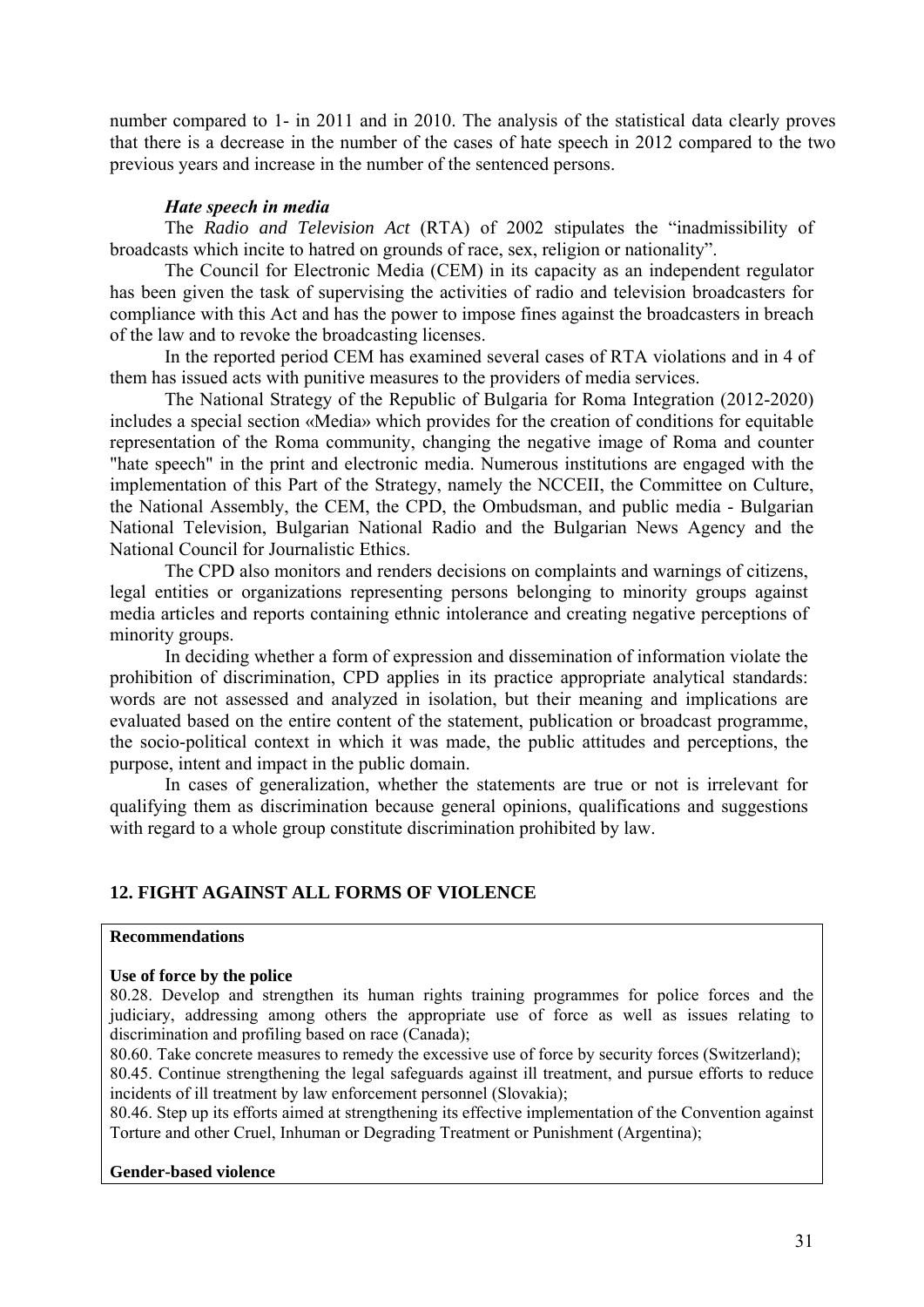80.49. Take concrete measures aimed at effectively fighting against gender-based violence, including social awareness-raising campaigns and training programmes targeting law enforcement officials (Canada);

80.35. Continue developing policies for effective gender equality and to combat gender violence, conducting special monitoring of cases involving gender-based violence and studying the reasons why such cases are rarely reported to the authorities (Spain);

80.68. Take measures to guarantee effective access to justice, reparation and protection for women victims of gender-based violence (Brazil);

#### **Domestic violence**

80.21. Draw up concrete and effective strategies to fight against domestic violence (Switzerland); 80.48. Make further efforts for combating domestic violence, as the problem of domestic violence is still present (Bosnia and Herzegovina);

#### **Violence against children**

80.50. Put in place sound policies to ensure a safer environment for children, and implement a more effective system for addressing cases of violence against children (Indonesia);

80.51. Implement policies to prevent and detect cases of child abuse, as well as to ensure accountability and the rehabilitation of child victims (Brazil);

80.52. Further enhance measures to prevent the exploitation of children for the purposes of prostitution and pornography, as well as to prosecute persons who are guilty of the exploitation or ill treatment of children (Belarus);

## *Appropriate use of force by the police*

Bulgaria accepted the recommendation on the premise that is not a serious and widespread problem.

*The Ministry of Interior Act* expressly and exhaustively regulates the cases in which physical force and auxiliary means may lawfully be used (Articles 72 and 73), as well as the lawful use of firearms as a last resort (Article 74). On 30 May 2012 the National Assembly of Bulgaria adopted the amendments to the Ministry of Interior Act which introduced the standard "absolute necessity" in the use of weapons, physical force and auxiliary devices by the police authorities.

All training programs at the Police Academy have been updated accordingly and in the period January 2012- February 2013 training was provided to 350 officers of the Ministry if Interior /MoI/*.* 

Timely control and investigation of the signals and preventive sanctions for the offenders have been assured. The administrative mechanism for control includes the Inspectorate and the Human Resources Directorates and the Permanent Commission on Human Rights and Police Ethics.

In 2012 a total of 33 new file cases and pre-trial proceeding have been reported for police violence compared to 37 new file cases reported for 2011 and 43- for 2010. A total of 8 prosecutorial statements have been filed at court for 2012 and 5 – for 2011 compared to 23- for 2010.

The investigations have been conducted in compliance with the procedural deadlines and time limits can be qualified as fast, efficient and independent.

For the period October 2011 – June 2012, no criminal proceedings were initiated for committing criminal offense under Article 287 of the Penal Code /forceful extortion of a confession, testimony or conclusion or information/.

A mechanism exists in Bulgaria, which allows the citizens to seek compensation if they have suffered damages from the irregular activities of the State authorities.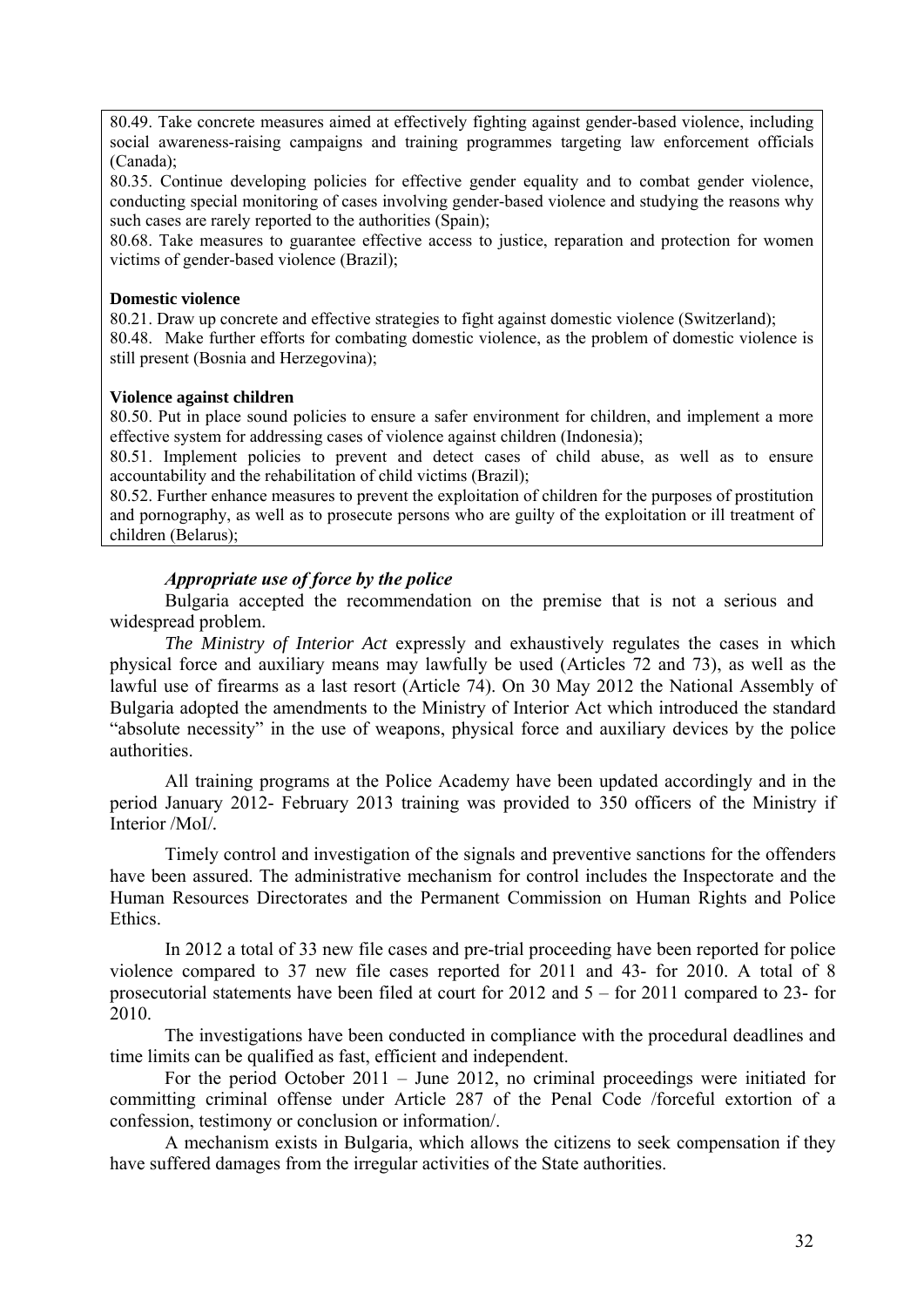A more effective implementation of the UN Convention against torture and other cruel, inhuman or degrading treatment or punishment is guaranteed by the establishment of the NPM in accordance with the OPCAT. S*ee Chapter Human Rights Institutions*

#### *Gender-based violence*

In the reporting period the Bulgarian Government has taken numerous measures for the elaboration of an adequate and effective policy aiming at combating this negative phenomenon, including legislative amendments.

The Bulgarian authorities together with the national human rights institutions, relevant non-governmental organizations, many of them members of the Alliance for Protection against Domestic Violence, which has been existing in Bulgaria for more than ten years, and media, carry out regular public campaigns and initiatives aimed at raising the general awareness of the phenomenon of domestic violence as a crime and increase the knowledge about the existing protection procedures. Such activities are regularly included in the annual *National Programmes for Prevention and Protection against Domestic Violence* funded by the State budget.

The criminal sexual intercourse against the will of the victim is criminalized under Article 152.1 of the *Penal Code*. According to the present law provisions, the successive marriage between the perpetrator and the victim prevents the punishment of the perpetrator. This the Draft Penal Code this provision is envisaged to be repealed.

The Working group on the Draft Penal Code is also considering introducing the *ex officio* prosecution for all forms of domestic violence.

In 2012 a total of 847 new file cases and pre-trial proceeding have been reported for criminal offences under Chapter Two "Offences against the Person", Section VIII "Sexual Offences", Articles 149 through 159 of the Penal Code, compared to 873 new file cases reported for 2011. A total of 349 prosecutorial statements have been filed at court for 2011 and 358 – for 2012, 257 were the accused persons, of whom 249 were sentenced in 2011 respectively - 184 accused and 177 sentenced for 2012.

## *On supporting victims of domestic violence*

There is a national 24-hour hotline for victims of domestic violence. In 2011, it was used by 2 791 persons. 2 293 of the consultations were on issues directly linked to cases of domestic violence;  $55 -$  on issues linked to trafficking of human beings,  $55 -$  to sexual violence, and 21 – to other types of trauma. 367 of the consultations were focused on completely different issues. In 2011, 266 children have benefitted from the services provided by crisis centers in the country. As of April 2012, 75 children are placed there. They include children – victims of violence, victims of trafficking in human beings, and run away children.

Support to the victims of domestic violence has been also provided trough the service called "Crisis Centre" (CC) *(see also Chapter Human Trafficking)* When the person who is victim of domestic violence is a pregnant woman or a person accompanied by children under 3 years of age, such person can also benefit from the social service of the Mother and Infant Unit. A total of 15 CCs for children and adults operate around the country. In case of imminent danger to persons and children accommodated in CCs or a Mother and Infant Units, the social service provider informs the local department of the Ministry of the Interior.

Support services are also provided in 66 Social Rehabilitation and Integration Centres /SRICs/ through activities of rehabilitation, social and legal consulting, development and implementation of individual programmes for social inclusion etc. SRICs work in cooperation with crisis centres.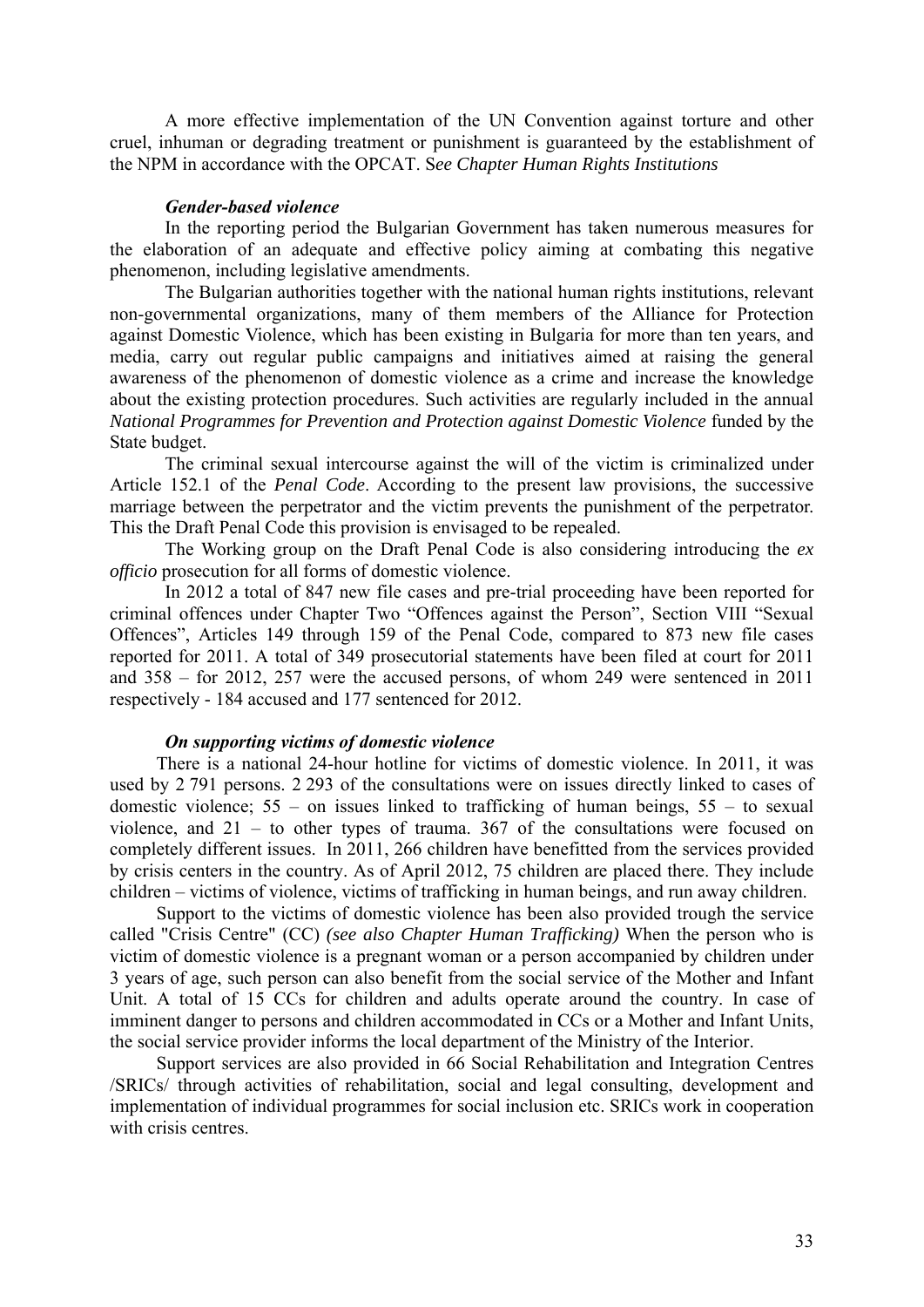In 2012 the NIJ has organized a distance-education course on "The proceedings of imposing measures for protection against domestic violence". 21 magistrates took part in the training.

## *Violence against children*

In May 2012, Council of Ministers approved the *National Plan for the Prevention of Violence against Children for the period to 2014*. The plan includes three objectives improving the effectiveness of measures for the protection of children from violence; extending the access and the types of services to work with children in cases of abuse and rehabilitation of children and families; improving the professional capacity of specialists working with children.

In the reporting period successfully operates a national helpline for children 116 111. In September 2012 a uniform pan-European number 116 000 for missing children was introduced.

On the National helpline for the period 01.01.2012 - 31.12.2012 19 541 consultations were conducted, 17 241 of them are with children, 868 - with parents. During the examination of 61 signals and the subsequent work on the cases has been applied a coordinating mechanism for interaction at work in the case of children who are victims of violence or at risk of violence and interaction in crisis intervention.

The national program "Police works in Schools" which objective is the general prevention for school-age children is in the course of implementation.

The "Cybercrime, Intellectual Property and Gambling" Unit with the MoI (CIPG) actively works to combat paedophilia, child pornography and the online distribution of pornographic content. The CIPG maintains an official website to combat cybercrime at [www.cybercrime.bg](http://www.cybercrime.bg/) providing useful information to combat the sexual exploitation of children in all its forms.

 For the period of one year, 48 investigations were conducted into the distribution of child pornography content, with CIPG actively supporting all international operations carried out in conjunction with international investigations of such crimes.

## **13. RIGHTS OF THE PERSONS DEPRIVED OF THEIR LIBERTY**

#### **Recommendations**

**80.69.** Increase the budget for prisons to add new bed space and staff, provide training for prison personnel and explore other types of detention for non-violent offenders to reduce the burden on prison facilities and staff (United States);

**80.47.** Take all necessary measures to ensure that detention conditions fully meet international human rights standards, in accordance with Bulgaria's international obligations (Sweden);

With the amendments to the Execution of Penalties and Detention Law (Article 43(3) EPDL) it is regulated that the minimum living area of a prisoner should be 4 square meters and should be achieved three years after the adoption of the Programme. Due to the economic and financial crisis the Programme for improving the living conditions in prisons has not been financially secured and therefore the implementation of Article 43(3) LEPD has been scheduled to commence in January 2019.

*The Law on Execution of Penalties and Detention* provides for full protection to persons serving jail sentences from torture, inhuman or degrading treatment (Art. 3 of the Law). With the amendments to the Act criterion for such a treatment has been introduced.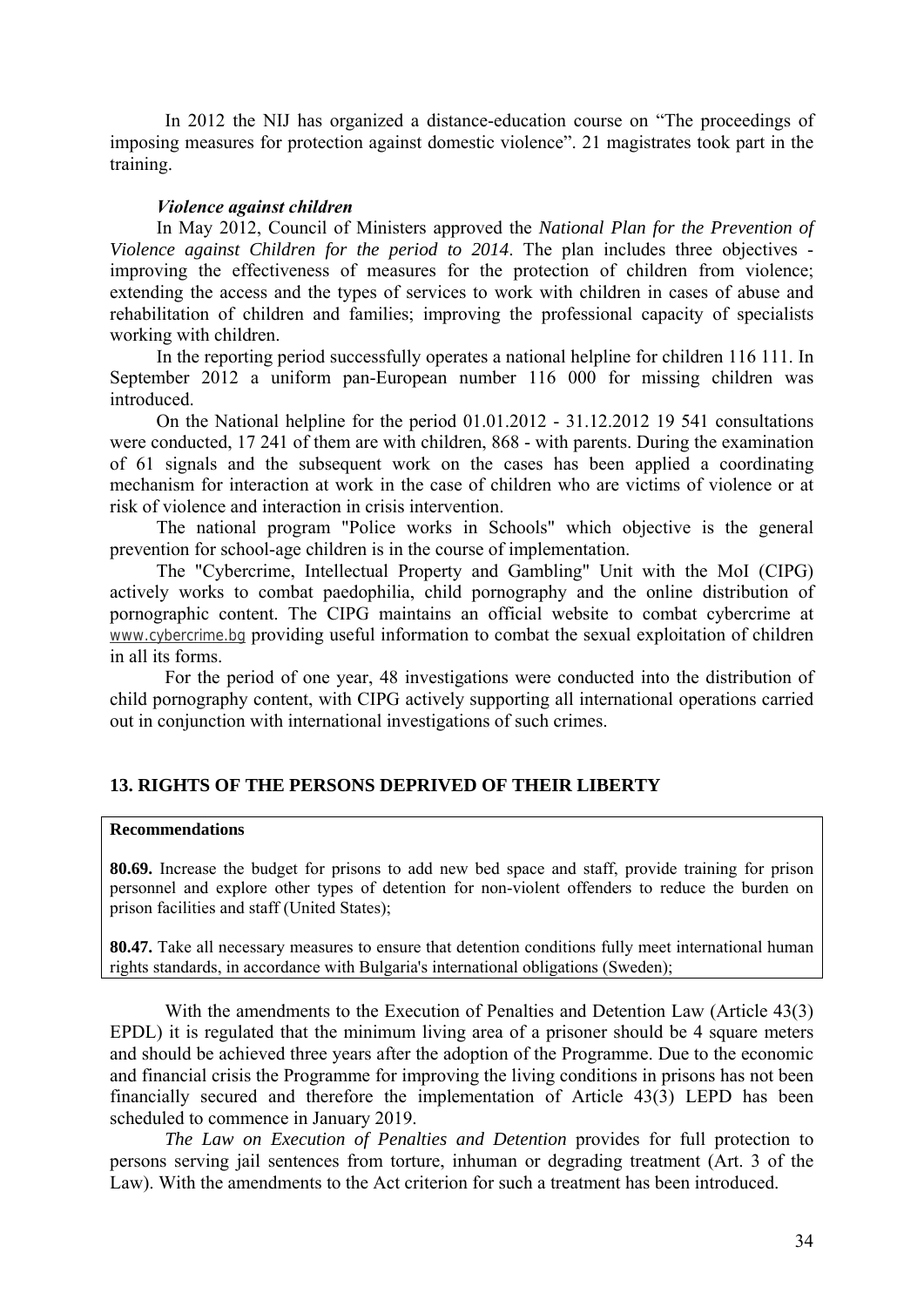### *Budgetary issues*

The capital expenditure allocated to the General Directorate Execution of Penalties in the State Budget Laws 2011 and 2012 did not allow the undertaking of comprehensive actions for improvement of the living conditions in the prisons. Despite of the reduced budgetary funds in 2011 substantial refurbishments were made in the prisons in Sofia, Plovdiv, Vratsa, Stara Zagora and at the places of detention in Sofia and Bourgas. The prison in Vratsa and the detention place in Plovdiv for instance correspond to all European requirements. In 2012 the living conditions were improved and urgent refurbishment was made in the prisons in Lovech, Pazardzhik, Varna, Sliven, Stara Zagora, Smolyan and in the places of detentions in these towns.

#### *Norwegian financial mechanism*

The overall amount of the projects is EUR 10 million for the period 2013-2016. Project beneficiary is General Directorate Execution of Penalties. In the framework of this mechanism three projects will be implemented, among them *"*Improving the standards in prisons and detention places through refurbishment of the infrastructure in order to guarantee the respect of human rights" with a total budget of EUR 5 620 780.

## *Building a new prison*

Currently the expert consultations on the location of a new prison and the opportunities for financing its construction are ongoing. A working group has been formed with representatives of MoI and of legal entities to conduct the necessary research and geodesic tests of potentially proper terrains.

#### *Staff training*

Under the *Execution of Penalties and Detention Act*, a Council on Serving Jail Sentences has been set with the Ministry of Justice. It is charged with organizing and conducting research, providing methodological instructions, preparing normative acts in connection with serving jail sentences and organizing courses for improving professional qualifications of officers (art. 31 of the Act). During the training the newly appointed officers get acquainted with the relevant international legal acts and the European legislation and with the reports and recommendations of the Committee against Torture.

The on-the-job vocational training includes the topic of human rights with a focus on vulnerable groups and persons among the convicts, i.e. minors and foreigners.

In 2011 a total of 269 officers in the system of GDEP has been trained and in 2012 their number is 501 officers.

The Commission on Protection against Discrimination also carries out seminars, trainings programmes and workshops for Police, judiciary and prison officials.

#### *National Preventive Mechanism (NPM) under the Optional Protocol to the Convention against Torture and other Cruel, Inhuman or Degrading Treatment or Punishment /* **CTCIDTP/**

According to the newly amended *Ombudsman Act* the Ombudsman has been designated the NPM under the OP to the CTCIDTP. *See the information Chapter Human rights institutions.* 

In the period June-December 2012 the Ombudsman visited 162 places all around the country, of which 116 prisons and detention facilities and 46 State psychiatric hospitals, psychiatric wards, homes for children deprived of parental care, homes for mentally retarded children and homes for the elderly people with mental disorders, dementia and mental retardation.

The majority of the conclusions of the representatives of the NPM refer to the living conditions in the prisons and to the overcrowding in most of them. Some conclusions also relate to the legal status of the persons in prison and the detention. In the opinion of the NPM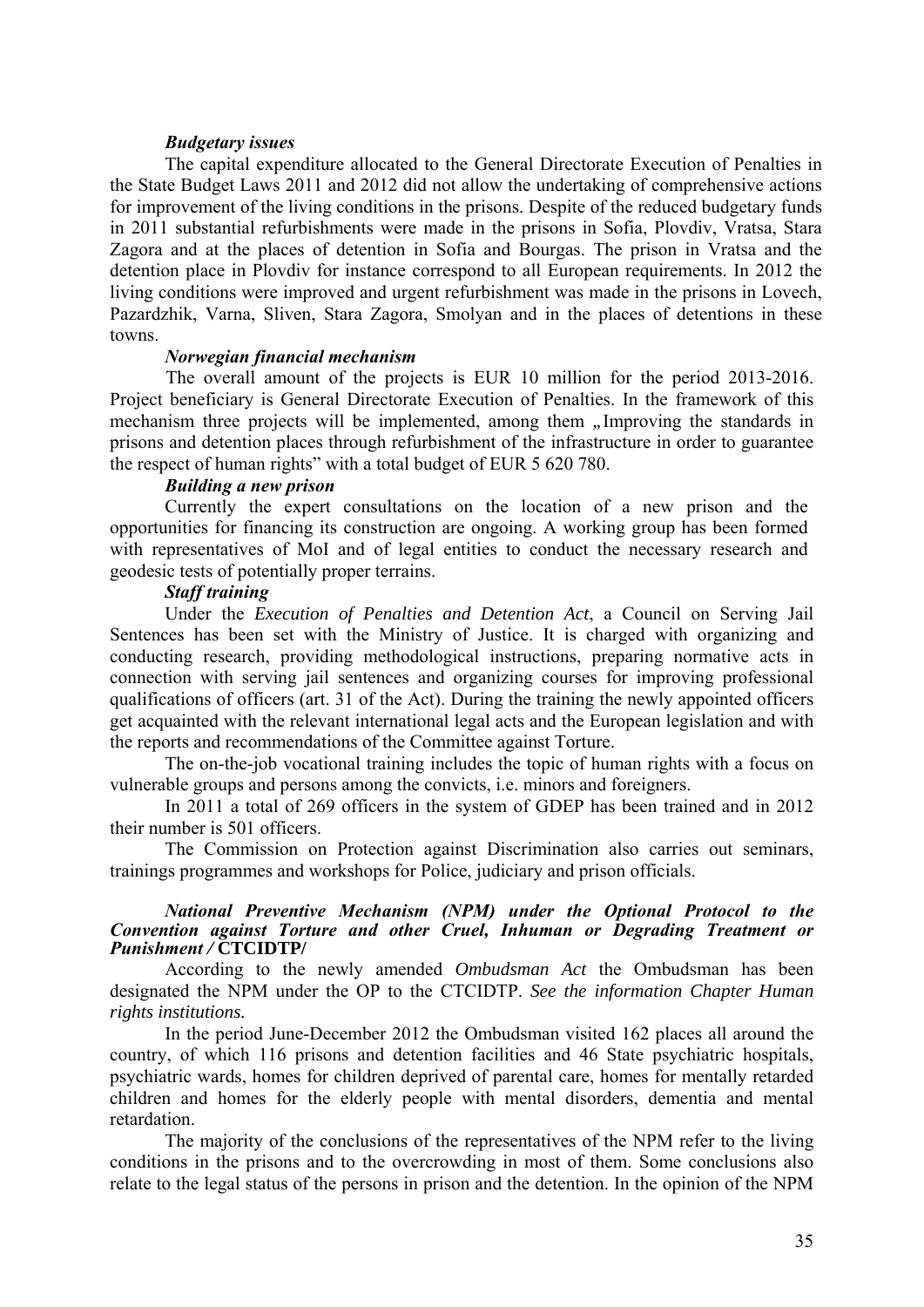new prison and detention facilities must be built as a matter of urgency. The NPM is of the opinion that it is necessary to determine a competent authority to investigate the cases of the use of force. Another major concern regarding persons deprived of liberty according to the findings of the NPM is medical care. On the positive side legislative amendments that were enacted in December 2012 now guarantee that all detainees are health insured.

The management of the general directorate and the administrations of the prison facilities respond to the recommendations and proposals within their competencies in a timely manner.

## *Legal assistance*

In relation to the access to a lawyer in the first 24 hours of police detention, the National Legal Assistance Bureau, in cooperation with the Open Society Institute has launched a project entitled Mechanism for the Provision of Legal Assistance by Lawyers on Duty in the first 24 hours of police detention.

The project is aimed at establishing and implementing a number of administrative decisions that would practically enable the availability of expedient and competent legal assistance to detainees. In cooperation with the Open Society Institute, the National Legal Assistance Bureau published a brochure on Detainee's Rights which is available in the regional police stations. This publication explains the basic rights of the detainees and aims at assisting the police officers in their first contact with the detainees. With the support of the Ministry of Interior, the National Legal Assistance Bureau drafted guidelines to be followed by the pre-trial authorities.

## **14. TRAFFICKING IN PERSONS**

#### **Recommendations**

**80.23.** Develop and assess its strategies to combat human trafficking (Switzerland);

**80.53.** Continue to ensure effective implementation of the national and transnational referral mechanism for victims of trafficking, and improve public awareness about the human trafficking issue (Indonesia);

**80.54.** Step up its effort to combat trafficking in persons, inter alia, through the development of international cooperation with interested Governments, international organizations and nongovernmental organizations (Belarus);

**80.109.** Further address the human rights challenges and continue its efforts in strengthening national mechanisms, particularly in the field of gender equality and non-discrimination and in the area of preventing and combating human trafficking and protecting the victims thereof (Serbia);

**80.55.** Strengthen its efforts relating to the fight against human trafficking, ensuring that all aspects of the issue, from prevention to the suppression of crimes and the protection of victims, are taken into consideration (Belgium);

**80.56.** Strengthen awareness-raising campaigns aimed at preventing human trafficking, and increase the protection provided to victims, notably children and newborns, including those of Roma origin, in line with the recommendations of the Committee on the Rights of the Child (Mexico);

**80.57.** Further develop preventive measures to combat trafficking in human beings, with a special emphasis on children, newborn and pregnant women, as well as strengthen the national referral system and increase the number of centres for victims of trafficking (Republic of Moldova);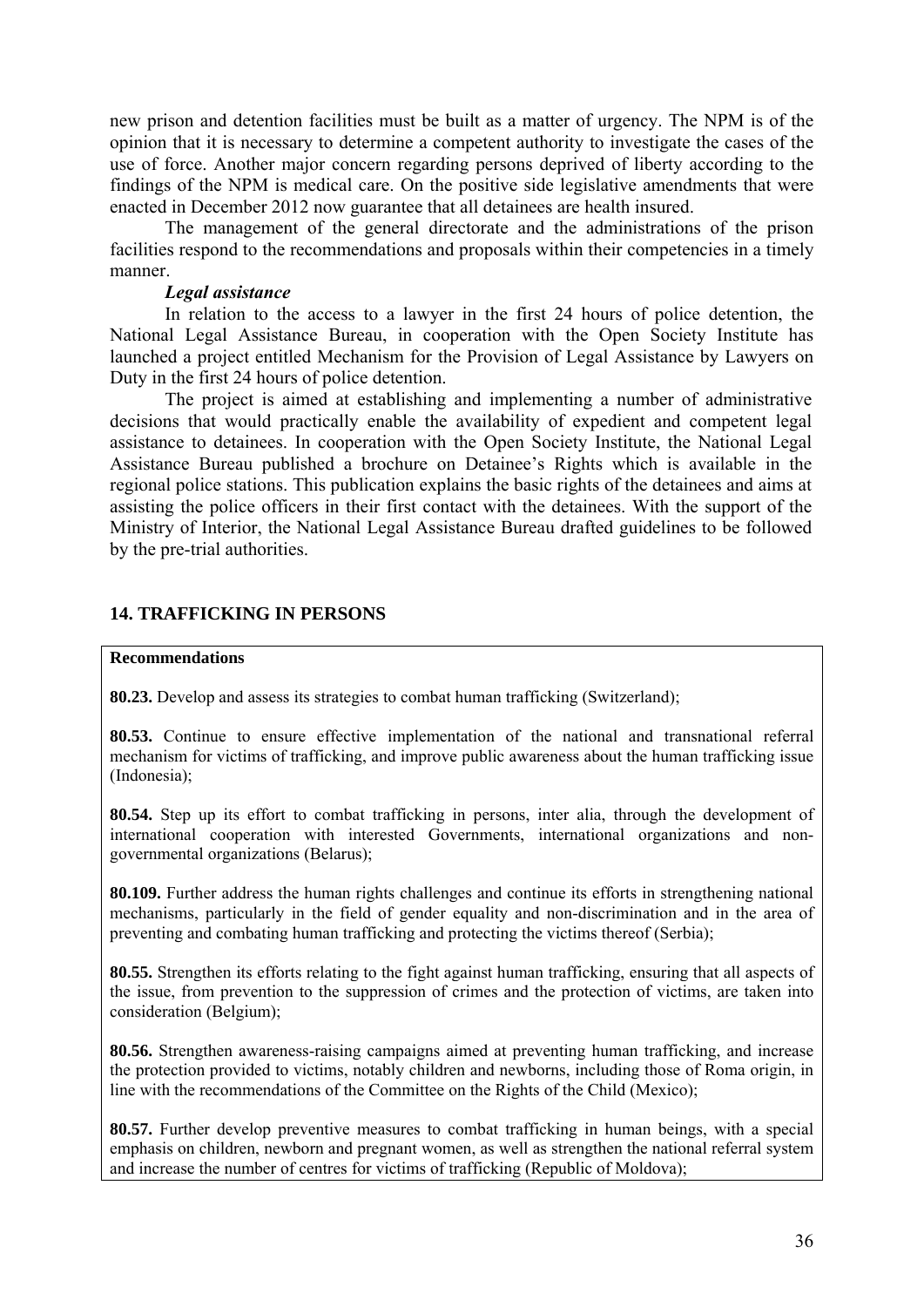**80.61.** Continue its efforts to investigate prosecute and convict trafficking offenders (Ukraine);

#### *Legal and Institutional Framework*

*The Law on Countering Trafficking in Human Beings* is enforced and the National Commission for Combating Human Trafficking (NCCHT)- a collective body with the Council of Ministers is fully operational. In the reported period, the strengthening of the capacity of the NCCHT has continued by the establishment of 3 new local commissions in the cities of Russe, Plovdiv and Blagoevgrad. Shelters for temporary housing of victims of human trafficking and specialized centres for protection and support of victims of human trafficking /HT/ have been build and equipped. Additional financial resources have been mobilized and a better system for the identification and support of victims has been introduced. As a result there is an increase of the number of the identified trafficking victims, namely 684 Bulgarian citizens have been identified as victims in 2012 compared to 542- in 2011.

Annual National Programmes for prevention and counteraction of trafficking in human beings and protection of victims for 2011 and for 2012 have been adopted by the Council of Ministers and in the course of their implementation a number of special trainings have been conducted in the field of victim's identification methodology, new tendency in the human trafficking in Bulgaria, coordination between the authorities in the HT investigation, victims protection and reintegration and exchange of best practices.

In 2011 a network of volunteers to help victims of HT (including Roma leader's volunteers) has also been established with the National and Local Commissions and a special Academy for volunteers' trainings is annually organised. In July 2012 the NCCHT organised and conducted Summer Academy for Volunteers 2012 in Burgas: 68 young people between the age of 14 and 18 from Varna, Burgas, Sliven, Montana, Pazardjik, Plovdiv and Ruse were trained in the Summer Academy for Anti-trafficking volunteers. In March and May 2013 NCCHT organized two Academies for Volunteers in the cities of Plovdiv and Varna. 168 volunteers form the newly established Local Commissions for Combating Human Trafficking in the towns of Blagoevgrad and Veliko Tarnovo joined both Academies in 2013.

Within the MoI the competent administrative structure to combat human trafficking is the Chief Directorate "Combating Organized Crime" (CDCOC), which is a national specialized investigative structure for the prevention, investigation and detection of organised criminal activity of local and transnational criminal groups, linked with human trafficking and the General Directorate "Border Police" (DGBP).

The following best practices on borders' control have been established during the reporting period: general profiles of victims and traffickers, identification of victims and participants in human trafficking; questionnaires and specially trained teams to interview; temporary period of reflection and schemes for the protection of witnesses; developing a toolkit to combat trafficking; procedures for return and accommodation.

In the reported period the strengthening of the National referral mechanism (includes State institutions and NGOs) for victims of trafficking has been based on the needs of the victims: identification, immediate needs assessment, initial referral to relevant services, safe return and re-integration process.

A National Council for assistance and compensation to victims of crime, including human trafficking is established and victims are entitled to free legal aid and compensation can be sought in criminal and civil proceedings.

#### *Prevention activities*

In partnership with local authorities, academic institutions and NGOs, various information campaigns have been launched to raise public awareness on the problem, to develop mechanisms for its confinement and to create public intolerance to the phenomenon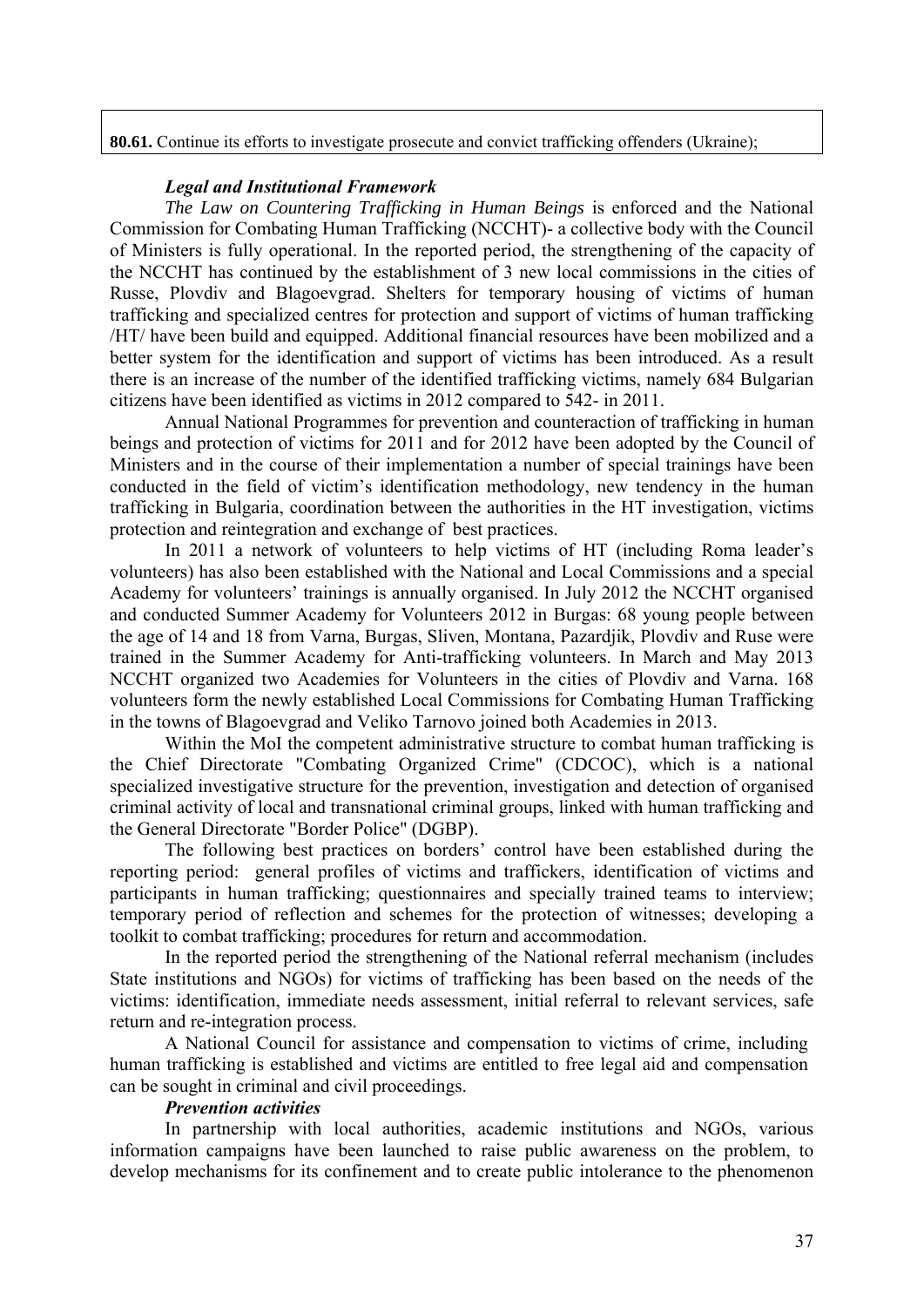within the risk groups of the population-women, children, ethnic minorities, unemployed and people on social aid. Special trainings for 180 teachers on conducting interactive discussions on HT were carried out within the campaign "Human trafficking – time for action" (October 2011). Seminars for students in Sofia were also organised.

The specific vulnerability of the Roma is covered by the *National program for prevention and counteraction to human trafficking and protection of victims.* 

In 2011 the Local Commission in Pazardjik organised prevention campaigns among the Roma community in the town.

Campaign on HT for sexual exploitation took place in 2012 in the biggest cities with special focus on the provision of Art.159 of the Penal Code - the sexual exploitation in the case of HT.

A campaign aimed at parents for raising their awareness on the risks and consequences of human trafficking on their children was also held.

With the involvement of the business sector a Code of Conduct for Prevention of Trafficking and Sexual Exploitation of Children in Tourism has been developed. The project is implemented as a common effort by the State Agency for Child Protection, the OSCE and NGOs.

## *Rehabilitation and social integration - Centres for victims*

It the reported period the shelters for temporary accommodation of victims of trafficking and the crisis centres have continued to deliver appropriate assistance to the victims.

In 2014 it is expected to be opened the third shelter for adults victims of trafficking in Sofia.

The social service provided to the victims of violence and human traffic is called "Crisis centre". *See also Chapter Fight against all forms of violence .*There are currently 15 State funded crisis centres for children and adults located in 13 regions. Children between 6 and 18 years of age, victims of trafficking and/ or other violence are eligible for accommodation for up to 6 months.

The State Agency for Child Protection is implementing the Coordination mechanism for referral, care and protection of repatriated Bulgarian unaccompanied children – victims of trafficking, returning from abroad (signed on 09.11.2005). Under this mechanism in 2011 the State Agency for Child Protection (SACP) worked on 47 cases compared to 66 in 2012. In 2011, 36 girls and 11 boys have become victims of human trafficking for sexual or labour exploitation compared to 48 girls and 18 boys in 2012. 12 children were repatriated in Bulgaria from other countries in 2011 and 24 – in 2012.

In the period 2011-2012 were registered 21 cases of Bulgarian children abandoned immediately after birth in Member States of the European Union and parents and relatives showed no interest in these children.

## *International cooperation in the field of combating trafficking*

The bilateral and multilateral cooperation with the countries of destination (Germany, the Netherlands, Belgium, Greece, United Kingdom) has been approved and the cooperation within Europol, Eurojust and the Bureau SIRENE has been further strengthened. Bulgaria took part in 9 join teams for investigation among which the most successful were Montana – Vienna investigation (31 Bulgarian victims of HT and six traffickers were identified) and a joint operation with Poland and Germany in France (a network for HT acting on the territory of the four States has been dismantled).

The NCCHT is the coordinator for a joint biannual project with France "Prevention of HT of persons belonging to ethnic minorities with focus on Roma in Bulgaria" for the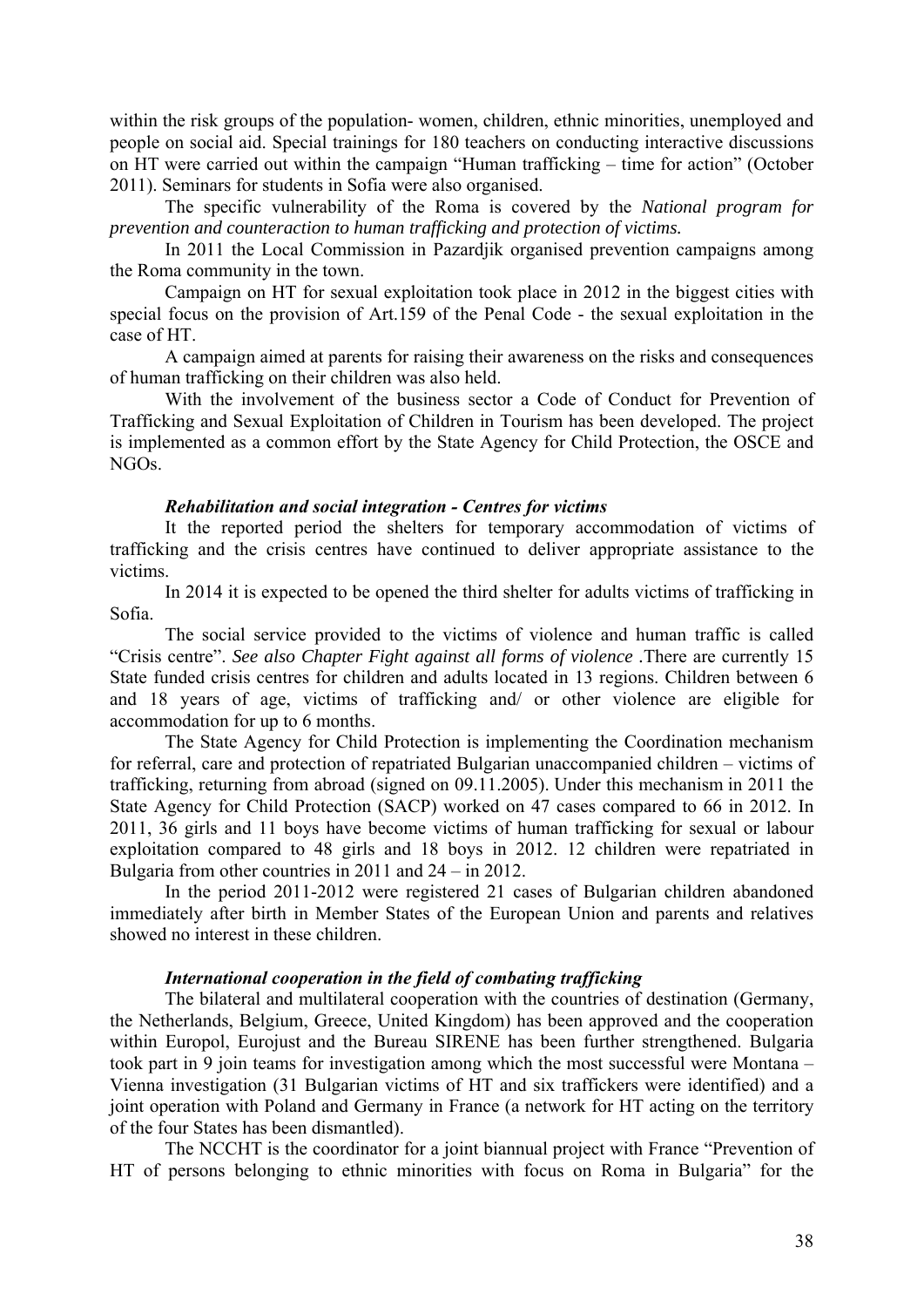territory of the Varna District. Guidelines on prevention of HT of persons belonging to Roma community have been published. NCCHT together with the Romanian Agency against Trafficking in Persons were partners in a project "Reducing the Number of Romanian nad Bulgarian Victims Trafficked into Spain and Italy" and are currently working on the project "Integrated approach for prevention of labour exploitation in origin and destination countries". Other partners of the project are European Public Law Organisation from Greece, Ministry of Interior from Hungary, Organisation for Equality, Support and Anti-racism (KISA) from Cyprus, Ministry of Interior of FYROM. NCCHT is a partner of the French Ministry of Foreign and European Affairs in the project "Development of Common Guidelines and Procedures for the identification of Victims of Trafficking"

Bulgaria is among the leading countries in the implementation of EMPACT project of Europol, rated as one of the most successful to date.

During the  $20<sup>th</sup>$  Session of the UN HRC Bulgaria and Greece have organized a joint event on HT. Experience of the two countries on prevention, protection, work on cases of human trafficking and other good practices were shared.

In June 2011 Bulgaria hosted the Regional Conference on HT for labour exploitation in which representatives of nine European countries took part.

In December 2012 the Council of Europe, in partnership with the NCCHT organized in Sofia International Conference on expert level "Making prevention work: Addressing the root causes of Human Trafficking in Europe". The conference has been recognized as a useful forum to share experience and to encourage the discussion for the different aspects of human trafficking with emphasis on the human rights and the international co-operation.

#### *Investigation, prosecution and conviction of trafficking offenders*

In 2012 a total of 141 new file cases and pre-trial proceeding have been reported for human trafficking, compared to 138 new file cases reported for 2011 and 134- for 2010. A total of 86 prosecutorial statements have been filed at court for 2012 and 83- for 2011 compared to 72 for 2010, 107 were the sentenced persons in 2012 and 119- in 2011 and 97- in 2010.

## **15. RIGHTS OF THE REFUGEES AND MIGRANTS**

#### **Recommendations**

**80.10.** Adopt domestic legislation in accordance with the 1951 Convention on the Status of Refugees and the Optional Protocol thereto, guaranteeing efficient access to procedures for determining refugee status to persons requiring international protection (Argentina);

**80.99.** Step up all efforts to protect the rights of migrants and also foster their economic and cultural life and improve their standard of living, particularly for large families, and provide them with Government financial support (Iraq);

**80.41.** Take more resolute action to prevent, and punish perpetrators, of racially motivated acts and propaganda that targeted ethnic minorities and foreigners (Malaysia);

#### *Legal framework*

The status of migrants in Bulgaria is regulated by the *Foreigners Act* /FA/ adopted in 1998 which stipulates the requirements for obtaining residence permit. According to the *Constitution* (Art. 26, paragraph 2) and to the Foreigners Act the legally residing foreigners enjoy all rights, provided by the Constitution, except those that require Bulgarian citizenship. The national legal framework on refugees and migrants is harmonized with the EU legislation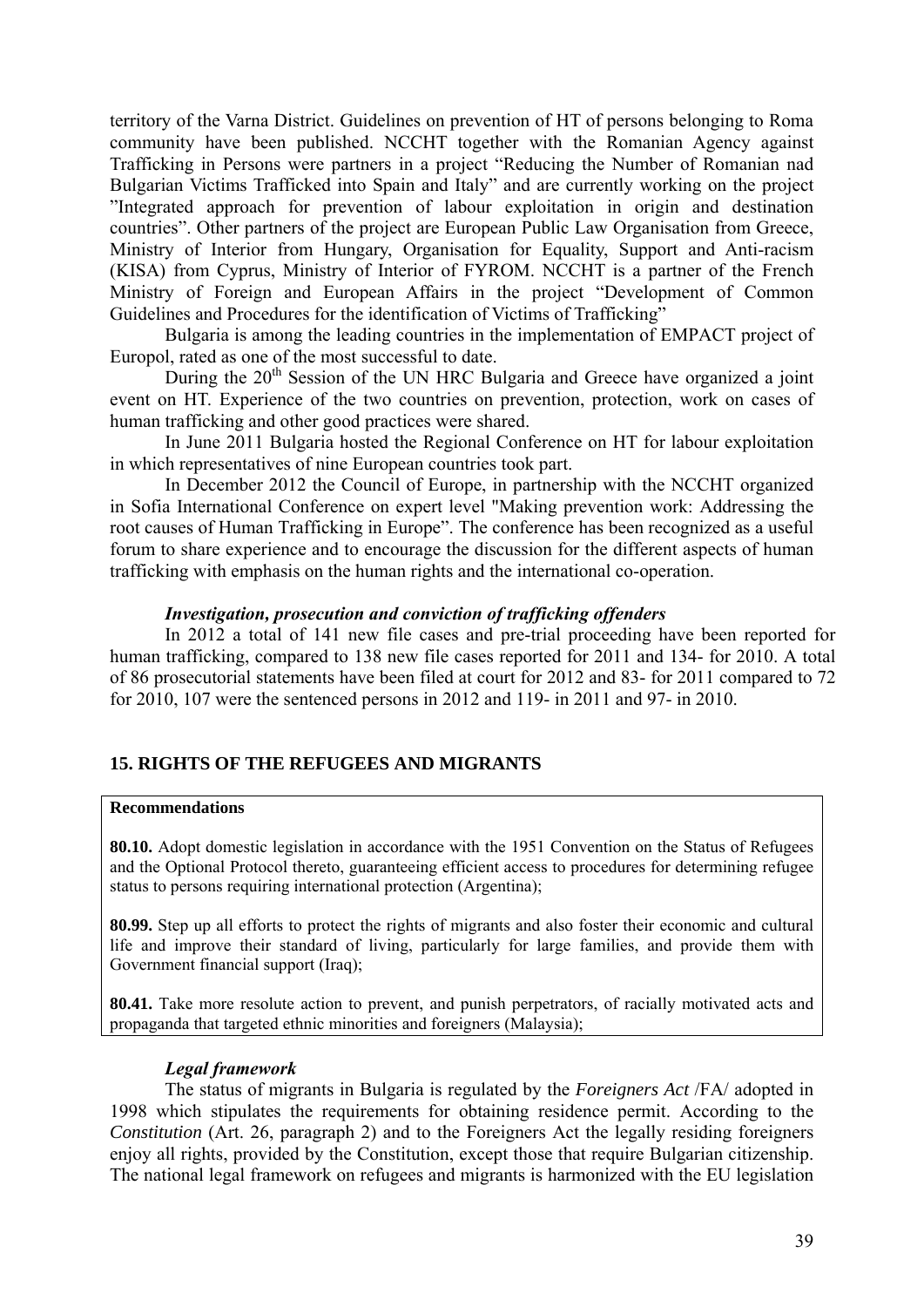and is in line with the 1951 Convention on the Status of Refugees and the Optional Protocol thereto and guarantees efficient access to procedures for determining refugee status to persons requiring international protection.

In 2012 and in early 2013 the scope of the Foreigners Act has been extended to cover foreigners in need of international protection.

In 2011 a new *National Strategy on Migration, Asylum and Integration (2011-2020)* has been adopted in order to improve the efficiency of the inter-departmental coordination on prevention and counteracting against illegal migration and human trafficking. The Strategy has been implemented through the adoption of annual action plans. The establishment of a National Council on Migration Policy including experts from the line institutions is in progress.

*The National Programme for Refugee Integration (NPRI)* for the period 2011-2013 foresees special measures for ensuring equal integration of persons with disabilities and of single parents of children under 3 years.

The State Agency for Refugees /SAR/ at the Council of Ministers participates actively in the integration of refugees in the Bulgarian society by promoting a positive image of the refugees through inclusion, organization of media events, scientific conferences and educational lectures.

In 2011 a media campaign was held, financed by the European Refugee Fund and targeted at the creation of a favourable environment, supportive of the integration of refugees in the Bulgarian society.

## *Improving the integration and standards of living of migrants and refugees*

In March 2011 the implementation of the National Programme for Integration of Refugees (2011-2013) has commenced. The Programme foresees one year integration period during which the refugees shall acquire knowledge in Bulgarian language, in Bulgarian political system, in culture and professional training. The documents for the enrolment in the Programme are available in English, Arabic, Persian and Dari. During the integration period the refugees enjoy a social protection package.

Foreigners on the verge of adulthood /17-18 years/ receive a refugee status and can join the integration programme. In 2012 started the process of drafting rules for appointment of a mentor or a guardian of unaccompanied minors and underage foreigners.

#### *Employment*

Having received a refugee status, asylum-seekers acquire equal rights with those of the Bulgarian citizens in the *field of employment*.

In 2012 the Labour Bureau regional directorates registered 860 foreigners. Of all the registered persons 673 were women. The total number of foreigners who found employment, registered with the labour bureaus was 198 and 142 of them were women.

The Law on Crafts provides for the opportunity foreigners, persons with refugee or humanitarian status who had practiced some craft abroad but cannot present documents to be allowed to stand an exam.

On 27 September 2012 the Employment Agency together with the State Agency for Refugees organized a specialized job fair for refugees where 50 unemployed refugees established direct contacts with 6 employers for some 30 vacancies.

#### *Accommodation*

The accommodation of refugees in municipal apartments is regulated in *the Municipal Property Law* and its by-laws. The refugees enjoy financial support to cover the rent and partially the monthly utilities.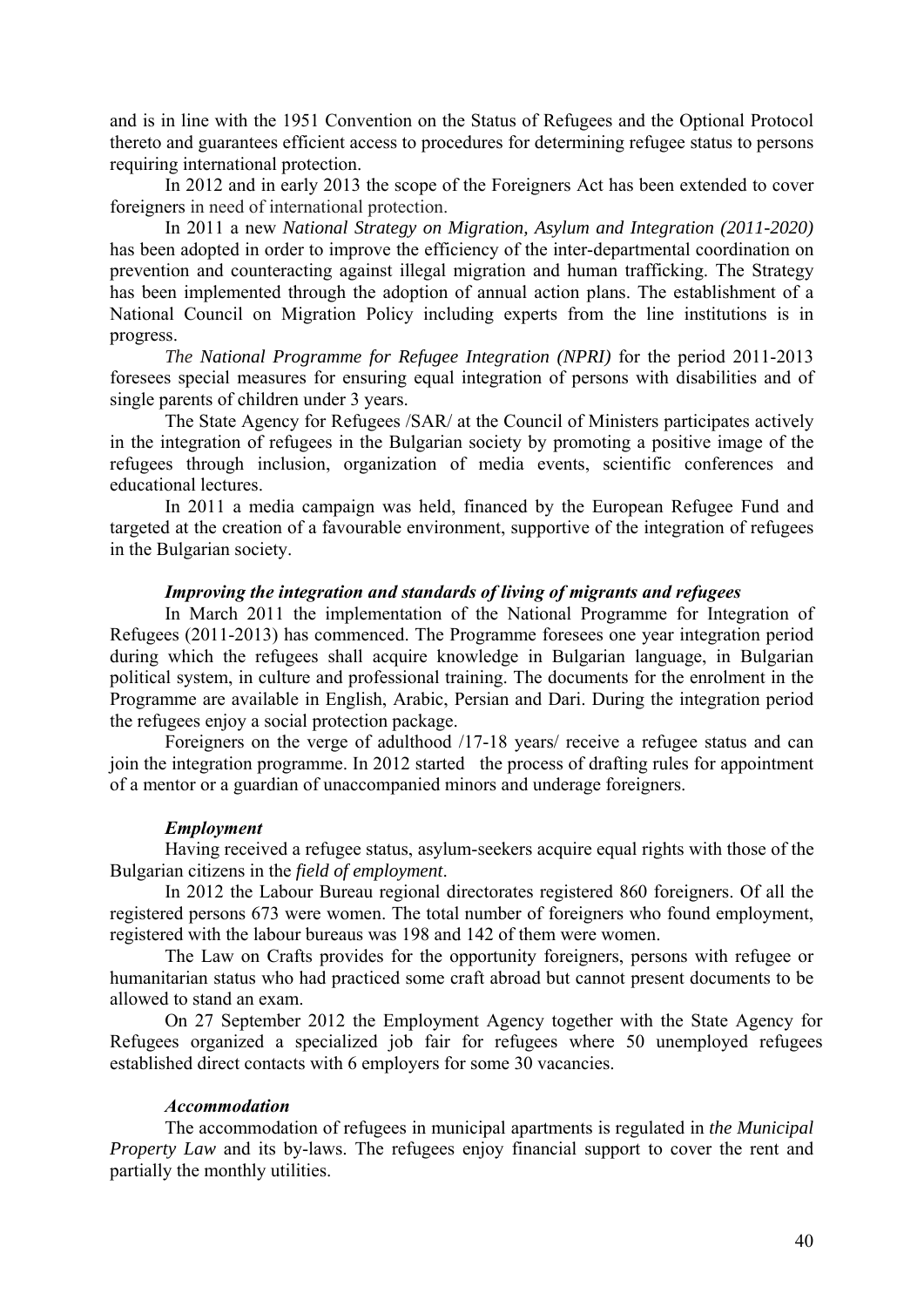#### *Education*

The Asylum and Refugees Act and the Public Education Act guarantee an opportunity for the children of refugees and migrant workers to attend Bulgarian schools under the same conditions as the Bulgarian children. A Bulgarian language curriculum has also been developed for teaching of migrant pupils at the primary education stage, taking account of the different degree to which the migrant pupils have command of standard Bulgarian. Teaching in Bulgarian language as a subsidiary subject and as an extra-curricular activity is financed by the Ministry of Education and Science.

Under the National Programme for Integration of Refugees (2011-2013) in 2011-83 refugees with recently granted status and in 2012- 54 refugees with recently granted status have attended Bulgarian language courses.

#### *Social Support*

In 2011 assistance was provided for filling in and submitting documents to the Social Assistance Directorates to 20 families with children from Iraq, Iran, Somalia and Pakistan and in 2012- to more than 15 families from Syria, Iraq, Iran etc. In 2012, a monthly average of 45 families received assistance under *the Law on Family Child Allowances*; a monthly average of 9 persons with disabilities- under the Law on the Integration of Persons with Disabilities and a total of 16 persons and families- under the Ordinance on the terms and conditions for energy allowances.

In order to overcome the language barrier intermediary services are provided at the social services by the Integration Centre and by social mediators.

#### *Health care*

Foreigners who have been granted permanent residence in the Republic of Bulgaria receive medical care on an equal footing with Bulgarian citizens.

Furthermore, children who have not attained the age of 18 years and older, if attending school as full-time students, until completion of secondary or higher education are healthinsured by the State Budget and entitled to free medical and social care.

## **16. FREEDOM OF MEDIA**

#### **Recommendation**

**80.83.** Work for more diversified ownership of the media, and thoroughly investigate cases of intimidation/harassment against journalists, in order to fully ensure freedom of the press (Norway);

National legislation ensures protection and conditions for promotion of competition and free economic initiative, including in media market. Several bodies monitor the situation on the market. The Commission on Protection of Competition is empowered to enforce the law, and its activities cover all requests on ascertaining infringements of free market competition.

Amendments to *the Law on the Mandatory Deposit of Copies of Printed and Other Works* in 2010 introduced the requirement for all publishers of periodical printed media to submit a declaration in a standard form to the Ministry of Culture identifying the actual owner of the media. This amendment to the law sets in place a mechanism guaranteeing transparency of the ownership of the printed media, with a view to ensuring effective protection of fundamental rights of citizens.